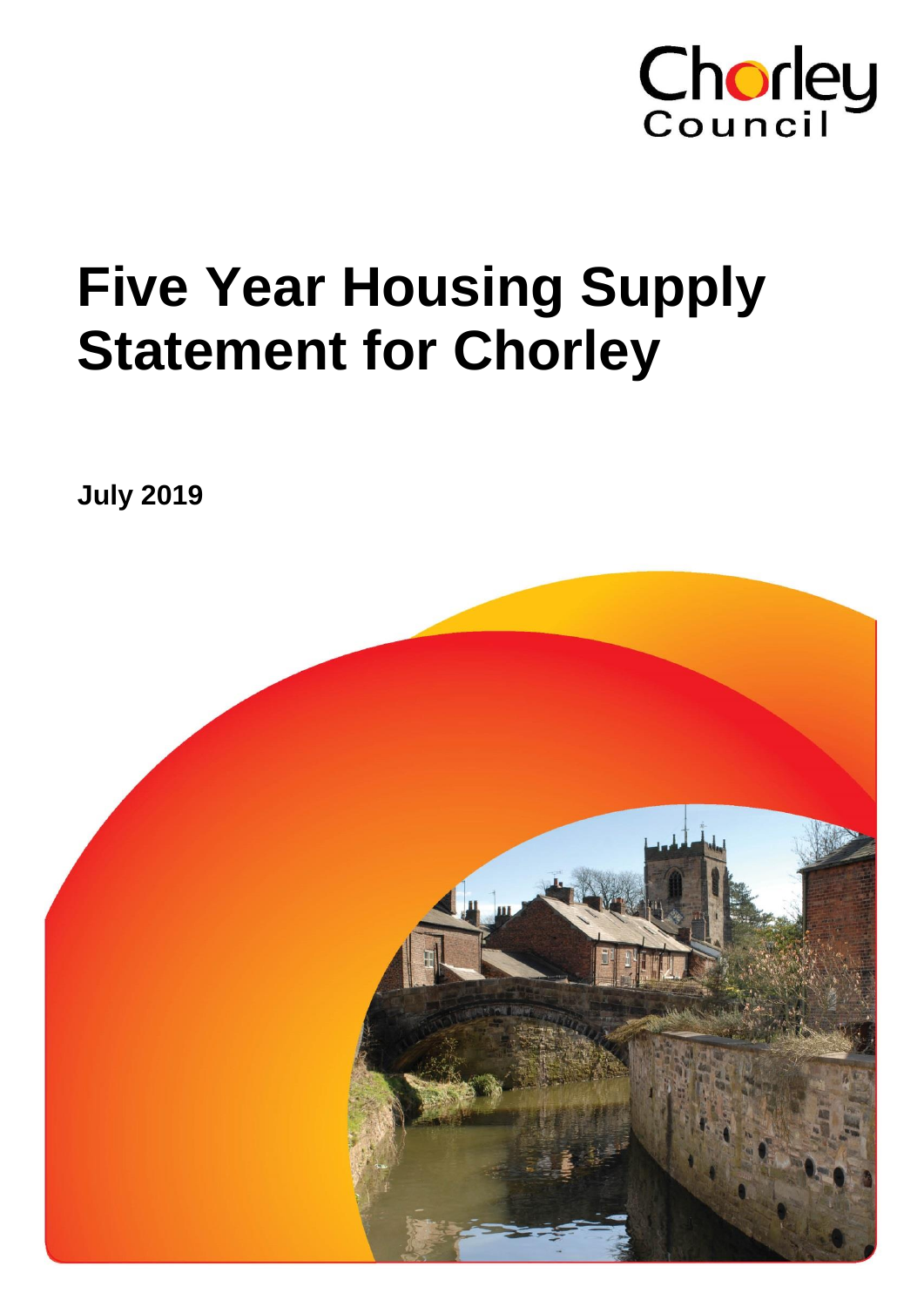# **Introduction**

- 1. The National Planning Policy Framework (the Framework) sets out that local planning authorities should identify and update annually a supply of specific deliverable sites sufficient to provide a minimum of five years' worth of housing against their housing requirement.
- 2. This statement covers the five year period  $1<sup>st</sup>$  April 2019 31<sup>st</sup> March 2024. It sets out the housing requirement for the five year period and assesses the land supply available to deliver the requirement.
- 3. Overall the statement concludes that there is sufficient land available across the Borough with a **9.0 year deliverable housing supply** over the period 2019-2024.

# **Five Year Housing Requirement**

- 4. Central Lancashire Core Strategy Policy 4 sets out a housing requirement of 417 dwellings per annum in Chorley over the period 2010-2026 which is the starting point for calculating the five year supply. This equates to a total of 6,672 dwellings over the plan period. At April 2010 Chorley had prior under-provision of 162 dwellings, which Policy 4 requires the Council to make up over the remainder of the plan period. Therefore, at April 2010 the housing requirement for the Borough was 6,834 dwellings.
- 5. Table 1 sets out housing completions over the period 1<sup>st</sup> April 2010 to 31<sup>st</sup> March 2019. It identifies that 5,370 dwellings have been completed in the period and there is a surplus of 1,455 dwellings above the requirement for that period (taking into account the prior under-provision of 162 dwellings).

| Plan period (1 <sup>st</sup><br>April-31 <sup>st</sup><br>March) | <b>Cumulative</b><br>requirement | <b>Net</b><br>completions | <b>Cumulative</b><br>net<br>completions | Over or under<br>supply to<br>date |
|------------------------------------------------------------------|----------------------------------|---------------------------|-----------------------------------------|------------------------------------|
| 2010/11                                                          | 579*                             | 527                       | 527                                     | $-52$                              |
| 2011/12                                                          | 996                              | 552                       | 1,079                                   | $+83$                              |
| 2012/13                                                          | 1,413                            | 638                       | 1,717                                   | $+304$                             |
| 2013/14                                                          | 1,830                            | 582                       | 2,299                                   | $+469$                             |
| 2014/15                                                          | 2,247                            | 723                       | 3,022                                   | $+775$                             |
| 2015/16                                                          | 2,664                            | 597                       | 3,619                                   | $+955$                             |
| 2016/17                                                          | 3,081                            | 517                       | 4,136                                   | $+1,055$                           |
| 2017/18                                                          | 3,498                            | 661                       | 4,797                                   | $+1,299$                           |
| 2018/19                                                          | 3,915                            | 573                       | 5,370                                   | $+1,455$                           |

**Table 1: Chorley housing supply in relation to Core Strategy requirements**

\*417+162 under-provision at April 2010

- 6. Deducting the completions from the housing requirement of 6,834 dwellings leaves a requirement of 1,464 dwellings over the 7 year period April 2019 to March 2026. The annual target over this period is therefore 209 dwellings, with a total of 1,045 dwellings required over the five year period.
- 7. Paragraph 73 of the Framework states that there should be an additional buffer (moved forward from later in the plan period) of:
	- a) 5% to ensure choice and competition in the market for land; or
	- b) 10% where the local planning authority wishes to demonstrate a five year supply of deliverable sites through an annual position statement or recently adopted plan, to account for any fluctuations in that year; or
	- c) 20% where there has been significant under delivery of housing over the previous three years, to improve the prospect of achieving the planned supply.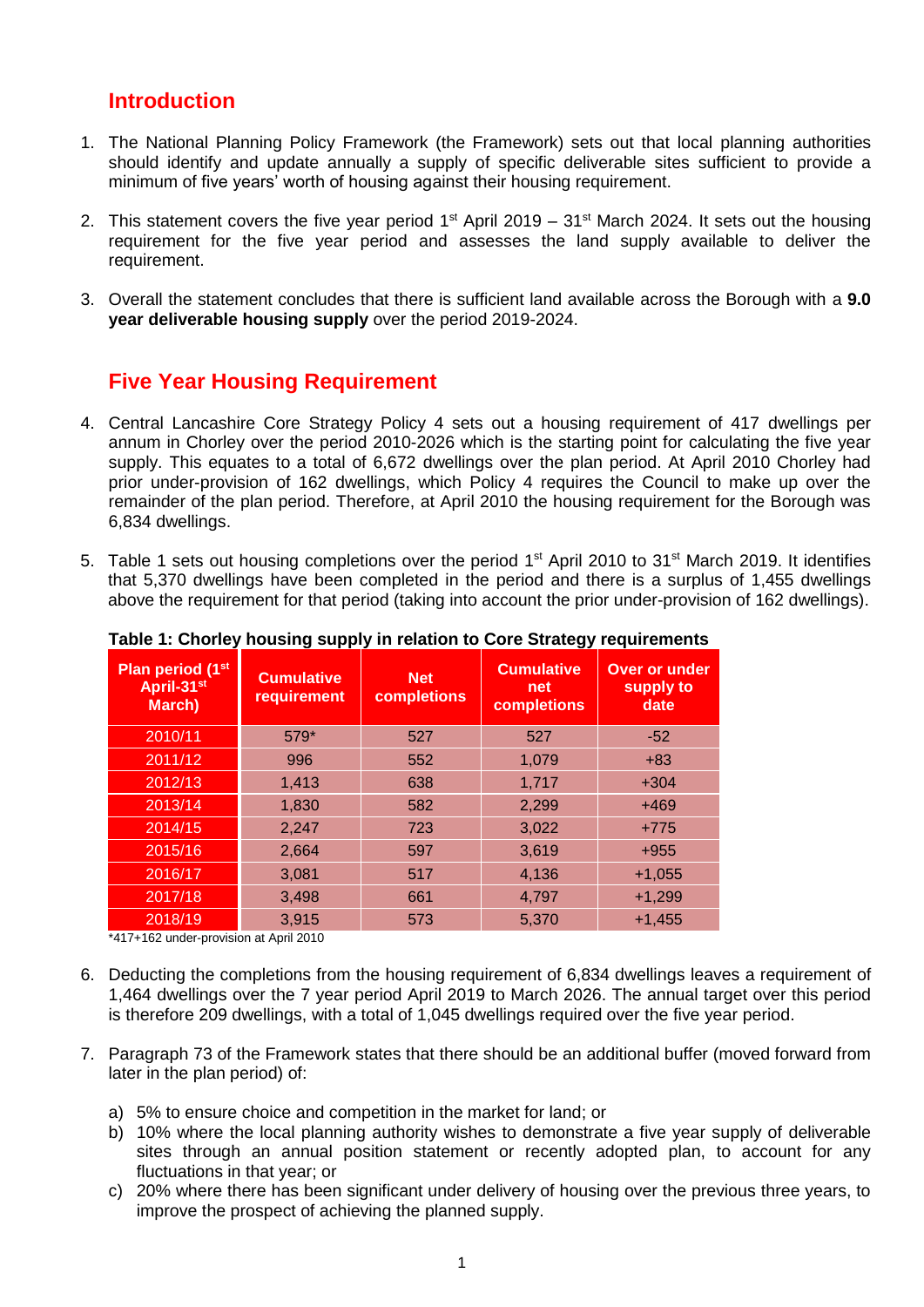8. As there has been significant over delivery in the past three years a 5% buffer has been used. After adding the 5% buffer, the total housing requirement for the five year period 1<sup>st</sup> April 2019 – 31<sup>st</sup> March 2024 is 1,097 dwellings which is 219 dwellings per annum**.**

#### **Table 2: Five year housing requirement summary**

| <b>Housing Requirement</b>                                          | <b>Number of</b><br><b>Dwellings</b> |
|---------------------------------------------------------------------|--------------------------------------|
| Core Strategy housing requirement 2010-2026 + prior under provision | 6,834                                |
| Completions 2010-2019                                               | 5,370                                |
| <b>Remaining Housing Requirement 2019-2026</b>                      | 1,464                                |
| Annual remaining housing requirement                                | 209                                  |
| Five year housing requirement 2019-2024                             | 1,045                                |
| Five Year Housing Requirement 2019-2024 + 5% buffer                 | 1,097                                |
| Annual Five year Housing Requirement 2019-2024 + 5% buffer          | 219                                  |

# **Assessment of Deliverable Five Year Housing Supply**

9. The Framework requires local planning authorities to identify and update annually a supply of specific deliverable sites sufficient to provide five years' worth of housing against their housing requirement. It defines 'deliverable' as follows:

*"To be considered deliverable, sites for housing should be available now, offer a suitable location for*  development now, and be achievable with a realistic prospect that housing will be delivered on the *site within five years. In particular:*

- *a) sites which do not involve major development and have planning permission, and all sites with detailed planning permission, should be considered deliverable until permission expires, unless there is clear evidence that homes will not be delivered within five years (for example because they are no longer viable, there is no longer a demand for the type of units or sites have long term phasing plans).*
- *b) where a site has outline planning permission for major development, has been allocated in a development plan, has a grant of, permission in principle, or is identified on a brownfield register, it should only be considered deliverable where there is clear evidence that housing completions will begin on site within five years."*
- 10. The assessment of the deliverable five year supply is set out below. It includes an analysis of allocated sites, both with and without planning permission, and windfall sites. The windfall sites are split into sites of 10 or more dwellings and sites of less than 10 dwellings. It also includes a windfall allowance which is an estimate of the number of new dwellings on sites of less than 10 dwellings that will be permitted and built in the five year period.

#### **Allocated sites**

#### With planning permission

- 11. Appendix 1 sets out a schedule of all sites allocated for housing in the Chorley Local Plan 2012-2026 with planning permission that have not yet been fully implemented. In total 1,164 dwellings are available on these sites. An assessment of the deliverability of these sites has been undertaken to determine how many of these dwellings are likely to be built in the five year period.
- 12. The schedule identifies that there are **1,006 dwellings** deliverable on allocated sites with planning permission.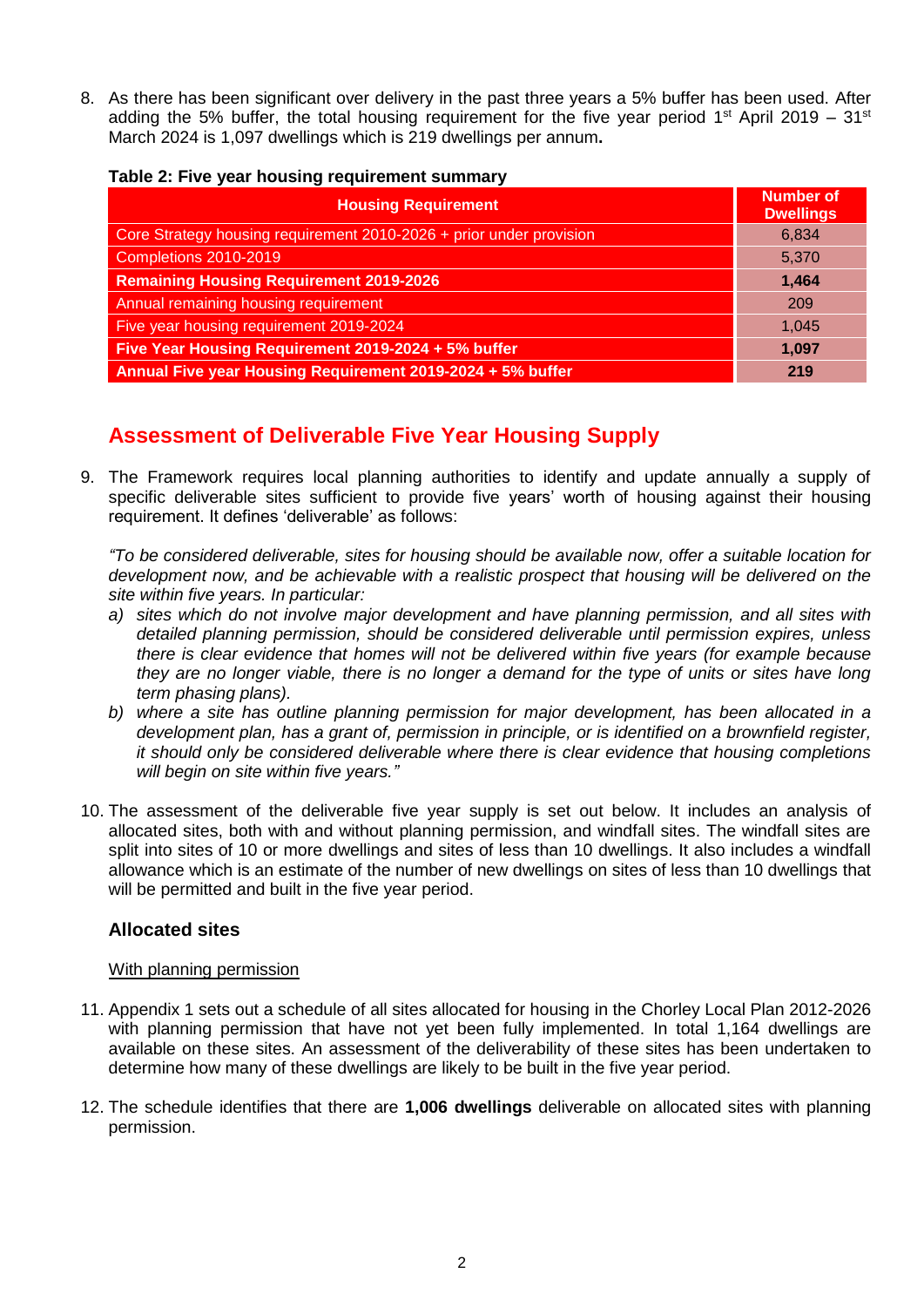#### Without planning permission

- 13. Appendix 2 sets out a schedule of all sites allocated for housing in the Chorley Local Plan 2012-2026 without planning permission. In total 919 dwellings are allocated on these sites. An assessment of whether these sites are likely to come forward in the five year period has been undertaken.
- 14. The schedule identifies that there are **281 dwellings** deliverable on allocated sites without planning permission.

#### **Windfall sites**

#### Sites of 10 or more dwellings with planning permission

- 15. Appendix 3 sets out a schedule of all windfall sites of 10 or more dwellings with planning permission that have not yet been fully implemented. In total 494 dwellings are available on these sites. An assessment of the deliverability of these sites has been undertaken to determine how many of the dwellings are likely to be built in the five year period.
- 16. The schedule identifies that there are **236 dwellings** deliverable on windfall sites of 10 or more dwellings with planning permission.

#### Sites of less than 10 dwellings with planning permission

- 17. Appendix 3 also sets out a schedule of all windfall sites of less than 10 dwellings with planning permission that have not been fully implemented. In total 366 dwellings are available on these sites.
- 18. Based on an analysis of the completion rates of small sites in Chorley in recent years this figure has been reduced by 30% to reflect the fact that some permissions will expire and development of other sites will not be fully completed within the five year period.
- 19. This results in **256 dwellings** on smaller windfall sites with planning permission being recorded as deliverable for the five year period.

#### **Windfall allowance**

20. Paragraph 70 of the Framework allows Local Planning Authorities to make an allowance for windfall sites as part of anticipated supply if there is compelling evidence that they will provide a reliable source of supply. It states that any allowance should be realistic having regard to the Strategic Housing Land Availability Assessment, historic windfall delivery rates and expected future trends. In accordance with this, Chorley makes an allowance for windfall sites of less than 10 dwellings in the five year supply as our records show that they have consistently become available. Applications will also be approved over the five year supply period for dwellings on windfall sites of more than 10 dwellings however an allowance has not been calculated for these larger sites.

#### Planning permissions on windfall sites

21. Planning permissions granted for dwellings on windfall sites of less than 10 dwellings for the last 10 years have been analysed to inform the windfall allowance. Table 3 below sets out the number of permissions granted each year. Sites that did not result in a net gain and permissions on residential gardens have been excluded from the analysis. Over the period 2009 to 2019 on average 87 dwellings were permitted on small windfall sites each year.

#### **Table 3: Number of dwellings permitted on small windfall sites of less than 10 dwellings**

|                                               | -           |       |       |                                                            |             |      |                     |       |             |             |
|-----------------------------------------------|-------------|-------|-------|------------------------------------------------------------|-------------|------|---------------------|-------|-------------|-------------|
|                                               |             |       |       | Plan period (1 <sup>st</sup> April-31 <sup>st</sup> March) |             |      |                     |       |             |             |
|                                               | 2009/<br>10 | 2010/ | 2011/ | 2012/                                                      | 2013/<br>14 | /15/ | $2014/$ 2015/<br>16 | 2016/ | 2017/<br>18 | 2018/<br>19 |
| <b>Number of dwellings</b><br>permitted (net) | 35          | 74.   | 60    | 116                                                        | 96          | 91   | 116                 |       |             | 78          |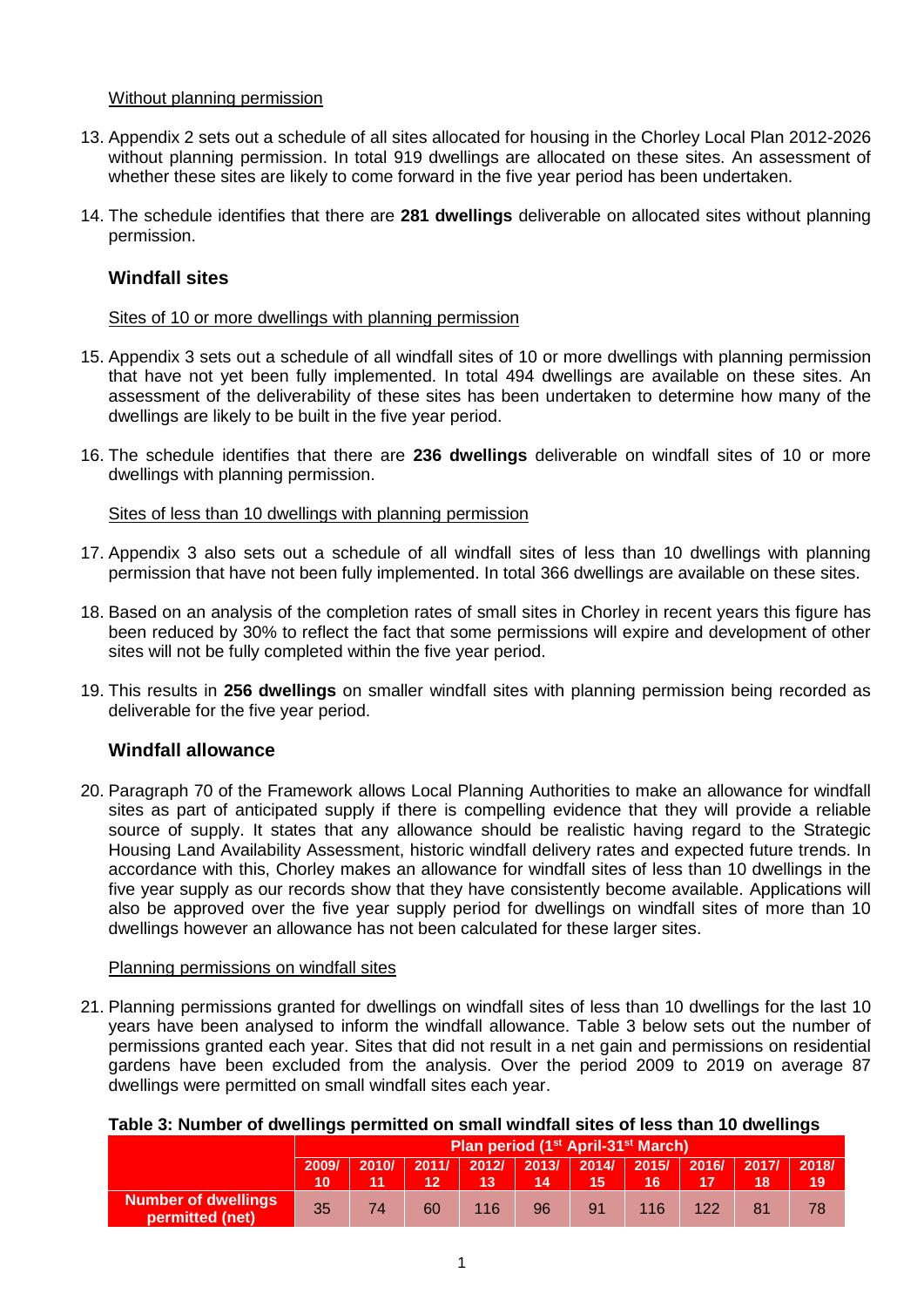#### Completions on windfall sites

- 22. Table 4 analyses when the dwellings permitted on small windfall sites were completed over the five year period from being permitted. It also records how many of these dwellings expired in the five year period and how many were not completed in the five year period but the permission was still extant. Planning permissions for small windfall sites after the 2014/15 plan period have not been included in the assessment as the five year period for those applications would run into current five year supply period.
- 23. Using this data the percentage of dwellings completed each year over the five year period from being permitted has been calculated along with the percentage that were on sites where permission expired and those on sites where permission was extant after the five year period. These percentages have been rounded up or down for simplification. They will be used when calculating the windfall allowance to be added to the five year supply.

| Plan period (1 <sup>st</sup><br>April-31 <sup>st</sup> March) | চ<br>permitted<br>dwellings<br>Number | Completions<br>$\overline{\phantom{0}}$<br>year | Completions<br>$\mathbf{\tilde{z}}$<br>year | Completions<br>က<br>year | Completions<br>4<br>year | Completions<br>5<br>year | Expired | Extant after<br>years<br>ဖာ |
|---------------------------------------------------------------|---------------------------------------|-------------------------------------------------|---------------------------------------------|--------------------------|--------------------------|--------------------------|---------|-----------------------------|
| 2009/10                                                       | 35                                    | 2009/10<br>6                                    | 2010/11<br>12                               | 2011/12<br>5             | 2012/13<br>4             | 2013/14<br>$\Omega$      | 4       | 4                           |
| 2010/11                                                       | 74                                    | 2010/11<br>-1                                   | 2011/12<br>4                                | 2012/13<br>21            | 2013/14<br>19            | 2014/15<br>4             | 14      | 13                          |
| 2011/12                                                       | 60                                    | 2011/12<br>2                                    | 2012/13<br>8                                | 2013/14<br>19            | 2014/15<br>12            | 2015/16<br>5             | 8       | 6                           |
| 2012/13                                                       | 116                                   | 2012/13<br>8                                    | 2013/14<br>34                               | 2014/15<br>15            | 2015/16<br>19            | 2016/17<br>$\Omega$      | 23      | 17                          |
| 2013/14                                                       | 96                                    | 2013/14<br>5                                    | 2014/15<br>32                               | 2015/16<br>17            | 2016/17<br>13            | 2017/18<br>7             | 12      | 10                          |
| 2014/15                                                       | 91                                    | 2014/15<br>6                                    | 2015/16<br>17                               | 2016/17<br>12            | 2017/18<br>19            | 2018/19<br>6             | 16      | 15                          |
| Total                                                         | 472                                   | 26                                              | 107                                         | 89                       | 86                       | 22                       | 77      | 65                          |
| Total %                                                       | 100%                                  | 5%                                              | 23%                                         | 19%                      | 18%                      | 5%                       | 16%     | 14%                         |

#### **Table 4: Analysis of completions (net) on small windfall sites**

Windfall allowance

- 24. The five year supply windfall allowance is calculated based upon the assumption that the average rate of planning permissions granted on small windfall sites between 2009 and 2019 (87 dwellings) continues at the same rate throughout the five year period.
- 25. The final row of Table 4 identifies the proportion of dwellings completed each year since 2009 over the five year period since being granted permission. It identifies that on average 5% of dwellings were completed within the first year of being permitted, 23% within the second year, 19% within the third year, 18% within the fourth year and 5% within the fifth year. It also identifies that on average 16% of applications expired and 14% of the dwellings permitted were not completed in the five year period but the permission remained extant. These percentages have been applied to calculate the predicted number of dwellings that will be permitted and built on small windfall sites over the next five years, as set out in Table 5.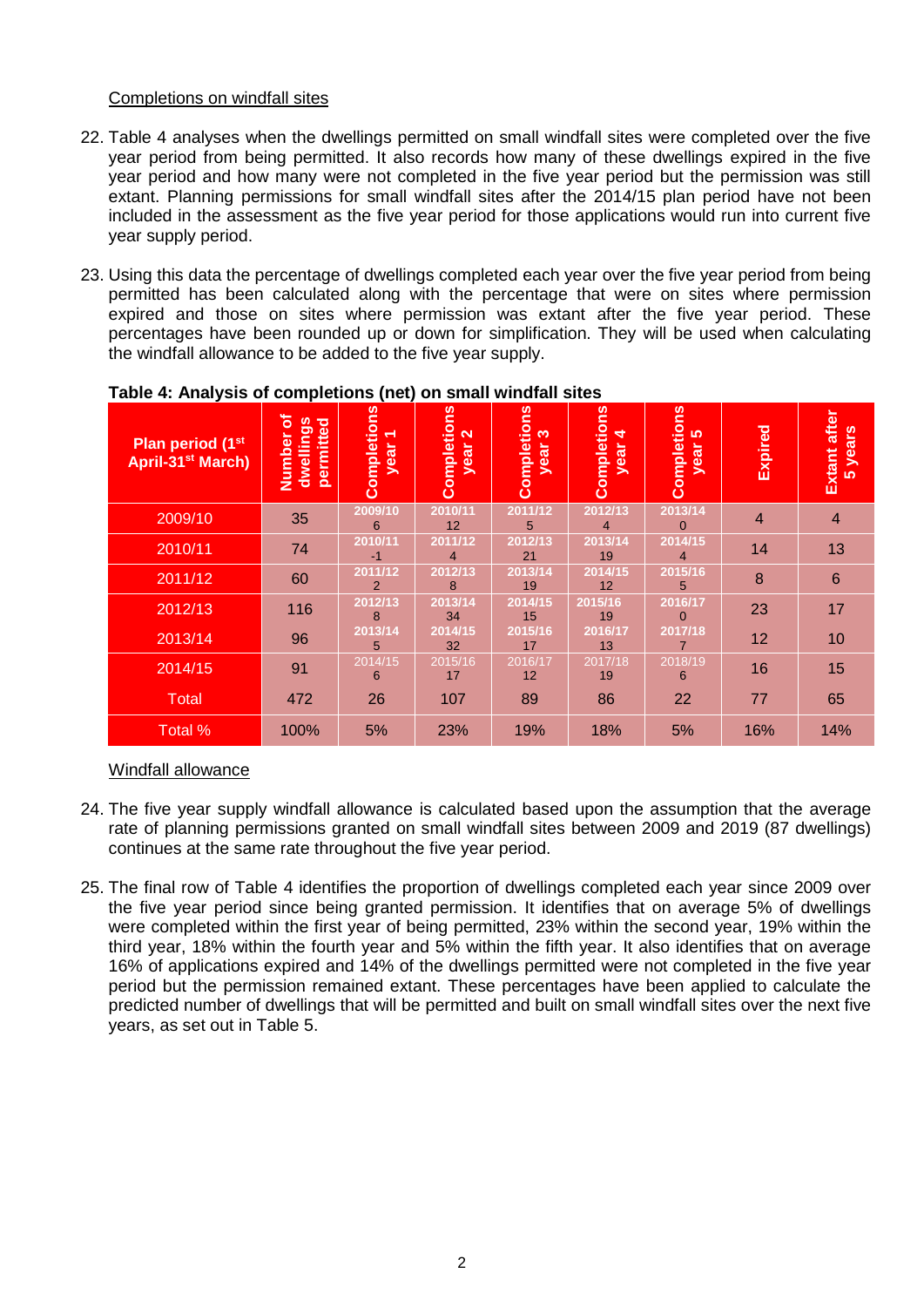| Taple of Fromotod completions (flee) on omail willdrain oftes over five your perfour 2010 |                                              |                                 |                                              |                                      |                                      |                                              |                                    |
|-------------------------------------------------------------------------------------------|----------------------------------------------|---------------------------------|----------------------------------------------|--------------------------------------|--------------------------------------|----------------------------------------------|------------------------------------|
|                                                                                           |                                              |                                 |                                              | <b>Predictions</b>                   |                                      |                                              |                                    |
| Plan period (1 <sup>st</sup><br><b>April-31st March)</b>                                  | ৳<br>dwellings<br>permitted<br><b>Number</b> | Completions<br>(2019/20)<br>ear | Completions<br>(2020/21)<br>2<br><b>Year</b> | Completions<br>(2021/22)<br>S<br>ear | Completions<br>(2022/23)<br>4<br>ear | Completions<br>(2023/24)<br>ear <sub>5</sub> | <b>Completions</b><br><b>Total</b> |
| 2019/20                                                                                   | 87                                           | 4                               | 20                                           | 17                                   | 16                                   | $\overline{4}$                               | 61                                 |
| 2020/21                                                                                   | 87                                           |                                 | $\overline{4}$                               | 20                                   | 17                                   | 16                                           | 57                                 |
| 2021/22                                                                                   | 87                                           |                                 |                                              | 4                                    | 20                                   | 17                                           | 41                                 |
| 2022/23                                                                                   | 87                                           |                                 |                                              |                                      | 4                                    | 20                                           | 24                                 |
| 2023/24                                                                                   | 87                                           |                                 |                                              |                                      |                                      | $\overline{4}$                               | 4                                  |
| <b>Total</b>                                                                              | 435                                          | 4                               | 24                                           | 41                                   | 57                                   | 61                                           | 187                                |

**Table 5: Predicted completions (net) on small windfall sites over five year period 2019 - 2024**

- 26. Based on the assumption of 87 dwellings being permitted each year, Table 5 estimates that of those 87 dwellings permitted in 2019/20, 4 will be completed within the first year of being permitted (year 1), 20 will be completed in 2020/21 (year 2), 17 will be completed in 2021/22 (year 3), 16 will be completed in 2022/23 (year 4) and 4 will be completed in 2023/24 (year 5). This equates to 61 dwellings being completed in the five year period as it is assumed that 16% of the 87 dwellings will expire and 14% will not be completed within five years so are not included in the five year supply. The same approach has been applied to estimate how many dwellings permitted in the remainder of the five year period will be built by 31<sup>st</sup> March 2024.
- 27. Over the five year period as a whole an additional **187 dwellings** are predicted to be completed on small windfall sites and will be included in the five year supply.

# **Total Five Year Housing Supply: 1 st April 2019 – 31st March 2024**

28. The table below shows that at April 2019 there was a total supply of 1,966 (net) deliverable dwellings which is a **9.0 year deliverable housing supply over the period 2019 – 2024** based on the annual requirement of 219 dwellings which includes a 5% buffer.

| <b>Deliverable Housing Supply</b>                                                     | <b>Number of</b><br><b>Dwellings</b> |
|---------------------------------------------------------------------------------------|--------------------------------------|
| Allocated sites with planning permission                                              | 1,006                                |
| Allocated sites without planning permission                                           | 281                                  |
| Windfall sites of 10 or more dwellings with planning permission                       | 236                                  |
| Windfall sites of less than 10 dwellings with planning permission (discounted by 30%) | 256                                  |
| <b>Windfall allowance</b>                                                             | 187                                  |
| <b>Total Five Year Supply</b>                                                         | 1,966                                |
| Annual Five Year Housing Requirement 2019-2024 + 5% buffer                            | 219                                  |
| <b>Equivalent Years Supply</b>                                                        | 9.0                                  |

#### **Table 6: Five year housing supply summary**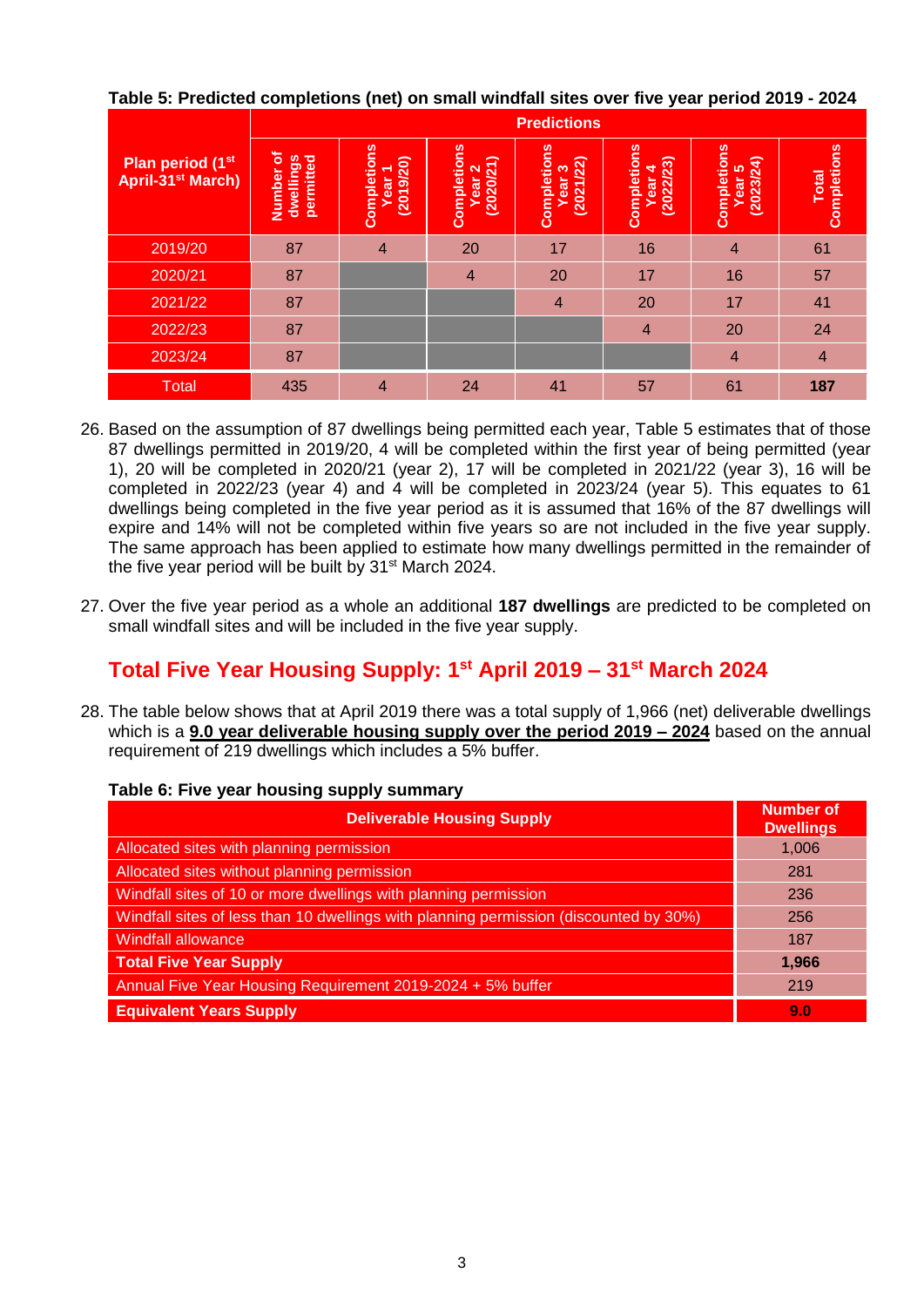#### **APPENDIX 1**

# **Chorley Five Year Supply April 2019 – March 2024: Allocated Sites with Planning Permission**

| Local<br><b>Plan Ref</b> | <b>Address</b>                                                                                | <b>Settlement</b>          | <b>Parish</b> | Ward                          | <b>Application</b><br><b>Number</b>                                                 | <b>Dwellings Permitted</b> | <b>Dwellings Not Started</b> | Dwellings U/C | <b>Dwellings Completed</b> | Dwellings Left to Be Built | Deliverable Dwellings April<br>2019-March 2020 | Dwellings April<br>larch 2021<br>Deliverable Dwell<br>2020-March | le Dwellings April<br>-March 2022<br>Deliverable D<br>2021-Ma | Deliverable Dwellings April<br>2022-March 2023 | Deliverable Dwellings April<br>2023-March 2024 | Total Deliverable Dwellings<br>April 2019 - March 2024 | <b>Comments</b>                                                                                                                                                                                                                                                                                                                                                                                                                                                                                                                                                                                                                                                                                                                                                                                             |
|--------------------------|-----------------------------------------------------------------------------------------------|----------------------------|---------------|-------------------------------|-------------------------------------------------------------------------------------|----------------------------|------------------------------|---------------|----------------------------|----------------------------|------------------------------------------------|------------------------------------------------------------------|---------------------------------------------------------------|------------------------------------------------|------------------------------------------------|--------------------------------------------------------|-------------------------------------------------------------------------------------------------------------------------------------------------------------------------------------------------------------------------------------------------------------------------------------------------------------------------------------------------------------------------------------------------------------------------------------------------------------------------------------------------------------------------------------------------------------------------------------------------------------------------------------------------------------------------------------------------------------------------------------------------------------------------------------------------------------|
| <b>HS1.24</b>            | Land<br>Surrounding<br>Huyton Terrace<br>previously Baly<br>Place Farm,<br><b>Bolton Road</b> | Adlington                  | Adlington     | Adlington<br>and<br>Anderton  | 12/00741/OUTMAJ<br>15/00506/REMMAJ<br>16/00431/MNMA<br>16/01127/REM<br>16/01126/REM | 158                        | $\mathbf 0$                  | 9             | 149                        | 9                          | 9                                              | $\mathbf{0}$                                                     | $\mathbf{0}$                                                  | $\overline{0}$                                 | $\overline{0}$                                 | 9                                                      | 9 dwellings left to be built at<br>1st April 2019, all of which<br>were under construction. It is<br>estimated that all these<br>dwellings will be completed in<br>the first year of the five year<br>period.                                                                                                                                                                                                                                                                                                                                                                                                                                                                                                                                                                                               |
| HS1.21                   | Group 1,<br>Euxton Lane                                                                       | <b>Buckshaw</b><br>Village | Euxton        | Astley and<br><b>Buckshaw</b> | 08/00910/OUTMAJ                                                                     | 96                         | 96                           | $\mathbf 0$   | $\mathbf 0$                | 96                         | $\mathbf{0}$                                   | 32                                                               | 32                                                            | 32                                             | $\mathbf 0$                                    | 96                                                     | There are 2 remaining parcels<br>(H1d and H1b(i)) without<br>reserved matters planning<br>permission. It was estimated<br>in the housing land monitoring<br>that there will be 96 dwellings<br>$(H1d = 12$ dwellings, $H1b(i) =$<br>84 dwellings) on these parcels<br>based on 35 dwellings per<br>hectare. A planning<br>application was under<br>consideration on 1st April<br>2019 for 128 dwellings on<br>both of these parcels. The<br>developer has advised that<br>development of these parcels<br>will commence in 2020/21 and<br>be completed in 2023 subject<br>to planning permission. For<br>the purposes of the five year<br>supply, as the planning<br>application has not yet been<br>approved the estimated<br>number of dwellings used in<br>the housing land monitoring<br>has been used. |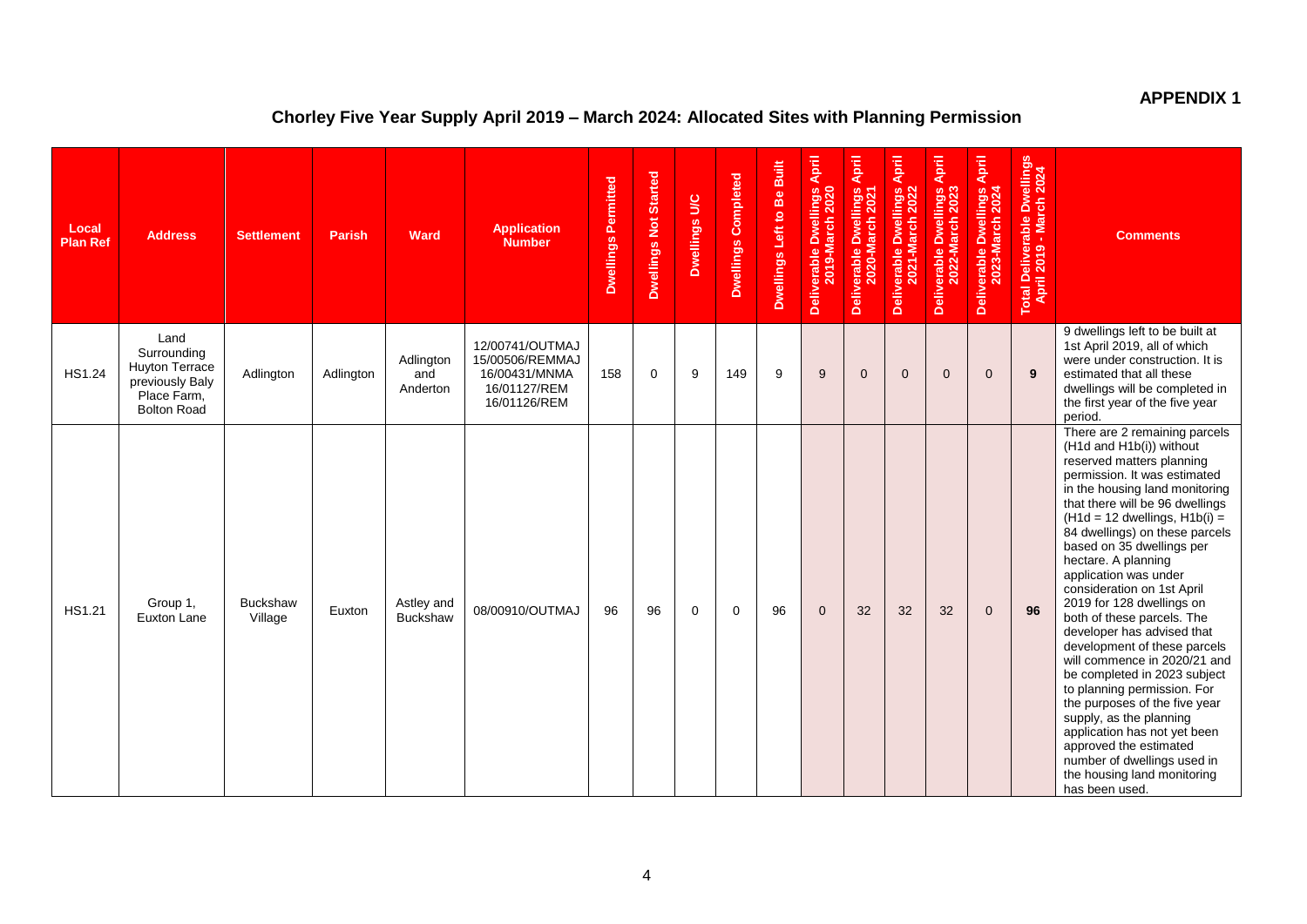| Local<br>Plan Ref | <b>Address</b>                                           | <b>Settlement</b>          | <b>Parish</b> | <b>Ward</b>                   | <b>Application</b><br><b>Number</b>                                      | <b>Dwellings Permitted</b> | <b>Dwellings Not Started</b> | Dwellings U/C | Dwellings Completed | Dwellings Left to Be Built | Dwellings April<br>Iarch 2020<br>Deliverable Dwell<br>2019-March | Deliverable Dwellings April<br>2020-March 2021 | Deliverable Dwellings April<br>2021-March 2022 | Deliverable Dwellings April<br>2022-March 2023 | Dwellings April<br>larch 2024<br>Deliverable Dwelli<br>2023-March 2 | Total Deliverable Dwellings<br>April 2019 - March 2024 | <b>Comments</b>                                                                                                                                                                                                                                                                                                                                                                                                                                                            |
|-------------------|----------------------------------------------------------|----------------------------|---------------|-------------------------------|--------------------------------------------------------------------------|----------------------------|------------------------------|---------------|---------------------|----------------------------|------------------------------------------------------------------|------------------------------------------------|------------------------------------------------|------------------------------------------------|---------------------------------------------------------------------|--------------------------------------------------------|----------------------------------------------------------------------------------------------------------------------------------------------------------------------------------------------------------------------------------------------------------------------------------------------------------------------------------------------------------------------------------------------------------------------------------------------------------------------------|
| HS1.21            | Parcel H1c,<br>Group 1,<br>Euxton Lane                   | <b>Buckshaw</b><br>Village | Euxton        | Astley and<br><b>Buckshaw</b> | 15/01037/REMMAJ<br>16/00999/REMMAJ                                       | 166                        | $\mathbf 0$                  | 2             | 164                 | $\overline{2}$             | $\overline{2}$                                                   | $\mathbf 0$                                    | $\Omega$                                       | $\Omega$                                       | $\mathbf 0$                                                         | $\overline{2}$                                         | 2 dwellings left to be built at<br>1st April 2019, both of which<br>were under construction. It is<br>estimated that these dwellings<br>will be completed in the first<br>year of the five year period.                                                                                                                                                                                                                                                                    |
| HS1.21            | Parcel H1b(ii),<br>Group 1,<br>Euxton Lane               | <b>Buckshaw</b><br>Village | Euxton        | Astley and<br><b>Buckshaw</b> | 17/00767/REMMAJ                                                          | 125                        | 15                           | 67            | 43                  | 82                         | 70                                                               | 12                                             | $\mathbf{0}$                                   | $\mathbf{0}$                                   | $\mathbf{0}$                                                        | 82                                                     | 82 dwellings left to be built at<br>1st April 2019, 67 of which<br>were under construction. The<br>developer has advised that<br>the development will be<br>complete by the end of 2020.<br>They also advised that<br>completion rates will be<br>around 70 dwellings a year as<br>the affordable units are being<br>run as a separate site.                                                                                                                               |
| HS1.21            | Parcels M1 &<br>H1a, Group 1,<br>Euxton Lane             | <b>Buckshaw</b><br>Village | Euxton        | Astley and<br><b>Buckshaw</b> | 17/00441/REMMAJ<br>17/01123/REM                                          | 160                        | 18                           | 92            | 50                  | 110                        | 63                                                               | 47                                             | $\mathbf 0$                                    | $\mathbf 0$                                    | $\mathbf{0}$                                                        | 110                                                    | 110 dwellings left to be built at<br>1st April 2019, 92 of which<br>were under construction. The<br>developer has advised that<br>the development will be<br>complete by the end of 2020.                                                                                                                                                                                                                                                                                  |
| <b>HS1.22</b>     | Southern<br>Commercial<br><b>Quarter Central</b><br>Core | <b>Buckshaw</b><br>Village | Euxton        | Astley and<br><b>Buckshaw</b> | 08/01100/REMMAJ<br>10/00334/FULMAJ<br>10/01052/REMMAJ<br>12/01001/REMMAJ | 83                         | 31                           | $\Omega$      | 52                  | 31                         | $\Omega$                                                         | $\mathbf{0}$                                   | 31                                             | $\Omega$                                       | $\mathbf{0}$                                                        | 31                                                     | One apartment block of 31<br>dwellings left to be built at 1st<br>April 2019, development had<br>not commenced. Site is<br>currently being marketed, it is<br>estimated that the<br>development could commence<br>in the second year of the five<br>year period subject to being<br>sold and following any<br>amendments to the planning<br>permission. It is therefore<br>estimated that the dwellings<br>will be completed in the third<br>year of the five year period. |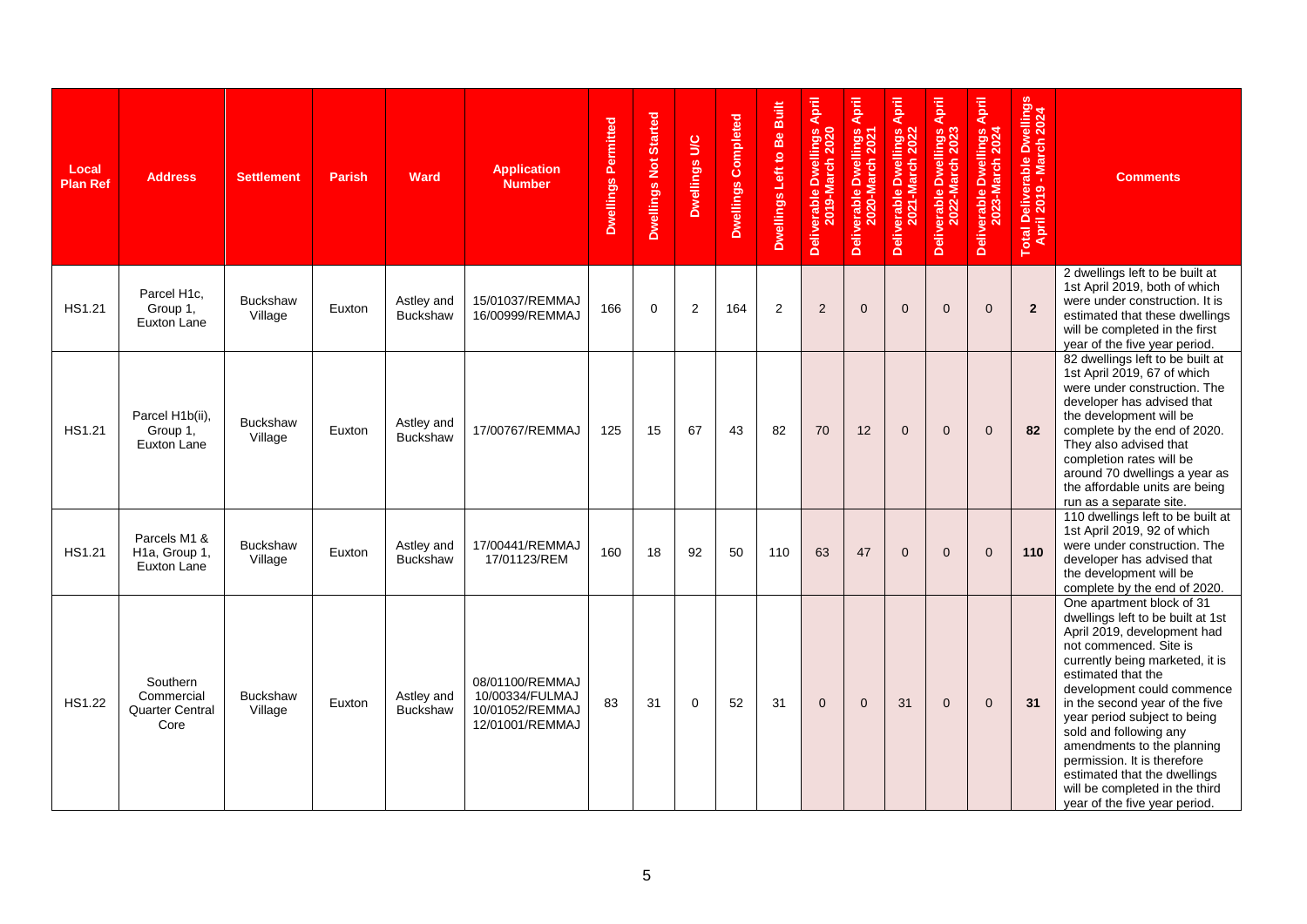| Local<br><b>Plan Ref</b> | <b>Address</b>                                                                               | <b>Settlement</b> | <b>Parish</b> | <b>Ward</b>              | <b>Application</b><br><b>Number</b>                                                                    | <b>Dwellings Permitted</b> | <b>Dwellings Not Started</b> | Dwellings U/C | Dwellings Completed | Dwellings Left to Be Built | Dwellings April<br>Iarch 2020<br>Deliverable Dwell<br>2019-March | Deliverable Dwellings April<br>2020-March 2021 | Dwellings April<br>Iarch 2022<br>Deliverable Dwell<br>2021-March | Deliverable Dwellings April<br>2022-March 2023 | April<br>Dwellings<br>larch 2024<br>Deliverable I<br>2023-Mi | Total Deliverable Dwellings<br>April 2019 - March 2024 | <b>Comments</b>                                                                                                                                                                                                                                                                                                                                                                                                   |
|--------------------------|----------------------------------------------------------------------------------------------|-------------------|---------------|--------------------------|--------------------------------------------------------------------------------------------------------|----------------------------|------------------------------|---------------|---------------------|----------------------------|------------------------------------------------------------------|------------------------------------------------|------------------------------------------------------------------|------------------------------------------------|--------------------------------------------------------------|--------------------------------------------------------|-------------------------------------------------------------------------------------------------------------------------------------------------------------------------------------------------------------------------------------------------------------------------------------------------------------------------------------------------------------------------------------------------------------------|
| <b>HS1.1</b>             | Land 120m<br>South West of<br>21 Lower Burgh<br>Way                                          | Chorley           | Chorley       | Chorley<br>South<br>West | 16/00805/FULMAJ                                                                                        | 88                         | 48                           | 22            | 18                  | 70                         | 40                                                               | 30                                             | $\Omega$                                                         | $\overline{0}$                                 | $\mathbf{0}$                                                 | 70                                                     | 70 dwellings left to be built at<br>1st April 2019, 22 of which<br>were under construction. The<br>developer has advised that<br>the development will be<br>completed by summer 2020<br>with a completion rate of 40<br>dwellings a year.                                                                                                                                                                         |
| HS1.16                   | Former Initial<br><b>Textile Services</b><br>bounded by<br>Botany Brow<br>and Willow<br>Road | Chorley           | Chorley       | Chorley<br>North East    | 11/00871/FULMAJ<br>12/01015/FULMAJ<br>13/00993/FULMAJ<br>14/01225/MNMA<br>15/00028/FUL<br>16/00053/FUL | 43                         | 33                           | $\Omega$      | 10                  | 33                         | $\mathbf{0}$                                                     | 33                                             | $\Omega$                                                         | $\mathbf{0}$                                   | $\Omega$                                                     | 33                                                     | 33 dwellings left to be built at<br>1st April 2019, none of which<br>were under construction. The<br>developer has previously<br>advised that the remaining<br>dwellings on this site will<br>commence following<br>completion of another<br>development which is nearing<br>completion. It is therefore<br>estimated that these dwellings<br>will be completed in the<br>second year of the five year<br>period. |
| <b>HS1.18</b>            | <b>Calder House</b><br>and Rydal<br>House,<br><b>Highfield Road</b><br>North                 | Chorley           | Chorley       | Chorley<br>North West    | 17/00438/FULMAJ                                                                                        | 14                         | 8                            | 6             | $\Omega$            | 14                         | 14                                                               | $\mathbf{0}$                                   | $\Omega$                                                         | $\Omega$                                       | $\Omega$                                                     | 14                                                     | All 14 dwellings left to be built<br>at 1st April 2019, 8 of which<br>were under construction. It is<br>estimated that all these<br>dwellings will be completed in<br>the first year of the five year<br>period.                                                                                                                                                                                                  |
| HS1.20                   | Land East of<br>Ackhurst<br>Lodge,<br>Southport Road                                         | Chorley           | Chorley       | Chorley<br>North West    | 16/00857/FULMAJ                                                                                        | 59                         | $\Omega$                     | 2             | 57                  | $\overline{2}$             | 2                                                                | $\overline{0}$                                 | $\Omega$                                                         | $\overline{0}$                                 | $\Omega$                                                     | $\overline{2}$                                         | 2 dwellings left to be built at<br>1st April 2019, both of which<br>were under construction. It is<br>estimated that these dwellings<br>will be completed in the first<br>year of the five year period.                                                                                                                                                                                                           |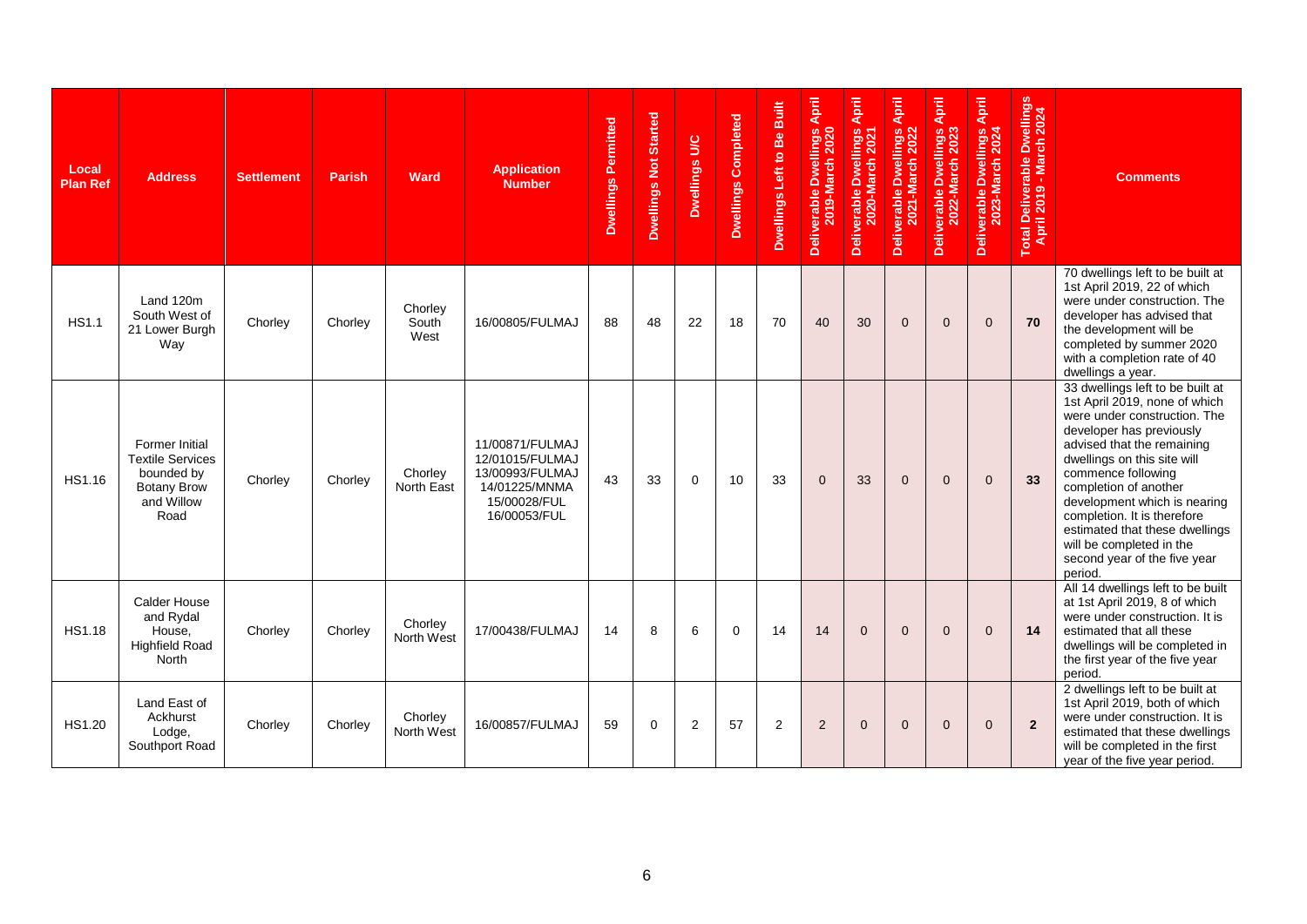| Local<br><b>Plan Ref</b> | <b>Address</b>                                                                       | <b>Settlement</b>      | <b>Parish</b>        | Ward                                                | <b>Application</b><br><b>Number</b>                                                                                                                                         | <b>Dwellings Permitted</b> | <b>Dwellings Not Started</b> | Dwellings U/C | <b>Dwellings Completed</b> | Dwellings Left to Be Built | <b>April</b><br>Dwellings<br>March 2020<br>Deliverable Dwell<br>2019-March | Deliverable Dwellings April<br>2020-March 2021 | Deliverable Dwellings April<br>2021-March 2022 | April<br>Dwellings<br>March 2023<br>Deliverable D<br>2022-Ma | lings April<br>2024<br><b>Dwelli</b><br>Deliverable Dwelli<br>2023-March 2 | rable Dwellings<br>- March 2024<br>Total Delivera<br>April 2019 - | <b>Comments</b>                                                                                                                                                                                                                                                                                                                                                                                                                           |
|--------------------------|--------------------------------------------------------------------------------------|------------------------|----------------------|-----------------------------------------------------|-----------------------------------------------------------------------------------------------------------------------------------------------------------------------------|----------------------------|------------------------------|---------------|----------------------------|----------------------------|----------------------------------------------------------------------------|------------------------------------------------|------------------------------------------------|--------------------------------------------------------------|----------------------------------------------------------------------------|-------------------------------------------------------------------|-------------------------------------------------------------------------------------------------------------------------------------------------------------------------------------------------------------------------------------------------------------------------------------------------------------------------------------------------------------------------------------------------------------------------------------------|
| <b>HS1.7</b>             | Talbot Mill.<br>Froom Street                                                         | Chorley                | Chorley              | Chorley<br>East                                     | 07/01426/FULMAJ<br>11/00875/FULMAJ                                                                                                                                          | 149                        | 149                          | $\Omega$      | $\mathbf 0$                | 149                        | $\mathbf{0}$                                                               | 30                                             | 30                                             | 30                                                           | 30                                                                         | 120                                                               | Land remediation and<br>contamination works started in<br>2015 however construction of<br>the dwellings has not yet<br>commenced. The landowner<br>has advised that they are in<br>legals with a housebuilder and<br>expect development of the<br>dwellings to commence in<br>Autumn 2019. Assuming a<br>completion rate of 30<br>dwellings a year it is estimated<br>that 120 dwellings will be<br>completed in the five year<br>period. |
| HS1.30                   | Land north of<br>Swansey Lane<br>and bounded by<br>the Elms,<br>Swansey Lane         | Clayton<br>Brook/Green | Clayton-<br>le-Woods | Clayton-le-<br>Woods<br>and<br>Whittle-le-<br>Woods | 14/00199/FULMAJ<br>16/00374/FULMAJ<br>16/01136/FUL                                                                                                                          | 37                         | $\Omega$                     | 3             | 34                         | 3                          | 3                                                                          | $\mathbf{0}$                                   | $\Omega$                                       | $\mathbf 0$                                                  | $\mathbf{0}$                                                               | $\overline{\mathbf{3}}$                                           | 3 dwellings left to be built at<br>1st April 2019, all of which<br>were under construction. It is<br>estimated that these dwellings<br>will be completed in the first<br>year of the five year period.                                                                                                                                                                                                                                    |
| HS1.31                   | Land North of<br>Lancaster Lane<br>and bounded by<br>Wigan Road<br>and Shady<br>Lane | Clayton-le-<br>Woods   | Clayton-<br>le-Woods | Clayton-le-<br>Woods<br>West and<br>Cuerden         | 12/00941/OUTMAJ<br>13/00803/OUTMAJ<br>13/00822/REMMAJ<br>14/00541/REM<br>14/00867/REM<br>14/01003/REMMAJ<br>15/00664/REMMAJ<br>16/00469/REM<br>17/00190/REM<br>17/00403/REM | 160                        | 5                            | 19            | 136                        | 24                         | 24                                                                         | $\mathbf{0}$                                   | $\Omega$                                       | $\mathbf 0$                                                  | $\mathbf{0}$                                                               | 24                                                                | 24 dwellings left to be built at<br>1st April 2019, 19 of which<br>were under construction. It is<br>estimated that all these<br>dwellings will be completed in<br>the first year of the five year<br>period.                                                                                                                                                                                                                             |
| HS1.31                   | Land North of<br>Lancaster Lane<br>and bounded by<br>Wigan Road<br>and Shady<br>Lane | Clayton-le-<br>Woods   | Clayton-<br>le-Woods | Clayton-le-<br>Woods<br>West and<br>Cuerden         | 14/00951/OUTMAJ<br>17/00369/REMMAJ                                                                                                                                          | 220                        | 173                          | 39            | 8                          | 212                        | 36                                                                         | 36                                             | 36                                             | 36                                                           | 36                                                                         | 180                                                               | 212 dwellings left to be built at<br>1st April 2019, 39 of which<br>were under construction. The<br>developer has advised that<br>completion rates will be 36<br>dwellings a year.                                                                                                                                                                                                                                                        |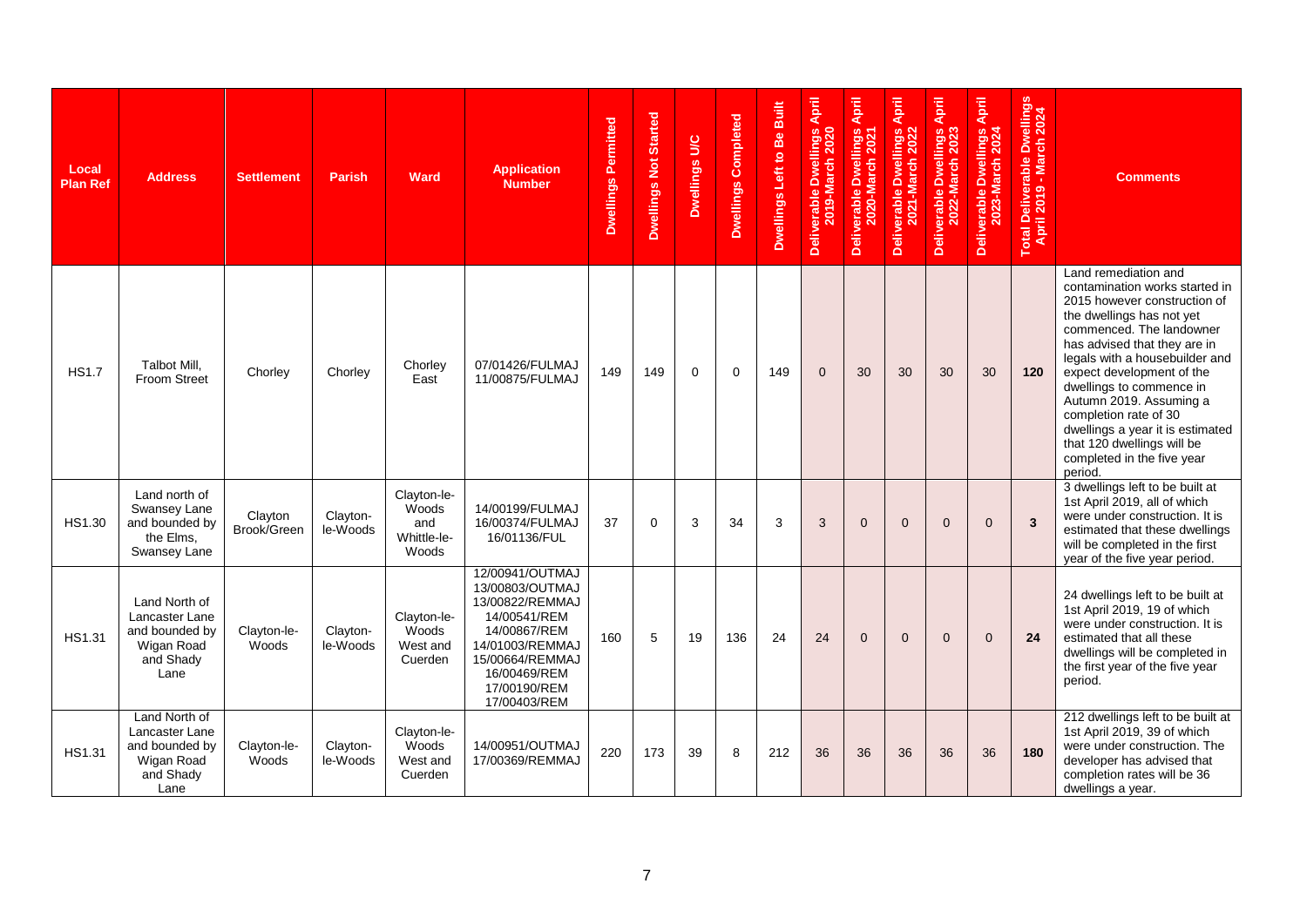| Local<br><b>Plan Ref</b> | <b>Address</b>                                      | <b>Settlement</b>    | <b>Parish</b>        | Ward                                        | <b>Application</b><br><b>Number</b> | <b>Dwellings Permitted</b> | <b>Dwellings Not Started</b> | Dwellings U/C  | Dwellings Completed | Dwellings Left to Be Built | Dwellings April<br>Iarch 2020<br>Deliverable Dwelli<br>2019-March 2 | Deliverable Dwellings April<br>2020-March 2021 | Deliverable Dwellings April<br>2021-March 2022 | April<br>Dwellings<br>Narch 2023<br>Deliverable D<br>2022-Ma | Dwellings April<br><i>Narch 2024</i><br>Deliverable D<br>2023-Ma | rable Dwellings<br>- March 2024<br>eliver<br>2019<br>Total De | <b>Comments</b>                                                                                                                                                                                                   |
|--------------------------|-----------------------------------------------------|----------------------|----------------------|---------------------------------------------|-------------------------------------|----------------------------|------------------------------|----------------|---------------------|----------------------------|---------------------------------------------------------------------|------------------------------------------------|------------------------------------------------|--------------------------------------------------------------|------------------------------------------------------------------|---------------------------------------------------------------|-------------------------------------------------------------------------------------------------------------------------------------------------------------------------------------------------------------------|
| HS1.31                   | Land 340m<br>East of<br>Cuerden Farm.<br>Wigan Road | Clayton-le-<br>Woods | Clayton-<br>le-Woods | Clayton-le-<br>Woods<br>West and<br>Cuerden | 14/01011/FULMAJ                     | 29                         | 6                            | 23             | $\Omega$            | 29                         | 29                                                                  | $\Omega$                                       | $\Omega$                                       | $\Omega$                                                     | $\Omega$                                                         | 29                                                            | All 29 dwellings left to be built<br>at 1st April 2019, 23 of which<br>were under construction. It is<br>estimated that all these<br>dwellings will be completed in<br>the first year of the five year<br>period. |
| HS1.36                   | Coppull<br>Enterprise<br>Centre, Mill<br>Lane       | Coppull              | Coppull              | Coppull                                     | 16/00656/FULMAJ                     | 75                         | 62                           | 12             | $\overline{1}$      | 74                         | 27                                                                  | 27                                             | 20                                             | $\overline{0}$                                               | $\mathbf{0}$                                                     | 74                                                            | 74 dwellings left to be built at<br>1st April 2019, 12 of which<br>were under construction. The<br>developer has advised that<br>the development is expected<br>to be completed by the end of<br>2021.            |
| HS1.49                   | Land adjacent<br>75 Towngate                        | Eccleston            | Eccleston            | Eccleston<br>and<br>Mawdesley               | 15/01246/FUL<br>16/01191/FUL        | $\overline{7}$             | $\Omega$                     | $\overline{1}$ | 6                   | $\overline{\mathbf{1}}$    | $\overline{1}$                                                      | $\Omega$                                       | $\Omega$                                       | $\Omega$                                                     | $\Omega$                                                         | $\mathbf{1}$                                                  | 1 dwelling left to be built at 1st<br>April 2019 which was under<br>construction. It is estimated<br>that this dwelling will be<br>completed in the first year of<br>the five year period.                        |
| HS1.39                   | Land<br>surrounding 89<br>Euxton Lane               | Euxton               | Euxton               | Euxton<br>North                             | 16/00380/OUTMAJ<br>17/00356/REMMAJ  | 140                        | 51                           | 32             | 57                  | 83                         | 47                                                                  | 36                                             | $\Omega$                                       | $\Omega$                                                     | $\mathbf{0}$                                                     | 83                                                            | 83 dwellings left to be built at<br>1st April 2019, 32 of which<br>were under construction. The<br>developer has indicated that<br>all dwellings are expected to<br>be completed by the end of<br>2020.           |
| <b>HS1.43A</b>           | Land adjacent<br>to Lady Cross<br><b>Drive</b>      | Whittle-le-<br>Woods | Whittle-le-<br>Woods | Pennine                                     | 17/00377/OUTMAJ                     | 12                         | 12                           | $\mathbf 0$    | 0                   | 12                         | $\mathbf{0}$                                                        | $\mathbf{0}$                                   | $\mathbf{0}$                                   | $\mathbf{0}$                                                 | $\overline{0}$                                                   | $\mathbf{0}$                                                  | There is no evidence that the<br>site will come forward in the<br>five year period.                                                                                                                               |
| <b>HS1.43C</b>           | Land west of<br>Leatherlands<br>Farm, Moss<br>Lane  | Whittle-le-<br>Woods | Whittle-le-<br>Woods | Pennine                                     | 14/00900/OUTMAJ<br>16/00247/FULMAJ  | 34                         | $\Omega$                     | 34             | $\Omega$            | 34                         | 34                                                                  | $\mathbf{0}$                                   | $\Omega$                                       | $\Omega$                                                     | $\Omega$                                                         | 34                                                            | All 34 dwellings were under<br>construction at 1st April 2019.<br>The developer has advised<br>that these dwellings are likely<br>to be completed by April 2020.                                                  |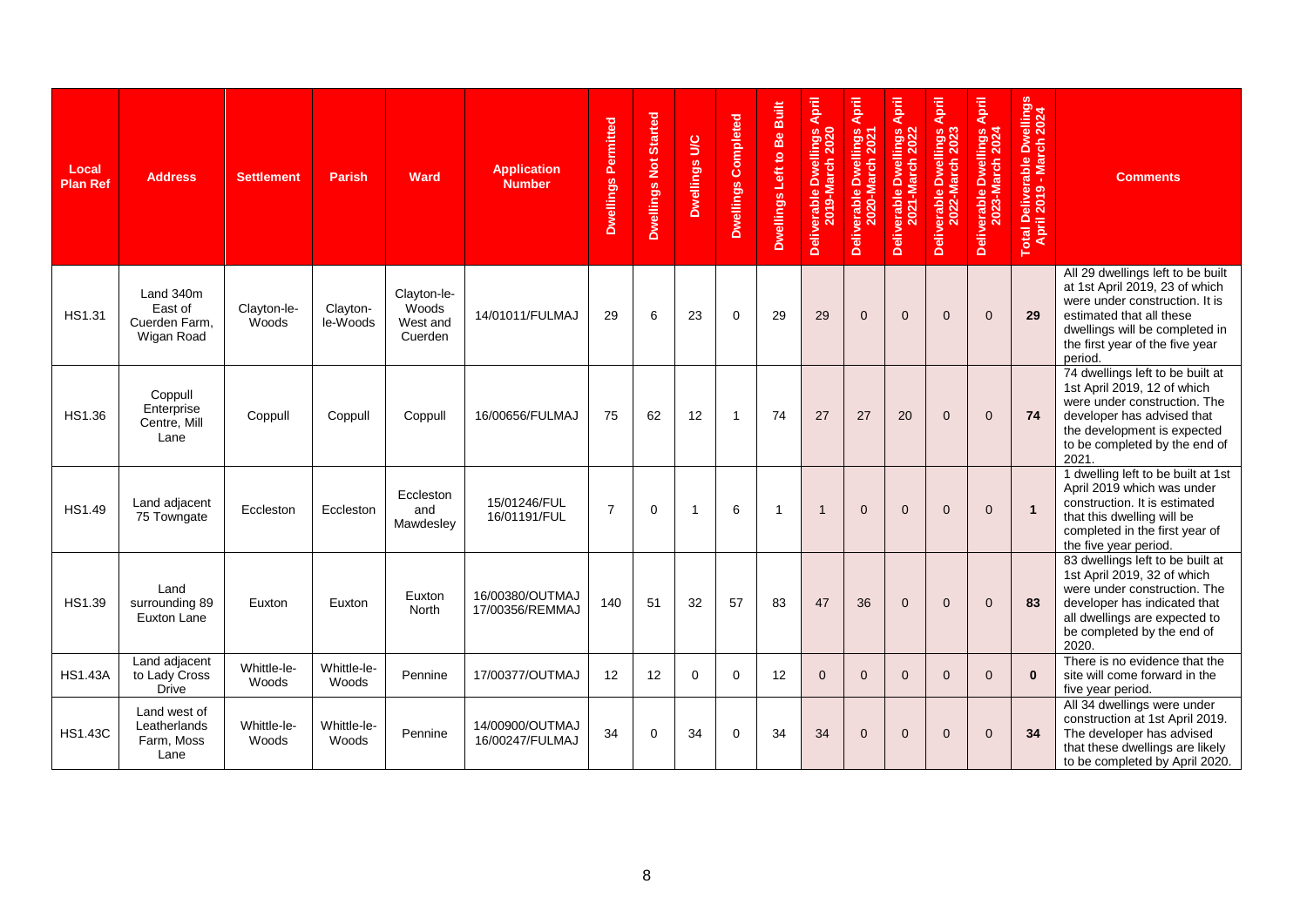| Local<br><b>Plan Ref</b> | <b>Address</b>                                    | <b>Settlement</b>    | <b>Parish</b>        | <b>Ward</b>                                         | <b>Application</b><br><b>Number</b> | <b>Dwellings Permitted</b> | <b>Started</b><br>$\overline{2}$<br>Dwellings | Dwellings U/C | Completed<br>Dwellings | Dwellings Left to Be Built | Dwellings April<br>Iarch 2020<br>Deliverable Dwell<br>2019-March | April<br>Deliverable Dwellings<br>2020-March 2021 | Deliverable Dwellings April<br>2021-March 2022 | April<br>Dwellings<br><b>Aarch 2023</b><br>Deliverable Dwell<br>2022-March | April<br>Deliverable Dwellings<br>2023-March 2024 | Total Deliverable Dwellings<br>April 2019 - March 2024 | <b>Comments</b>                                                                                                                                                                                                                                                            |
|--------------------------|---------------------------------------------------|----------------------|----------------------|-----------------------------------------------------|-------------------------------------|----------------------------|-----------------------------------------------|---------------|------------------------|----------------------------|------------------------------------------------------------------|---------------------------------------------------|------------------------------------------------|----------------------------------------------------------------------------|---------------------------------------------------|--------------------------------------------------------|----------------------------------------------------------------------------------------------------------------------------------------------------------------------------------------------------------------------------------------------------------------------------|
| <b>HS1.43C</b>           | Leatherlands<br>Farm, Moss<br>Lane                | Whittle-le-<br>Woods | Whittle-le-<br>Woods | Pennine                                             | 16/00509/FULMAJ                     | 45                         | $\Omega$                                      | 9             | 36                     | 9                          | 9                                                                | $\mathbf{0}$                                      | $\mathbf{0}$                                   | $\mathbf{0}$                                                               | $\mathbf 0$                                       | 9                                                      | 9 dwellings left to be built at<br>1st April 2019, all of which<br>were under construction. It is<br>estimated that all these<br>dwellings will be completed in<br>the first year of the five year<br>period.                                                              |
| HS1.53                   | JF Electrical,<br>Little Quarry,<br>Hill Top Lane | Whittle-le-<br>Woods | Whittle-le-<br>Woods | Clayton-le-<br>Woods<br>and<br>Whittle-le-<br>Woods | 12/01134/OUTMAJ                     | 85                         | 85                                            | $\mathbf 0$   | 0                      | 85                         | $\mathbf 0$                                                      | $\mathbf 0$                                       | $\mathbf{0}$                                   | $\mathbf{0}$                                                               | $\mathbf 0$                                       | $\mathbf{0}$                                           | A reserved matters planning<br>application is currently under<br>consideration. However, there<br>is uncertainty about the<br>deliverability of this site due to<br>issues relating to filling works.<br>It has therefore not been<br>included in the five year<br>supply. |
|                          |                                                   |                      |                      |                                                     |                                     | 1985                       | 792                                           | 372           | 821                    | 1164                       | 410                                                              | 283                                               | 149                                            | 98                                                                         | 66                                                | 1006                                                   |                                                                                                                                                                                                                                                                            |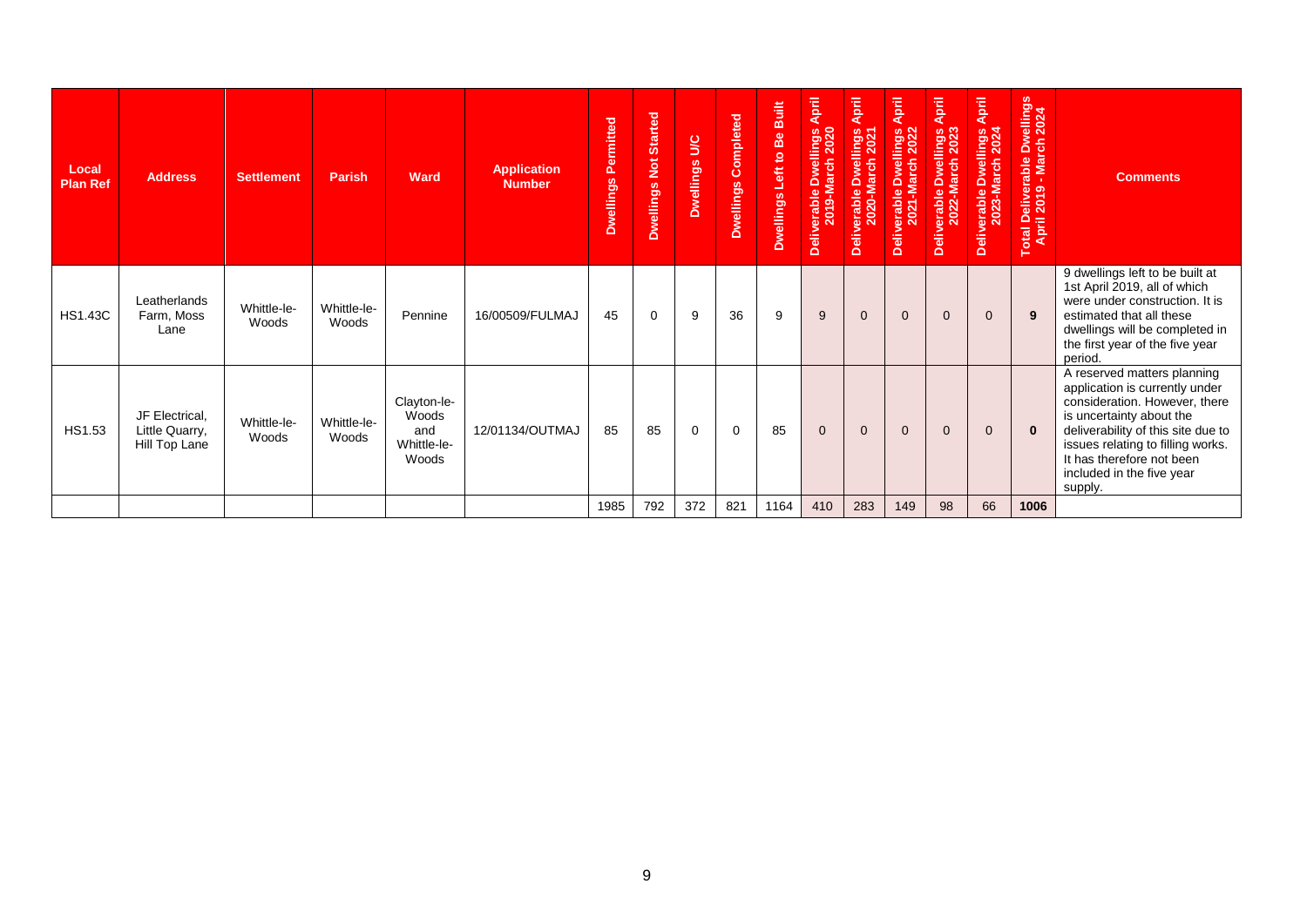#### **APPENDIX 2**

# **Chorley Five Year Supply April 2019 – March 2024: Allocated Sites without Planning Permission**

| Local<br><b>Plan Ref</b> | <b>Address</b>                                                | <b>Settlement</b> | <b>Parish</b>    | Ward                                  | Number of Dwellings<br>ocated<br>₹ | Dwellings April<br>2020<br>2019-March<br><b>Deliverable</b> | Dwellings April<br> arch 2021<br>Deliverable Dwell<br>2020-March | Deliverable Dwellings April<br>2021-March 2022 | Dwellings April<br>larch 2023<br>Deliverable Dw<br>2022-Marc | Dwellings April<br>larch 2024<br>Deliverable Dwell<br>2023-March | Dwellings<br>rch 2024<br>Total Deliverable Dw<br>April 2019 - March | <b>Comments</b>                                                                                                                                                                                                                                                                                                                                                                                                                                                                                                                                                                                                                                                                    |
|--------------------------|---------------------------------------------------------------|-------------------|------------------|---------------------------------------|------------------------------------|-------------------------------------------------------------|------------------------------------------------------------------|------------------------------------------------|--------------------------------------------------------------|------------------------------------------------------------------|---------------------------------------------------------------------|------------------------------------------------------------------------------------------------------------------------------------------------------------------------------------------------------------------------------------------------------------------------------------------------------------------------------------------------------------------------------------------------------------------------------------------------------------------------------------------------------------------------------------------------------------------------------------------------------------------------------------------------------------------------------------|
| HS1.26                   | Fairport, Market Place                                        | Adlington         | Adlington        | Adlington and<br>Anderton             | 31                                 | $\mathbf 0$                                                 | $\Omega$                                                         | $\mathbf{0}$                                   | $\mathbf{0}$                                                 | $\mathbf{0}$                                                     | $\mathbf{0}$                                                        | No evidence that the site will come forward in the five<br>year period.                                                                                                                                                                                                                                                                                                                                                                                                                                                                                                                                                                                                            |
| <b>HS1.1</b>             | Eaves Green, off Lower<br>Burgh Way (remaining<br>allocation) | Chorley           | Chorley/ Coppull | <b>Chorley South</b><br>West/ Coppull | 232                                | $\mathbf{0}$                                                | 23                                                               | 40                                             | 40                                                           | 40                                                               | 143                                                                 | The site is allocated for 419 dwellings. 99 dwellings<br>have been built on part of the site and another part of<br>the site has full planning permission for 88 dwellings.<br>This leaves 232 dwellings. A full planning application is<br>currently under consideration for 201 dwellings on the<br>remaining part of the site. The developer has advised<br>that the s106 agreement is being finalised and subject to<br>planning permission they intend to start development of<br>this site following completion of the adjacent parcel in<br>summer 2020. Completions will be 40 dwellings a year<br>to 2025.                                                                |
| <b>HS1.5</b>             | Cowling Farm                                                  | Chorley           | Chorley          | <b>Chorley East</b>                   | 158                                | $\mathbf{0}$                                                | $\overline{0}$                                                   | $\mathbf{0}$                                   | $\mathbf{0}$                                                 | $\mathbf{0}$                                                     | $\mathbf{0}$                                                        | A land exchange has taken place between the Council<br>and Homes England, with Homes England now owning<br>the residential part of the allocation. They previously<br>indicated the following timescales: submission of outline<br>planning application in November 2018, disposal of site<br>to a developer by September 2019, submission and<br>approval of reserved matters planning application by<br>mid-2020 and a start on site by the end of 2020.<br>However, the outline planning application had not been<br>submitted at 1st April 2019 and Homes England have<br>not provided updated timescales therefore the site has<br>not been included in the five year supply. |
| <b>HS1.8</b>             | Botany Bay/Great Knowley                                      | Chorley           | Chorley          | <b>Chorley North</b><br>East          | 200                                | $\mathbf{0}$                                                | $\Omega$                                                         | $\Omega$                                       | $\Omega$                                                     | $\Omega$                                                         | $\mathbf 0$                                                         | Two outline planning applications are currently under<br>consideration on the site which include the development<br>of 288 dwellings in total. However, as these applications<br>have not yet been approved there is no evidence that<br>the site will come forward in the five year period.                                                                                                                                                                                                                                                                                                                                                                                       |
| <b>HS1.17</b>            | Cabbage Hall Fields                                           | Chorley           | Chorley          | <b>Chorley North</b><br>East          | 11                                 | $\overline{0}$                                              | $\Omega$                                                         | $\overline{0}$                                 | $\mathbf{0}$                                                 | $\Omega$                                                         | $\mathbf{0}$                                                        | No evidence that the site will come forward in the five<br>year period.                                                                                                                                                                                                                                                                                                                                                                                                                                                                                                                                                                                                            |
| HS1.19                   | Land adjacent to Northgate                                    | Chorley           | Chorley          | <b>Chorley North</b><br>East          | 21                                 | $\mathbf{0}$                                                | $\Omega$                                                         | $\mathbf{0}$                                   | $\mathbf{0}$                                                 | $\Omega$                                                         | $\mathbf{0}$                                                        | No evidence that the site will come forward in the five<br>year period.                                                                                                                                                                                                                                                                                                                                                                                                                                                                                                                                                                                                            |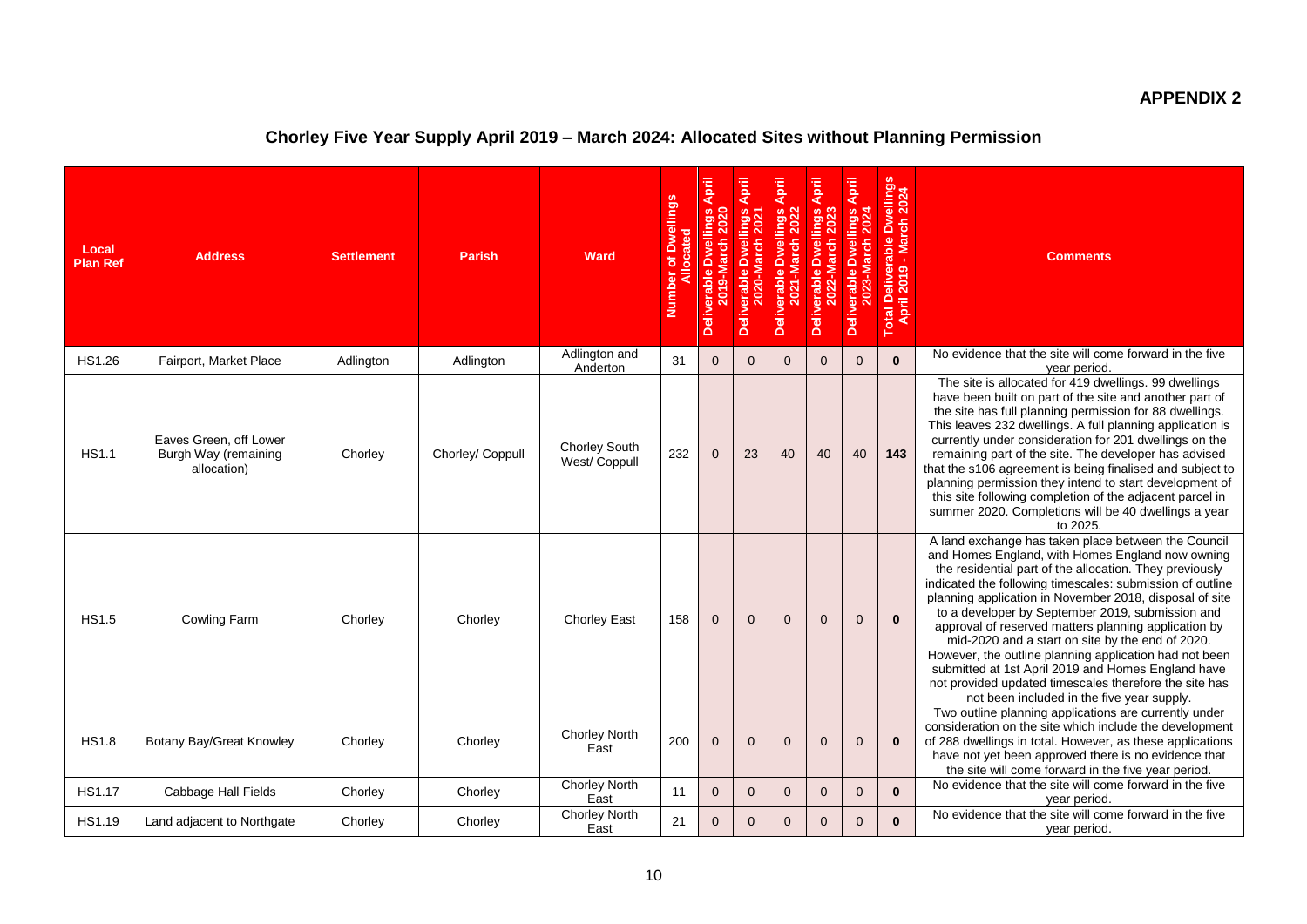| Local<br><b>Plan Ref</b> | <b>Address</b>                                           | <b>Settlement</b>      | <b>Parish</b>           | Ward                             | <b>Number of Dwellings</b><br>ocated | Dwellings April<br>$\bullet$<br>$\sim$<br>19-March<br>Deliverable<br>201 | Dwellings April<br>Iarch 2021<br>Deliverable Dwell<br>2020-March | Dwellings April<br>Iarch 2022<br>Deliverable Dwell<br>2021-March | Deliverable Dwellings April<br>2022-March 2023 | Dwellings April<br>larch 2024<br>Deliverable Dwelli<br>2023-March 2 | Dwellings<br>ch 2024<br>Total Deliverable<br>April 2019 - Mar | <b>Comments</b>                                                                                                                                                                                                                                                                                                                                                                                                                                                                                                                                                                                                                                                                                                                                                                                                                                                                                             |
|--------------------------|----------------------------------------------------------|------------------------|-------------------------|----------------------------------|--------------------------------------|--------------------------------------------------------------------------|------------------------------------------------------------------|------------------------------------------------------------------|------------------------------------------------|---------------------------------------------------------------------|---------------------------------------------------------------|-------------------------------------------------------------------------------------------------------------------------------------------------------------------------------------------------------------------------------------------------------------------------------------------------------------------------------------------------------------------------------------------------------------------------------------------------------------------------------------------------------------------------------------------------------------------------------------------------------------------------------------------------------------------------------------------------------------------------------------------------------------------------------------------------------------------------------------------------------------------------------------------------------------|
| <b>HS1.29</b>            | Westwood Road                                            | Clayton<br>Brook/Green | Clayton-le-Woods        | Clayton-le-Woods<br>North        | 23                                   | $\Omega$                                                                 | $\Omega$                                                         | $\mathbf{0}$                                                     | $\mathbf{0}$                                   | $\Omega$                                                            | $\mathbf{0}$                                                  | No evidence that the site will come forward in the five<br>vear period.                                                                                                                                                                                                                                                                                                                                                                                                                                                                                                                                                                                                                                                                                                                                                                                                                                     |
| HS1.31                   | Land to the East of Wigan<br>Road (remaining allocation) | Clayton-le-<br>Woods   | Clayton-le-Woods        | Clayton-le-Woods<br>West Cuerden | 0                                    | $\Omega$                                                                 | 30                                                               | 30                                                               | 27                                             | $\mathbf{0}$                                                        | 87                                                            | The site is a mixed housing/employment allocation.<br>37.14ha/699 dwellings are allocated for housing. 703<br>dwellings have planning permission on 31.65ha of land.<br>This leaves 5.49ha of land for residential development.<br>The dwellings are being built at a higher density than<br>estimated on the parcels with planning permission<br>therefore the number of dwellings on this site has<br>exceeded the allocated number of 699. A full planning<br>application was under consideration on 1st April 2019<br>for 87 dwellings on 3.35ha of the remaining land. This<br>application is expected to be approved and the<br>developer has advised that development is planned to<br>commence in 2020 with a completion rate of 30<br>dwellings a year. This leaves 2.14ha for further housing<br>however there is no evidence that any of this land will<br>come forward in the five year period. |
| HS1.34                   | <b>Regent Street</b>                                     | Coppull                | Coppull                 | Coppull                          | 22                                   | $\Omega$                                                                 | $\Omega$                                                         | $\mathbf{0}$                                                     | $\mathbf{0}$                                   | $\Omega$                                                            | $\mathbf{0}$                                                  | No evidence that the site will come forward in the five<br>year period.                                                                                                                                                                                                                                                                                                                                                                                                                                                                                                                                                                                                                                                                                                                                                                                                                                     |
| <b>HS1.38</b>            | Mountain Road                                            | Coppull                | Coppull                 | Coppull                          | 22                                   | $\Omega$                                                                 | $\Omega$                                                         | $\Omega$                                                         | $\Omega$                                       | $\Omega$                                                            | $\mathbf{0}$                                                  | No evidence that the site will come forward in the five<br>year period.                                                                                                                                                                                                                                                                                                                                                                                                                                                                                                                                                                                                                                                                                                                                                                                                                                     |
| HS1.40                   | Land at end of Dunrobin<br><b>Drive</b>                  | Euxton                 | Euxton                  | Euxton South                     | 36                                   | $\Omega$                                                                 | $\Omega$                                                         | 51                                                               | $\overline{0}$                                 | $\mathbf{0}$                                                        | 51                                                            | A full planning application is currently under<br>consideration for the development of 51 dwellings on the<br>site. The application is expected to be approved with<br>development expected to commence in the second year<br>of the five year period following discharge of conditions.                                                                                                                                                                                                                                                                                                                                                                                                                                                                                                                                                                                                                    |
| HS1.42                   | Land at Greenside                                        | Euxton                 | Euxton                  | <b>Euxton North</b>              | 17                                   | $\mathbf{0}$                                                             | $\Omega$                                                         | $\overline{0}$                                                   | $\overline{0}$                                 | $\overline{0}$                                                      | $\mathbf{0}$                                                  | No evidence that the site will come forward in the five<br>year period.                                                                                                                                                                                                                                                                                                                                                                                                                                                                                                                                                                                                                                                                                                                                                                                                                                     |
| <b>HS1.43B</b>           | Land East of Lucas Lane                                  | Whittle-le-<br>Woods   | Whittle-le-Woods        | Pennine                          | 107                                  | $\mathbf{0}$                                                             | $\Omega$                                                         | $\overline{0}$                                                   | $\mathbf{0}$                                   | $\overline{0}$                                                      | $\bf{0}$                                                      | No evidence that the site will come forward in the five<br>year period. A planning application was submitted in<br>2013 but there are issues with viability.                                                                                                                                                                                                                                                                                                                                                                                                                                                                                                                                                                                                                                                                                                                                                |
| HS1.46                   | Land at Drinkwater Farm,<br><b>Windsor Drive</b>         | <b>Brinscall</b>       | Withnell                | Wheelton and<br>Withnell         | 10                                   | $\mathbf{0}$                                                             | $\Omega$                                                         | $\overline{0}$                                                   | $\mathbf{0}$                                   | $\mathbf{0}$                                                        | $\mathbf{0}$                                                  | No evidence that the site will come forward in the five<br>year period.                                                                                                                                                                                                                                                                                                                                                                                                                                                                                                                                                                                                                                                                                                                                                                                                                                     |
| HS1.52                   | <b>Pole Green Nurseries</b>                              | Charnock<br>Richard    | <b>Charnock Richard</b> | Chisnall                         | 29                                   | $\mathbf{0}$                                                             | $\Omega$                                                         | $\mathbf{0}$                                                     | $\overline{0}$                                 | $\overline{0}$                                                      | $\bf{0}$                                                      | No evidence that the site will come forward in the five<br>year period. A previous planning application on the site<br>expired in 2014.                                                                                                                                                                                                                                                                                                                                                                                                                                                                                                                                                                                                                                                                                                                                                                     |
|                          |                                                          |                        |                         |                                  | 919                                  | $\mathbf{0}$                                                             | 53                                                               | 121                                                              | 67                                             | 40                                                                  | 281                                                           |                                                                                                                                                                                                                                                                                                                                                                                                                                                                                                                                                                                                                                                                                                                                                                                                                                                                                                             |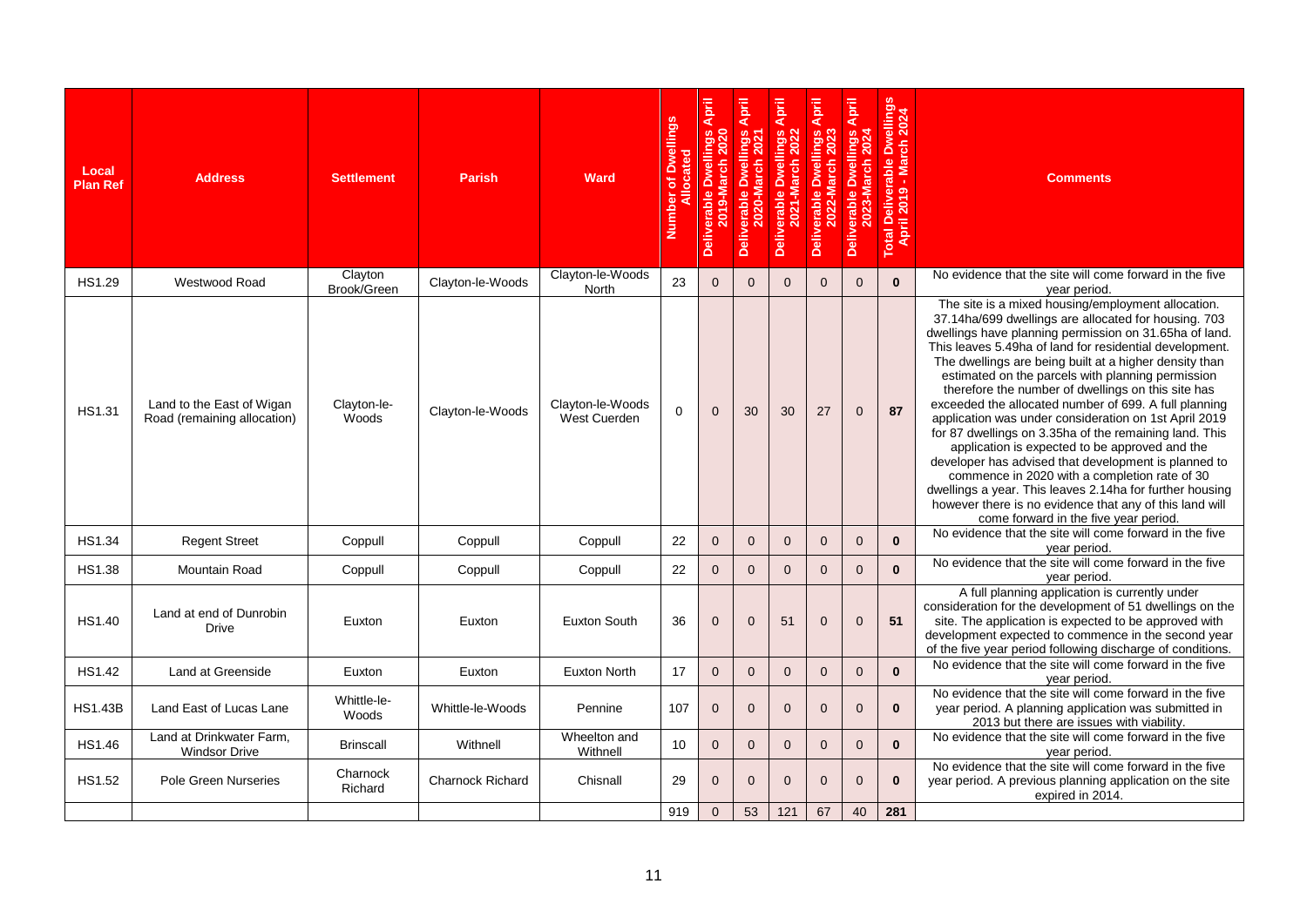#### **APPENDIX 3**

# **Chorley Five Year Supply April 2019 – March 2024: Windfall Sites**

#### Sites of 10 or more dwellings with planning permission

| <b>Site</b><br><b>Ref</b> | <b>Address</b>                                        | <b>Settlement</b> | <b>Parish</b> | <b>Ward</b>                  | <b>Application</b><br><b>Number</b>                                   | Permitted<br><b>Dwellings</b> | Dwellings Not Started | Dwellings U/C | Dwellings Completed | Be Built<br>Dwellings Left to | April<br><b>Dwellings</b><br>$\overline{20}$<br><b>March</b><br>$\bullet$<br>යා<br>Deliverabl<br>$\overline{201}$ | April<br><b>Dwellings</b><br>6<br>ನಿ<br>Deliverable Dwelli<br>2020-March 2 | April<br>Dwellings<br>March 2022<br>Deliverable Dwelli<br>2021-March 2 | April<br>Deliverable Dwellings<br>2022-March 2023 | April<br>954<br>ellin<br>arch<br>Š<br>Deliverable I<br>2023-Ma | wellings<br>h 2024<br>۵<br>$\overline{\mathbf{c}}$<br>ು ಸ<br>erabl<br>ၜ<br>201<br>Ā<br>April<br><b>Total</b> | <b>Comments</b>                                                                                                                                                                                                                                                                                                            |
|---------------------------|-------------------------------------------------------|-------------------|---------------|------------------------------|-----------------------------------------------------------------------|-------------------------------|-----------------------|---------------|---------------------|-------------------------------|-------------------------------------------------------------------------------------------------------------------|----------------------------------------------------------------------------|------------------------------------------------------------------------|---------------------------------------------------|----------------------------------------------------------------|--------------------------------------------------------------------------------------------------------------|----------------------------------------------------------------------------------------------------------------------------------------------------------------------------------------------------------------------------------------------------------------------------------------------------------------------------|
| 2642                      | White Bear Marina.<br>Park Road                       | Adlington         | Adlington     | Adlington<br>and<br>Anderton | 10/00812/FULMAJ                                                       | 48                            | 19                    | $\Omega$      | 29                  | 19                            | $\overline{0}$                                                                                                    | $\mathbf{0}$                                                               | $\mathbf{0}$                                                           | $\mathbf{0}$                                      | $\mathbf{0}$                                                   | $\mathbf{0}$                                                                                                 | This permission relates to the change of use<br>of 48 leisure moorings to residential<br>moorings. 29 moorings had become<br>residential by 1st April 2019. There is<br>uncertainty over the deliverability of the<br>remaining moorings therefore they have not<br>been included in the five year supply.                 |
| 2502                      | Hospital Car Park,<br>Preston Road                    | Chorley           | Chorley       | Chorley<br>North West        | 09/00033/OUTMAJ<br>13/00076/OUTMAJ<br>16/00236/OUTMAJ                 | 28                            | 28                    | 0             | $\mathbf 0$         | 28                            | $\mathbf{0}$                                                                                                      | $\overline{0}$                                                             | $\mathbf{0}$                                                           | $\mathbf{0}$                                      | $\mathbf{0}$                                                   | $\mathbf{0}$                                                                                                 | The site has outline planning permission for<br>28 dwellings. It also has temporary planning<br>permission for use as a hospital car park<br>until July 2019 therefore redevelopment of<br>the site is unlikely until after this date. There<br>is no evidence that the site will come<br>forward in the five year period. |
| 2613                      | The Eagle and<br>Child Hotel, 20 Pall<br>Mall         | Chorley           | Chorley       | Chorley<br>North West        | 08/00111/FULMAJ<br>14/01079/FULMAJ<br>15/00369/FULMAJ<br>18/01224/FUL | 17                            | 0                     | 17            | $\mathbf 0$         | 17                            | 17                                                                                                                | $\overline{0}$                                                             | $\mathbf{0}$                                                           | $\Omega$                                          | $\mathbf{0}$                                                   | 17                                                                                                           | All 17 dwellings were under construction at<br>1st April 2019. It is estimated that all these<br>dwellings will be completed in the first year<br>of the five year period.                                                                                                                                                 |
| 3125                      | Land 200m North<br>of Derian House.<br>Euxton Lane    | Chorley           | Chorley       | Chorley<br>North West        | 15/00224/OUTMAJ                                                       | 125                           | 125                   | 0             | $\mathbf 0$         | 125                           | $\overline{0}$                                                                                                    | $\overline{0}$                                                             | $\overline{0}$                                                         | $\overline{0}$                                    | $\mathbf{0}$                                                   | $\mathbf{0}$                                                                                                 | The site has outline planning permission for<br>125 dwellings. There is no evidence that the<br>site will come forward in the five year period.                                                                                                                                                                            |
| 3169                      | Bonny Greenhalgh<br>& Co, Back Ashby<br><b>Street</b> | Chorley           | Chorley       | Chorley<br>South East        | 16/00116/OUTMAJ                                                       | 12                            | 12                    | $\Omega$      | $\mathbf 0$         | 12                            | $\Omega$                                                                                                          | 0                                                                          | $\overline{0}$                                                         | $\mathbf{0}$                                      | $\mathbf 0$                                                    | $\mathbf{0}$                                                                                                 | The site has outline planning permission for<br>12 dwellings. The site has been marketed<br>but there is no evidence that it will come<br>forward in the five year period.                                                                                                                                                 |
| 3184                      | Lingmell House,<br><b>Water Street</b>                | Chorley           | Chorley       | Chorley<br>North East        | 16/00678/P3PAJ<br>16/00754/FUL                                        | 33                            | 33                    | 0             | $\mathbf 0$         | 33                            | $\mathbf 0$                                                                                                       | $\overline{0}$                                                             | $\mathbf 0$                                                            | $\mathbf 0$                                       | $\overline{0}$                                                 | $\bf{0}$                                                                                                     | The premises are now being used by the<br>NHS therefore there is no evidence that the<br>site will come forward in the five year period.                                                                                                                                                                                   |
| 3300                      | St George's<br>House, St<br>George's Street           | Chorley           | Chorley       | Chorley<br>South East        | 17/00276/P3PAJ<br>17/00270/FUL<br>17/00467/FUL<br>18/00341/FUL        | 13                            | $\Omega$              | 13            | $\Omega$            | 13                            | 13                                                                                                                | $\overline{0}$                                                             | $\Omega$                                                               | $\mathbf{0}$                                      | $\mathbf 0$                                                    | 13                                                                                                           | All 13 dwellings were under construction at<br>1st April 2019. It is estimated that all these<br>dwellings will be completed in the first year<br>of the five year period.                                                                                                                                                 |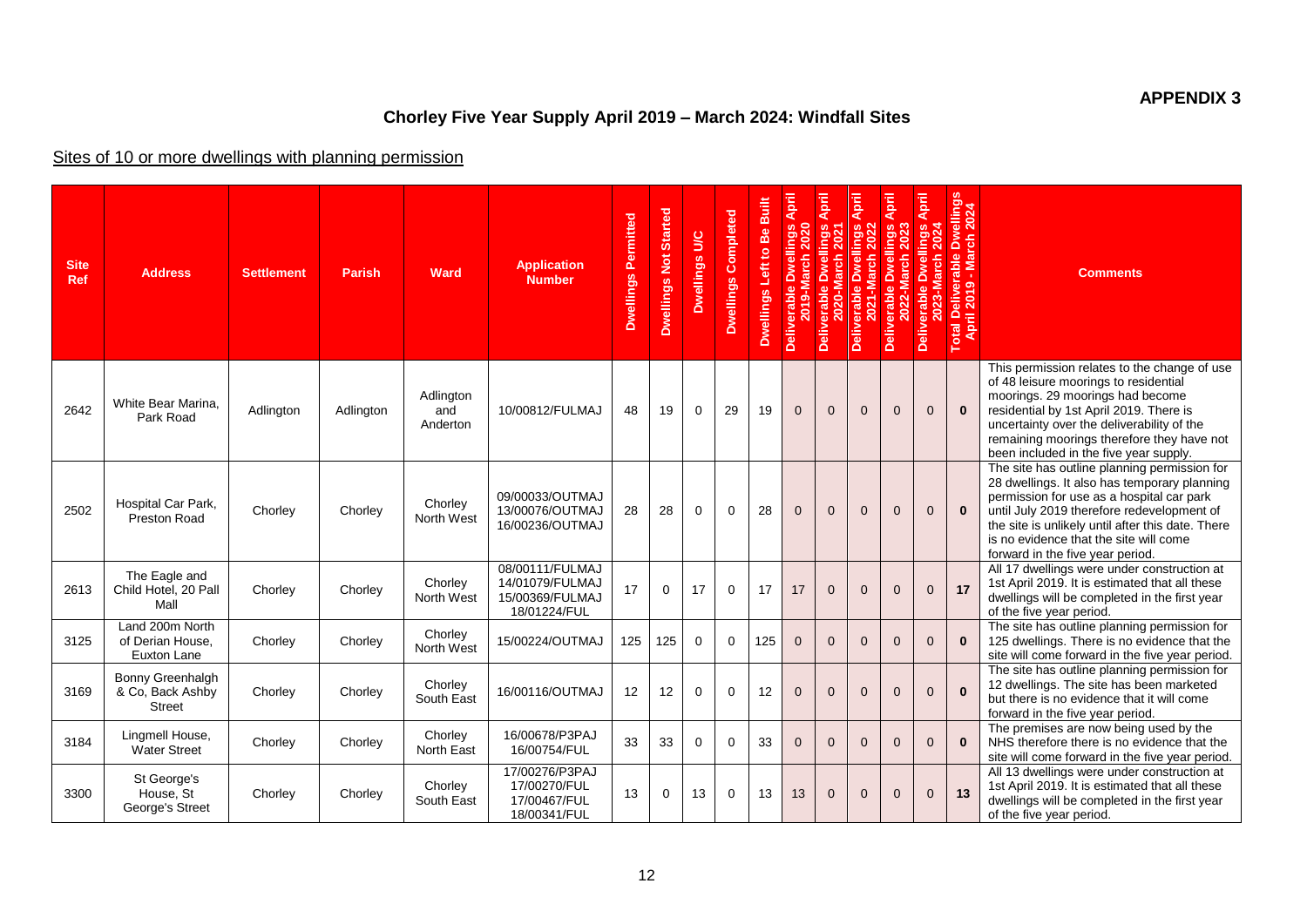| <b>Site</b><br><b>Ref</b> | <b>Address</b>                                                                                                  | <b>Settlement</b>      | <b>Parish</b>        | <b>Ward</b>                                      | <b>Application</b><br><b>Number</b> | Dwellings Permitted | Dwellings Not Started | Dwellings U/C | <b>Dwellings Completed</b> | Built<br>Be<br>Dwellings Left to | April<br>wellings<br>rch 2020<br>larch<br>$\bullet$<br><b>Deliverable</b><br>්ත | lings April<br>March<br>Dwell<br>$\overline{\mathbf{c}}$<br>Deliverable<br>2020-l | Deliverable Dwellings April<br>2021-March 2022 | Deliverable Dwellings April<br>2022-March 2023 | April<br>Deliverable Dwellings<br>2023-March 2024 | $rac{9}{24}$<br>Ă<br>$\underline{\bullet}$<br>l Deliverat<br>ril 2019 - I<br>Total<br>Apr | <b>Comments</b>                                                                                                                                                                                                                                                                                                                                                                                                                                                                       |  |
|---------------------------|-----------------------------------------------------------------------------------------------------------------|------------------------|----------------------|--------------------------------------------------|-------------------------------------|---------------------|-----------------------|---------------|----------------------------|----------------------------------|---------------------------------------------------------------------------------|-----------------------------------------------------------------------------------|------------------------------------------------|------------------------------------------------|---------------------------------------------------|-------------------------------------------------------------------------------------------|---------------------------------------------------------------------------------------------------------------------------------------------------------------------------------------------------------------------------------------------------------------------------------------------------------------------------------------------------------------------------------------------------------------------------------------------------------------------------------------|--|
| 3341                      | Chorley and South<br><b>Ribble District</b><br>Purchasing Team<br>Government<br>Offices, Peter<br><b>Street</b> | Chorley                | Chorley              | Chorley<br>North West                            | 17/00929/P3PAJ                      | 14                  | 14                    | $\Omega$      | $\Omega$                   | 14                               | $\Omega$                                                                        | 14                                                                                | $\mathbf{0}$                                   | $\Omega$                                       | $\mathbf{0}$                                      | 14                                                                                        | The development had not started at 1st April<br>2019. It is estimated that all these dwellings<br>will be completed in the second year of the<br>five year period.                                                                                                                                                                                                                                                                                                                    |  |
| 3347                      | 208 Stump Lane                                                                                                  | Chorley                | Chorley              | Chorley<br>North East                            | 17/00616/FULMAJ                     | 10                  | $\mathbf 0$           | 10            | $\Omega$                   | 10                               | 10                                                                              | $\overline{0}$                                                                    | $\mathbf 0$                                    | $\Omega$                                       | $\mathbf 0$                                       | 10                                                                                        | All 10 dwellings were under construction at<br>1st April 2019. It is estimated that all these<br>dwellings will be completed in the first year<br>of the five year period.                                                                                                                                                                                                                                                                                                            |  |
| 3348                      | 5-9 Queens Road                                                                                                 | Chorley                | Chorley              | Chorley<br>North West                            | 17/00490/FULMAJ                     | 18                  | 18                    | 0             | $\Omega$                   | 18                               | 18                                                                              | $\overline{0}$                                                                    | $\mathbf{0}$                                   | $\mathbf{0}$                                   | $\mathbf{0}$                                      | 18                                                                                        | The development had not started at 1st April<br>2019. The developer has advised that the<br>development will commence in June 2019<br>and be complete by March 2020.                                                                                                                                                                                                                                                                                                                  |  |
| 3354                      | Land adjacent to<br>13 and 15 Halliwell<br><b>Street</b>                                                        | Chorley                | Chorley              | Chorley<br>South East                            | 17/00962/FULMAJ                     | 10                  | 10                    | $\Omega$      | $\Omega$                   | 10                               | $\Omega$                                                                        | 10 <sup>1</sup>                                                                   | $\mathbf 0$                                    | $\mathbf 0$                                    | $\mathbf 0$                                       | 10                                                                                        | The development had not started at 1st April<br>2019. It is estimated that all these dwellings<br>will be completed in the second year of the<br>five year period.                                                                                                                                                                                                                                                                                                                    |  |
| 3320                      | St Bede's Parish<br>Hall, Brownley<br><b>Street</b>                                                             | Clayton<br>Brook/Green | Clayton-le-<br>Woods | Clayton-le-<br>Woods and<br>Whittle-le-<br>Woods | 17/00016/FULMAJ                     | 13                  | $\mathbf 0$           | 10            | 3                          | 10                               | 10                                                                              | $\mathbf{0}$                                                                      | $\mathbf 0$                                    | $\overline{0}$                                 | $\mathbf 0$                                       | 10                                                                                        | 10 dwellings left to be built at 1st April 2019,<br>all of which were under construction. It is<br>estimated that all these dwellings will be<br>completed in the first year of the five year<br>period.                                                                                                                                                                                                                                                                              |  |
| 2933                      | Bank Hall, Bank<br><b>Hall Drive</b>                                                                            | <b>Other Rural</b>     | <b>Bretherton</b>    | Lostock                                          | 09/01021/FULMAJ                     | 35                  | 23                    | 12            | $\Omega$                   | 35                               | $\mathbf{0}$                                                                    | 12 <sup>2</sup>                                                                   | 23                                             | $\mathbf{0}$                                   | $\mathbf{0}$                                      | 35                                                                                        | 35 dwellings left to be built at 1st April 2019,<br>12 of which were under construction which<br>relate to the conversion of the hall to 12<br>dwellings. It is estimated that these<br>dwellings will be completed in the second<br>year of the five year period. The remaining<br>23 are new build dwellings in the grounds of<br>the hall. It is estimated that these dwellings<br>will be completed in the third year of the five<br>year period following completion of the hall |  |
| 2619                      | Dog and Partridge,<br>30 Chorley Lane                                                                           | <b>Other Rural</b>     | Charnock<br>Richard  | Chisnall                                         | 10/00359/FULMAJ                     | 28                  | $\overline{1}$        | $\Omega$      | 27                         | $\overline{1}$                   | $\Omega$                                                                        | $\mathbf{0}$                                                                      | $\mathbf 0$                                    | $\overline{0}$                                 | $\mathbf 0$                                       | $\mathbf{0}$                                                                              | conversion.<br>There is 1 dwelling left to be built on the<br>site, the remaining dwellings were all<br>completed by 31st March 2012. It is unlikely<br>that this dwelling will be completed as the<br>plot provides access to the adjacent housing<br>allocation (HS1.52 - Pole Green Nurseries)<br>which may come forward in the future.                                                                                                                                            |  |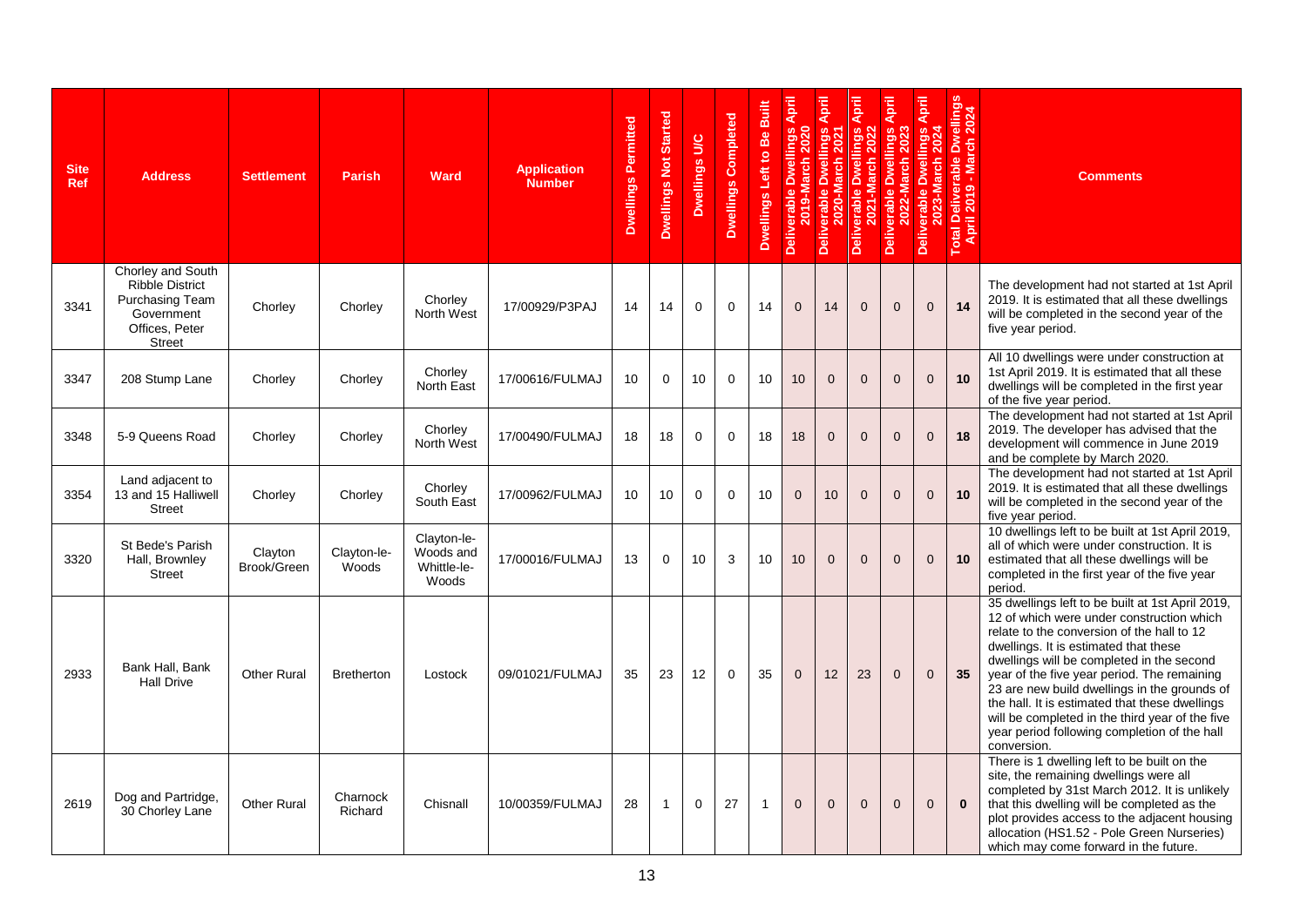| <b>Site</b><br><b>Ref</b> | <b>Address</b>                                                                         | <b>Settlement</b>  | <b>Parish</b> | <b>Ward</b>                   | <b>Application</b><br><b>Number</b>                                                                                                                                                | Dwellings Permitted | Dwellings Not Started | Dwellings U/C | <b>Dwellings Completed</b> | Built<br><b>Be</b><br>Dwellings Left to | April<br>ings<br>2020<br>larch<br>$\bullet$<br>Deliverable<br>2019- | llings April<br>1 2021<br><b>March</b><br><b>Dwell</b><br>$\bullet$<br>Deliverable<br>2020-l | Dwellings April<br>March 2022<br>Deliverable Dwellii<br>2021-March 2 | Dwellings April<br>Iarch 2023<br><b>March</b><br>Deliverable<br>2022- | April<br>lings<br>2024<br>March<br>Deliverable Dwelli<br>2023-March | ۵<br>$\bullet$<br>$rac{a}{9}$<br>$\Delta \neq$<br>Total<br>Apr | <b>Comments</b>                                                                                                                                                                                                                                                                                                                                                                                                                                                                                                         |
|---------------------------|----------------------------------------------------------------------------------------|--------------------|---------------|-------------------------------|------------------------------------------------------------------------------------------------------------------------------------------------------------------------------------|---------------------|-----------------------|---------------|----------------------------|-----------------------------------------|---------------------------------------------------------------------|----------------------------------------------------------------------------------------------|----------------------------------------------------------------------|-----------------------------------------------------------------------|---------------------------------------------------------------------|----------------------------------------------------------------|-------------------------------------------------------------------------------------------------------------------------------------------------------------------------------------------------------------------------------------------------------------------------------------------------------------------------------------------------------------------------------------------------------------------------------------------------------------------------------------------------------------------------|
| 2850                      | 127A Station Road                                                                      | <b>Other Rural</b> | Croston       | Lostock                       | 12/00942/FUL<br>14/00315/FUL<br>15/00953/FULMAJ<br>15/01040/OUT<br>16/01032/REM<br>16/00292/FUL<br>18/00773/FUL                                                                    | 12                  | $\overline{2}$        | 3             | $\overline{7}$             | 5                                       | 5                                                                   | $\mathbf{0}$                                                                                 | $\mathbf{0}$                                                         | $\mathbf{0}$                                                          | $\mathbf{0}$                                                        | 5                                                              | 5 dwellings left to be built at 1st April 2019,<br>3 of which were under construction. It is<br>estimated that all these dwellings will be<br>completed in the first year of the five year<br>period.                                                                                                                                                                                                                                                                                                                   |
| 3219                      | <b>Gleadhill House</b><br>Stud, Gleadhill<br>House, Dawbers<br>Lane                    | <b>Other Rural</b> | Euxton        | Euxton<br>South               | 16/00633/OUTMAJ<br>17/00806/REMMAJ<br>17/01172/REM<br>17/01173/REM<br>17/01174/REM<br>17/01175/REM<br>18/00166/REM<br>18/00448/REM<br>18/00825/REM<br>18/00854/REM<br>18/01186/REM | 12                  | 6                     | 6             | $\mathbf 0$                | 12                                      | 6                                                                   | 6                                                                                            | $\mathbf 0$                                                          | $\mathbf{0}$                                                          | $\overline{0}$                                                      | $12 \overline{ }$                                              | All 12 dwellings left to be built at 1st April<br>2019, 6 of which were under construction.<br>The permission is for 12 self-build dwellings,<br>9 plots had reserved matters planning<br>permission at 1st April 2019 with reserved<br>matters applications under consideration for<br>another 2 plots. It is estimated that the 6<br>dwellings under construction will be<br>completed in the first year of the five year<br>period with the remainder being completed<br>in the second year of the five year period. |
| 3419                      | Goodyear<br>Business Park,<br>Gorsey Lane                                              | <b>Other Rural</b> | Mawdesley     | Eccleston<br>and<br>Mawdesley | 17/01097/REMMAJ                                                                                                                                                                    | 56                  | 56                    | 0             | $\mathbf 0$                | 56                                      | $\mathbf{0}$                                                        | 30                                                                                           | 26                                                                   | $\mathbf{0}$                                                          | $\mathbf{0}$                                                        | 56                                                             | Site works commenced in February 2019,<br>but construction of the dwellings had not<br>commenced at 1st April. Construction of the<br>dwellings is expected to commence towards<br>the end of the first year of the five year<br>period. Assuming a completion rate of 30<br>dwellings a year the development would be<br>completed in the third year of the five year<br>period.                                                                                                                                       |
| 2955                      | Chimney and<br>Building, Withnell<br>Fold Mill, Withnell<br>Fold                       | <b>Other Rural</b> | Withnell      | Wheelton<br>and<br>Withnell   | 12/00084/FULMAJ                                                                                                                                                                    | 37                  | 37                    | $\Omega$      | $\Omega$                   | 37                                      | $\mathbf{0}$                                                        | $\mathbf{0}$                                                                                 | $\overline{0}$                                                       | $\mathbf{0}$                                                          | $\mathbf{0}$                                                        | $\mathbf{0}$                                                   | The development had not started at 1st April<br>2019. The planning permission included<br>conversion of part of the mill to an office<br>which has been completed therefore the<br>permission remains extant. There is<br>uncertainty about whether the residential<br>part of the development will come forward<br>therefore it has not been included in the five<br>year supply.                                                                                                                                      |
| 3074                      | Withnell Hall.<br><b>Formerly Lake</b><br><b>View Nursing</b><br>Home, Chorley<br>Road | <b>Other Rural</b> | Withnell      | Brindle and<br>Hoghton        | 14/00098/FUL<br>16/00697/FULMAJ                                                                                                                                                    | 14                  | $\mathbf 1$           | 13            | $\Omega$                   | 14                                      | 14                                                                  | $\mathbf 0$                                                                                  | $\mathbf 0$                                                          | $\Omega$                                                              | $\mathbf 0$                                                         | 14                                                             | All 14 dwellings left to be built at 1st April<br>2019, 13 of which were under construction.<br>It is estimated that all these dwellings will be<br>completed in the first year of the five year<br>period.                                                                                                                                                                                                                                                                                                             |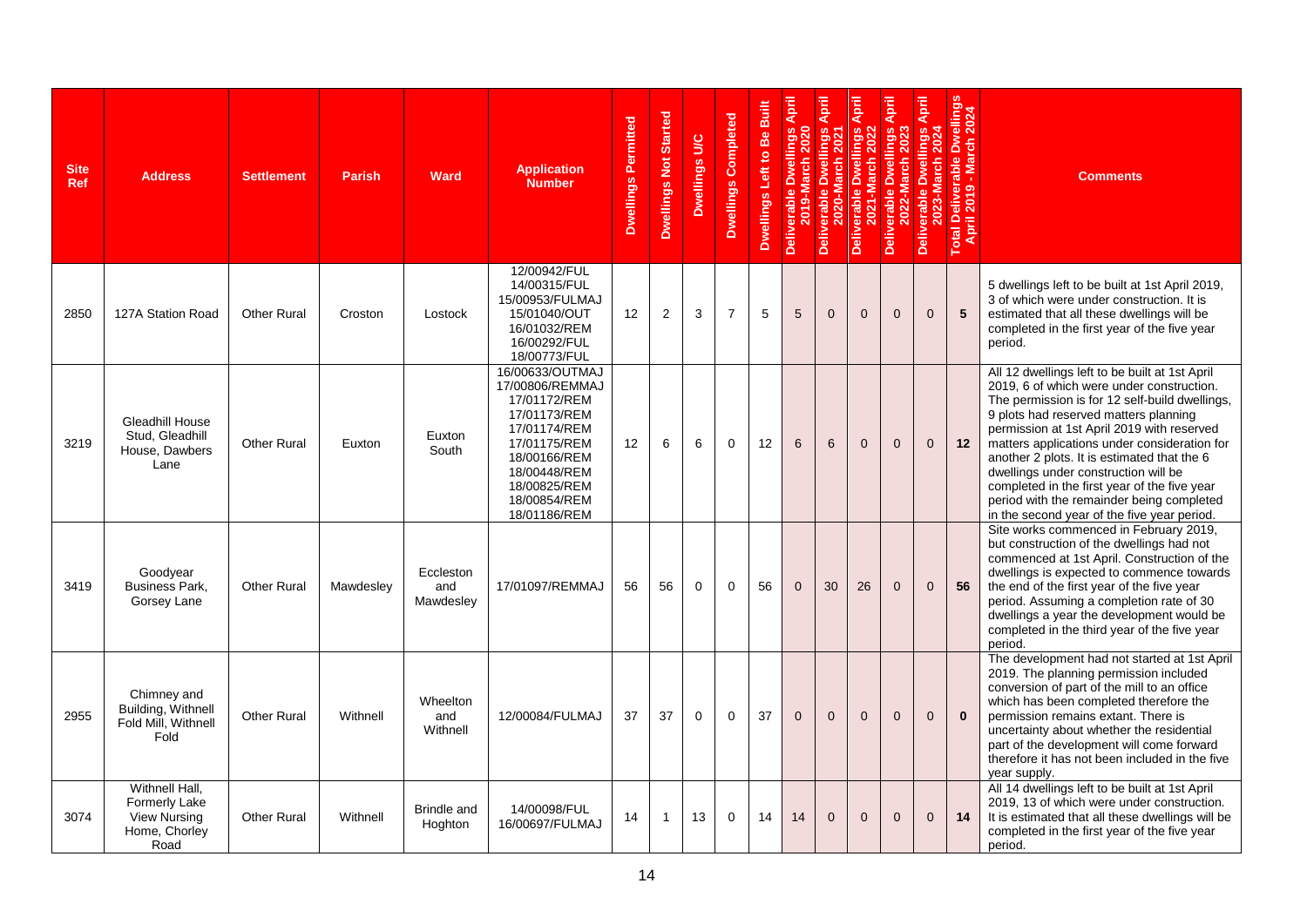| <b>Site</b><br>Ref | <b>Address</b>                                   | <b>Settlement</b>  | <b>Parish</b> | Ward                          | <b>Application</b><br><b>Number</b> | Permitted<br><b>Dwellings</b> | <b>Started</b><br>$\frac{1}{2}$<br><b>Dwellings</b> | <b>UC</b><br><b>Dwellings</b> | Dwellings Completed | Dwellings Left to Be Built | April<br>Hlings<br>1.2020<br>era<br>201<br>Deliv | April<br>lings<br>2021<br>c<br>erat<br>202<br>Deliv | April<br>ellings<br>:h 2022<br>ಹ<br>ਨ<br>Deliverat<br>202 | April<br>ellings<br>:h 2023<br>ñ<br>Deliverable<br>2022-l | April<br>ellings<br>th 2024<br><b>Deliverabl</b><br>2023 | Dwellings<br>rch 2024<br>۱ಕ<br><u>ide</u><br>ō<br>တ<br>Deliv<br>$\overline{201}$<br>走<br><b>Total</b><br>$\Omega$ | <b>Comments</b>                                                                                                                                                                                                                                                                                                                                                                                                                                               |
|--------------------|--------------------------------------------------|--------------------|---------------|-------------------------------|-------------------------------------|-------------------------------|-----------------------------------------------------|-------------------------------|---------------------|----------------------------|--------------------------------------------------|-----------------------------------------------------|-----------------------------------------------------------|-----------------------------------------------------------|----------------------------------------------------------|-------------------------------------------------------------------------------------------------------------------|---------------------------------------------------------------------------------------------------------------------------------------------------------------------------------------------------------------------------------------------------------------------------------------------------------------------------------------------------------------------------------------------------------------------------------------------------------------|
| 3114               | Star Paper Mill,<br>Moulden Brow,<br>Feniscowles | <b>Other Rural</b> | Withnell      | <b>Brindle and</b><br>Hoghton | 15/00475/OUTMAJ                     | 25                            | 25                                                  |                               | $\Omega$            | 25                         | $\mathbf{0}$                                     | $\mathbf{0}$                                        | 22                                                        | $\overline{0}$                                            | $\overline{0}$                                           | 22                                                                                                                | The site falls mainly within the borough of<br>Blackburn with Darwen with a small part<br>located in Chorley borough. It has outline<br>planning permission for up to 500 dwellings,<br>25 of which were proposed in Chorley. A<br>reserved matters planning application is<br>currently under consideration which includes<br>22 dwellings in Chorley. It is likely that these<br>dwellings will be completed in the middle<br>year of the five year period. |
|                    |                                                  |                    |               |                               |                                     | 560                           | 410                                                 | 84                            | 66                  | 494                        | 93                                               | 72                                                  | 71                                                        | 0                                                         | $\mathbf{0}$                                             | 236                                                                                                               |                                                                                                                                                                                                                                                                                                                                                                                                                                                               |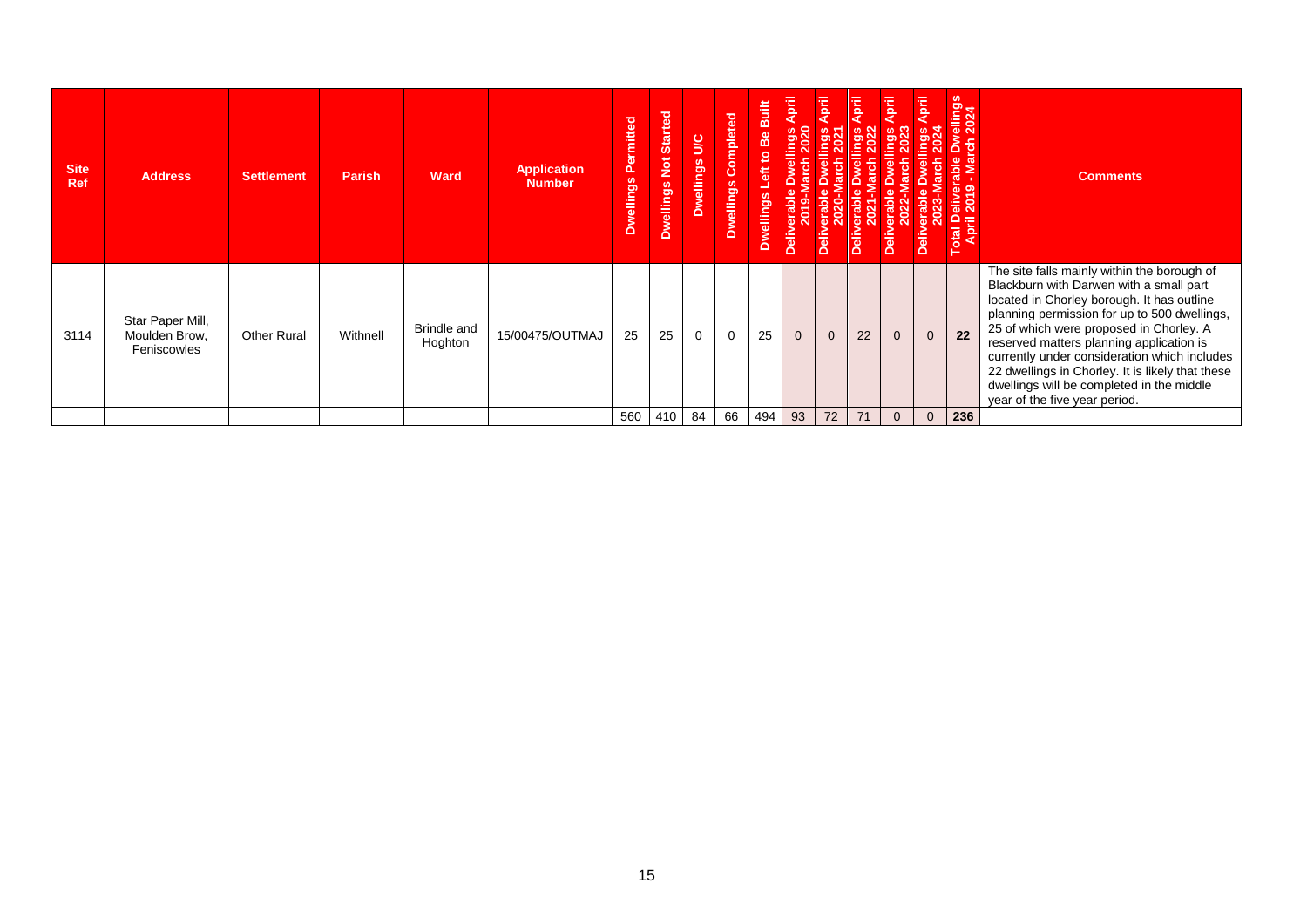# Sites of less than 10 dwellings with planning permission

| <b>Site</b><br><b>Ref</b> | <b>Address</b>                                                     | <b>Proposal</b>                                                                                                                    | <b>Settlement</b> | <b>Parish</b>         | <b>Ward</b>                     | <b>Application</b><br><b>Number</b>          | <b>Dwellings</b><br><b>Permitted</b> | <b>Dwellings</b><br>Left to Be<br><b>Built</b><br>(Net) |
|---------------------------|--------------------------------------------------------------------|------------------------------------------------------------------------------------------------------------------------------------|-------------------|-----------------------|---------------------------------|----------------------------------------------|--------------------------------------|---------------------------------------------------------|
| 3162                      | Land 20m West of 6 Ellerbeck View,<br>Castle House Lane            | Demolition of existing buildings,<br>erection of 6 dwellings and change of<br>use of existing office to bungalow                   | Adlington         | Adlington             | Adlington and<br>Anderton       | 16/00075/FUL                                 | $\overline{7}$                       | $\overline{7}$                                          |
| 3181                      | 59 Church Street                                                   | Erection of 3 dwellings                                                                                                            | Adlington         | Adlington             | Adlington and<br>Anderton       | 15/00215/OUT<br>15/00216/OUT<br>17/00888/OUT | 3                                    | 3                                                       |
| 3447                      | 169-171 Chorley Road                                               | Change of use from dwelling and post<br>office to funeral directors and 3 flats                                                    | Adlington         | Adlington             | Adlington and<br>Anderton       | 18/01093/FUL                                 | 3                                    | $\overline{2}$                                          |
| 3105                      | Hole House Farm, Chorley Road                                      | Demolition of existing farmhouse and<br>outbuildings and erection of 6<br>dwellings                                                | Adlington         | <b>Heath Charnock</b> | Heath Charnock and<br>Rivington | 15/00556/OUT<br>18/00060/FUL                 | 6                                    | 5                                                       |
| 3165                      | 25 Woodville Road                                                  | Conversion of garage to bungalow                                                                                                   | Adlington         | <b>Heath Charnock</b> | Heath Charnock and<br>Rivington | 15/01052/FUL                                 | $\overline{1}$                       | $\mathbf{1}$                                            |
| 3185                      | Land adjacent 3 Mercer Court,<br>Rawlinson Lane                    | Demolition of shed and erection of 2<br>bungalows                                                                                  | Adlington         | <b>Heath Charnock</b> | Heath Charnock and<br>Rivington | 16/00498/FUL                                 | $\overline{2}$                       | $\overline{2}$                                          |
| 3429                      | 113 Chorley Road                                                   | Erection of replacement dwelling                                                                                                   | Adlington         | <b>Heath Charnock</b> | Heath Charnock and<br>Rivington | 18/00140/FUL                                 | $\overline{1}$                       | $\mathbf 0$                                             |
| 2629                      | 21 Yarrow Road                                                     | Change of use of the ground floor from<br>shop to residential                                                                      | Chorley           | Chorley               | Chorley East                    | 10/00655/FUL                                 | $\mathbf{1}$                         | $\mathbf{1}$                                            |
| 2633                      | 6 Weldbank Street                                                  | Demolition of existing extension and<br>erection of new dwelling                                                                   | Chorley           | Chorley               | Chorley South East              | 10/00751/FUL                                 | $\overline{1}$                       | $\mathbf{1}$                                            |
| 2804                      | The Builders Yard, Froom Street                                    | Erection of 4 dwellings                                                                                                            | Chorley           | Chorley               | <b>Chorley East</b>             | 12/00059/FUL                                 | 4                                    | $\overline{4}$                                          |
| 2826                      | Land including Grafton House and The<br>Courtvard, Anderton Street | Change of use from office/storage<br>accommodation to 5 dwellings                                                                  | Chorley           | Chorley               | Chorley South East              | 12/00407/FUL                                 | 3                                    | $\mathbf{1}$                                            |
| 2964                      | Land 20m North of 2 Clover Road,<br>Jackson Road                   | Outline application (with all matters<br>reserved) for the erection of a<br>bungalow                                               | Chorley           | Chorley               | <b>Chorley South West</b>       | 13/00146/OUT<br>16/00980/OUT                 | 1                                    | $\mathbf{1}$                                            |
| 3011                      | 22 St Thomas's Road                                                | Prior approval for change of use of<br>offices to dwelling                                                                         | Chorley           | Chorley               | <b>Chorley North West</b>       | 14/00389/P3PAJ                               | $\mathbf{1}$                         | $\mathbf{1}$                                            |
| 3062                      | Adjacent 23 Guildford Avenue                                       | Erection of detached dwelling                                                                                                      | Chorley           | Chorley               | Chorley North East              | 14/00487/OUT<br>16/00300/FUL                 | $\overline{1}$                       | $\mathbf{1}$                                            |
| 3121                      | Land East of roundabout, adjoining<br>Council car park, George St  | Erection of 3 storey building<br>comprising 2 retail units at ground floor<br>level and 2 apartments at 1st and 2nd<br>floor level | Chorley           | Chorley               | Chorley South East              | 15/00955/FUL                                 | $\overline{2}$                       | $\overline{2}$                                          |
| 3122                      | Land adjoining 43 Weldbank Lane                                    | Outline application for the erection of 2<br>dwellings                                                                             | Chorley           | Chorley               | Chorley South East              | 15/00982/OUT<br>19/00040/OUT                 | $\overline{c}$                       | $\overline{2}$                                          |
| 3153                      | 60 Park Road                                                       | Prior approval for change of use of<br>office to dwelling                                                                          | Chorley           | Chorley               | <b>Chorley North East</b>       | 16/00045/FUL<br>16/00855/P3PAJ               | $\overline{1}$                       | $\mathbf{1}$                                            |
| 3201                      | 64 Brooke Street                                                   | Demolition of building and erection of<br>3 dwellings                                                                              | Chorley           | Chorley               | <b>Chorley East</b>             | 16/00909/FUL                                 | 3                                    | 3                                                       |
| 3203                      | 37 Cowling Brow                                                    | Change of use of ground floor from<br>hairdressers to flat                                                                         | Chorley           | Chorley               | <b>Chorley East</b>             | 13/00757/FUL                                 | $\overline{1}$                       | $\mathbf{1}$                                            |
| 3213                      | The Moor Inn, 26 Moor Road                                         | Demolition of the Moor Inn and<br>erection of 8 apartments                                                                         | Chorley           | Chorley               | Chorley South West              | 16/00953/OUT<br>17/01160/REM                 | 8                                    | 8                                                       |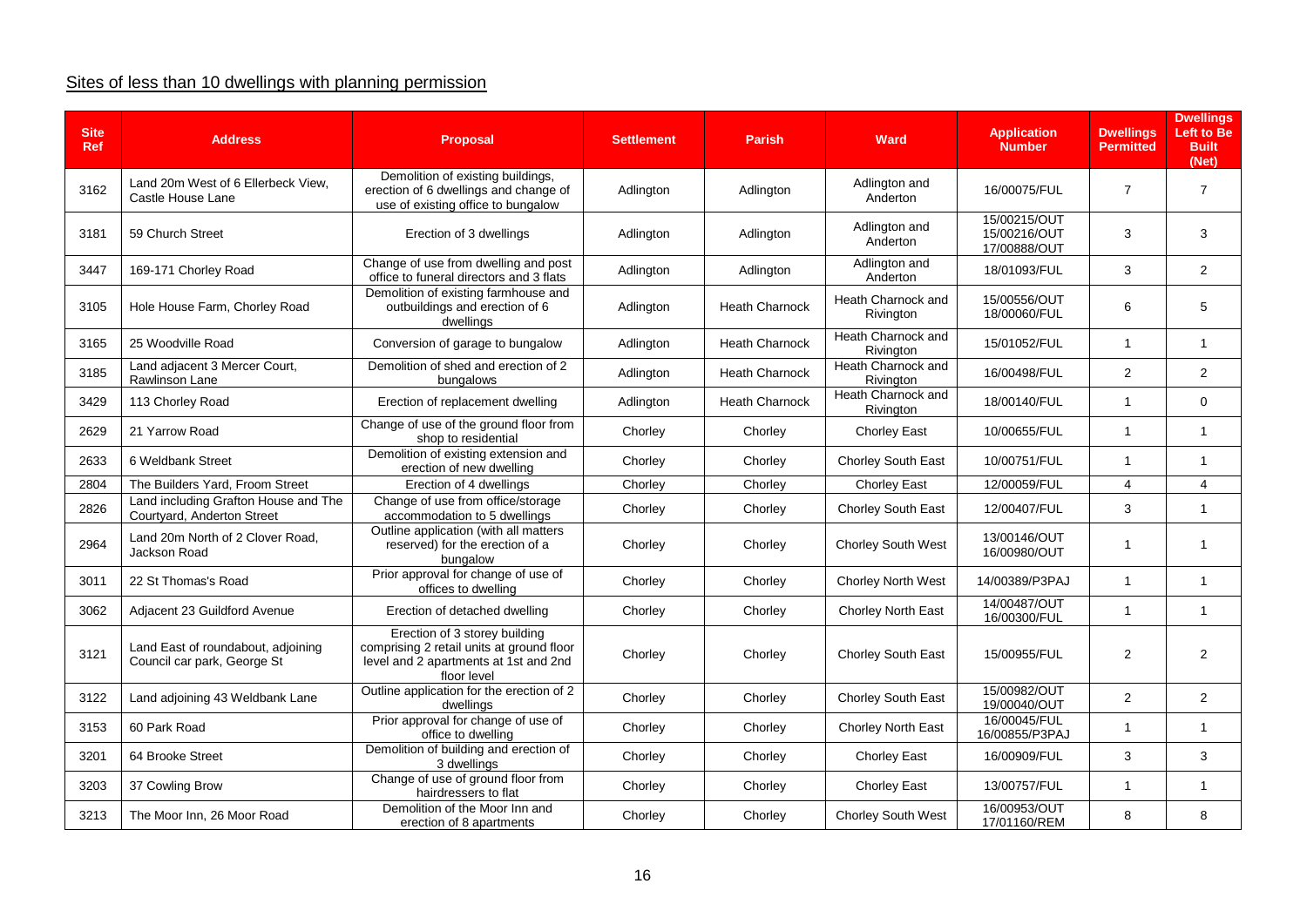| <b>Site</b><br><b>Ref</b> | <b>Address</b>                                          | <b>Proposal</b>                                                                                   | <b>Settlement</b>      | <b>Parish</b>    | <b>Ward</b>                                  | <b>Application</b><br><b>Number</b> | <b>Dwellings</b><br><b>Permitted</b> | <b>Dwellings</b><br>Left to Be<br><b>Built</b><br>(Net) |
|---------------------------|---------------------------------------------------------|---------------------------------------------------------------------------------------------------|------------------------|------------------|----------------------------------------------|-------------------------------------|--------------------------------------|---------------------------------------------------------|
| 3309                      | 125 Market Street                                       | Change of use of second floor from<br>storage to apartment                                        | Chorley                | Chorley          | Chorley South East                           | 17/00331/FUL                        | $\mathbf{1}$                         | $\mathbf{1}$                                            |
| 3319                      | 65-67 Bolton Road                                       | Subdivision of dwelling to form 2<br>dwellings                                                    | Chorley                | Chorley          | <b>Chorley South East</b>                    | 17/00475/FUL                        | $\overline{2}$                       | $\mathbf{1}$                                            |
| 3321                      | 41 Cunliffe Street                                      | Change of use from GP surgery to 5<br>flats                                                       | Chorley                | Chorley          | <b>Chorley South East</b>                    | 17/00635/FUL                        | 5                                    | 5                                                       |
| 3323                      | 40 Park Road                                            | Conversion of dwelling to form 3 flats                                                            | Chorley                | Chorley          | Chorley North East                           | 17/00578/FUL                        | 3                                    | 3                                                       |
| 3333                      | 63 Lakeland Gardens                                     | Erection of 4 apartments                                                                          | Chorley                | Chorley          | <b>Chorley South West</b>                    | 17/00802/FUL                        | 4                                    | $\overline{4}$                                          |
| 3362                      | Shepherds Arms, 38 Eaves Lane                           | Change of use from pub to 6<br>apartments                                                         | Chorley                | Chorley          | Chorley East                                 | 17/01134/FUL                        | 6                                    | 6                                                       |
| 3369                      | 23 Guildford Avenue                                     | Demolition of extension and erection<br>of dwelling                                               | Chorley                | Chorley          | <b>Chorley North East</b>                    | 18/00061/OUT                        | $\mathbf{1}$                         | $\mathbf{1}$                                            |
| 3402                      | 1 Russell Square                                        | Conversion and extension of double<br>garage to form dwelling                                     | Chorley                | Chorley          | <b>Chorley North East</b>                    | 17/01194/FUL                        | $\mathbf{1}$                         | $\mathbf{1}$                                            |
| 3410                      | Masons Arms, 98 Harpers Lane                            | Conversion of living accommodation at<br>first floor to 2 flats                                   | Chorley                | Chorley          | <b>Chorley North East</b>                    | 18/00340/FUL                        | $\overline{2}$                       | $\mathbf{1}$                                            |
| 3411                      | Chorley Valeting Services, 86<br><b>Anderton Street</b> | Erection of 2 dwellings                                                                           | Chorley                | Chorley          | Chorley South East                           | 18/00164/OUT                        | $\overline{2}$                       | $\overline{2}$                                          |
| 3417                      | 1 Queens Road                                           | Change of use from solicitors to 3 flats                                                          | Chorley                | Chorley          | <b>Chorley North West</b>                    | 18/00603/FUL                        | 3                                    | 3                                                       |
| 3424                      | Adjacent 81 Bolton Road                                 | Erection of 2 dwellings                                                                           | Chorley                | Chorley          | Chorley South East                           | 18/00042/FUL                        | $\overline{2}$                       | $\overline{2}$                                          |
| 3425                      | 61-69 Clifford Street                                   | Demolition of building and erection of<br>3 storey building comprising retail and<br>4 apartments | Chorley                | Chorley          | <b>Chorley South East</b>                    | 17/01081/FUL                        | 4                                    | $\overline{4}$                                          |
| 3438                      | 31 Long Meadows                                         | Erection of dwelling                                                                              | Chorley                | Chorley          | <b>Chorley South West</b>                    | 18/00765/FUL                        | $\mathbf{1}$                         | $\mathbf{1}$                                            |
| 3448                      | 42 Park Road                                            | Conversion of dwelling to 4 flats                                                                 | Chorley                | Chorley          | <b>Chorley North East</b>                    | 18/01163/FUL                        | $\overline{4}$                       | 3                                                       |
| 3451                      | 5 Glamis Drive                                          | Demolition of garages and carport and<br>erection of bungalow                                     | Chorley                | Chorley          | <b>Chorley North West</b>                    | 18/00331/FUL                        | $\mathbf{1}$                         | $\mathbf{1}$                                            |
| 2558                      | Lilac Mount, 704 Preston Road                           | Erection of 3 bungalows                                                                           | Clayton<br>Brook/Green | Clayton-le-Woods | Clayton-le-Woods<br><b>North</b>             | 09/00463/FUL                        | 3                                    | $\mathbf{1}$                                            |
| 3061                      | 41 Oak Croft                                            | Erection of 2 dwellings                                                                           | Clayton<br>Brook/Green | Clayton-le-Woods | Clayton-le-Woods<br>North                    | 14/00842/FUL                        | $\overline{c}$                       | $\overline{2}$                                          |
| 3136                      | Land rear of 438 Preston Road                           | Erection of dwelling                                                                              | Clayton<br>Brook/Green | Clayton-le-Woods | Clayton-le-Woods<br>and Whittle-le-<br>Woods | 15/01178/FUL                        | $\mathbf{1}$                         | $\mathbf{1}$                                            |
| 3160                      | Land adjacent to The Bungalow,<br>Chorley Old Road      | Erection of dwelling                                                                              | Clayton<br>Brook/Green | Clayton-le-Woods | Clayton-le-Woods<br>and Whittle-le-<br>Woods | 14/00309/FUL                        | $\mathbf{1}$                         | $\mathbf{1}$                                            |
| 3209                      | Land North of 73 Daisy Meadow                           | Erection of 6 dwellings                                                                           | Clayton<br>Brook/Green | Clayton-le-Woods | Clayton-le-Woods<br>North                    | 16/00884/FUL                        | 6                                    | 6                                                       |
| 3210                      | Land North West of 65 Homestead                         | Erection of 4 dwellings                                                                           | Clayton<br>Brook/Green | Clayton-le-Woods | Clayton-le-Woods<br>North                    | 16/00885/FUL                        | 4                                    | $\overline{4}$                                          |
| 3211                      | Land South West of 7 Three Nooks                        | Erection of 4 dwellings                                                                           | Clayton<br>Brook/Green | Clayton-le-Woods | Clayton-le-Woods<br>North                    | 16/00886/FUL                        | 4                                    | $\overline{4}$                                          |
| 3307                      | Land North of 21 Woodfield                              | Erection of 4 dwellings                                                                           | Clayton<br>Brook/Green | Clayton-le-Woods | Clayton-le-Woods<br>North                    | 16/01134/FUL                        | 4                                    | $\overline{4}$                                          |
| 3355                      | 715 Preston Road                                        | Demolition of existing structures and<br>erection of 2 dwellings                                  | Clayton<br>Brook/Green | Clayton-le-Woods | Clayton-le-Woods<br><b>North</b>             | 17/00869/OUT                        | 2                                    | $\overline{2}$                                          |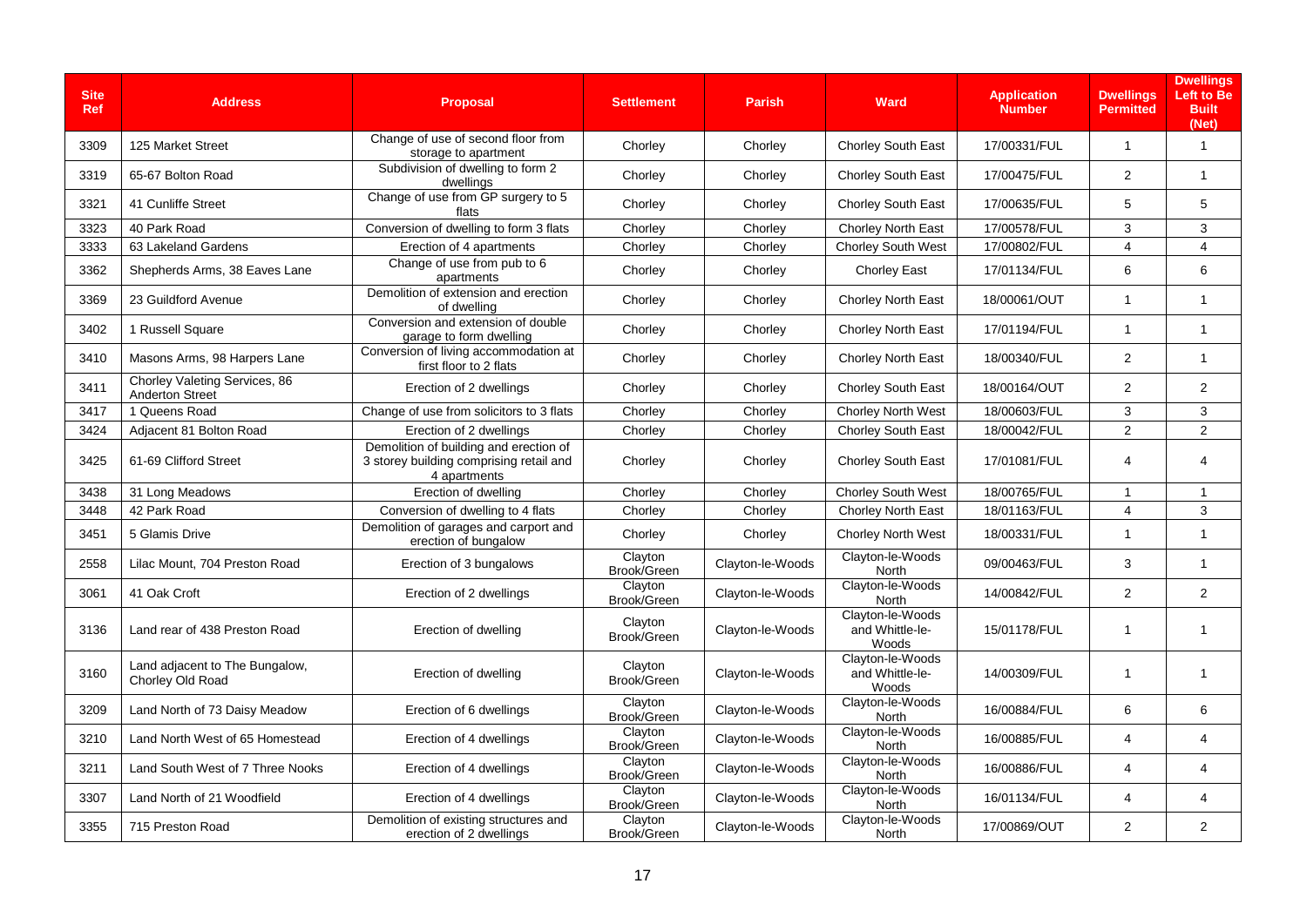| <b>Site</b><br><b>Ref</b> | <b>Address</b>                                                   | <b>Proposal</b>                                                           | <b>Settlement</b> | <b>Parish</b>    | Ward                                 | <b>Application</b><br><b>Number</b>                          | <b>Dwellings</b><br><b>Permitted</b> | <b>Dwellings</b><br>Left to Be<br><b>Built</b><br>(Net) |
|---------------------------|------------------------------------------------------------------|---------------------------------------------------------------------------|-------------------|------------------|--------------------------------------|--------------------------------------------------------------|--------------------------------------|---------------------------------------------------------|
| 3305                      | Bethmond, Wigan Road                                             | Erection of replacement dwelling                                          | Clayton-le-Woods  | Clayton-le-Woods | Clayton-le-Woods<br>West and Cuerden | 16/01180/FUL                                                 | $\mathbf{1}$                         | $\mathbf{1}$                                            |
| 3416                      | 152 Mendip Road                                                  | Change of use from office to dwelling                                     | Clayton-le-Woods  | Clayton-le-Woods | Clayton-le-Woods<br>West and Cuerden | 18/00637/FUL                                                 | $\mathbf{1}$                         | $\mathbf{1}$                                            |
| 815                       | Rear of 66-74 Mill Lane                                          | Erection of 2 dwellings                                                   | Coppull           | Coppull          | Coppull                              | 91/00222/OUT<br>93/00750/FUL                                 | $\overline{c}$                       | $\mathbf{1}$                                            |
| 1682                      | Rear of 42-44 Mill Lane                                          | Erection of 2 dwellings                                                   | Coppull           | Coppull          | Coppull                              | 00/00190/OUT<br>00/00701/FUL                                 | $\overline{2}$                       | $\mathbf{1}$                                            |
| 2625                      | 151 Preston Road                                                 | Erection of bungalow                                                      | Coppull           | Coppull          | Chisnall                             | 10/00529/FUL                                                 | $\mathbf{1}$                         | $\mathbf{1}$                                            |
| 2989                      | 186 Spendmore Lane                                               | Conversion of existing dwelling into 2<br>flats                           | Coppull           | Coppull          | Coppull                              | 13/01081/FUL                                                 | $\overline{2}$                       | $\overline{2}$                                          |
| 3102                      | 1 Darlington Street                                              | Demolition of garage and erection of 2<br>flats                           | Coppull           | Coppull          | Coppull                              | 12/00270/FUL                                                 | $\overline{2}$                       | $\overline{2}$                                          |
| 3151                      | 3 Clancutt Lane                                                  | Erection of dwelling                                                      | Coppull           | Coppull          | Coppull                              | 16/00005/OUT<br>17/00306/REM<br>17/00428/REM<br>18/00600/REM | $\mathbf{1}$                         | -1                                                      |
| 3152                      | 248 Spendmore Lane                                               | Change of use of shop to ground floor<br>flat                             | Coppull           | Coppull          | Coppull                              | 16/00021/P3PAN                                               | $\mathbf{1}$                         | $\mathbf{1}$                                            |
| 3313                      | 108 Spendmore Lane                                               | Erection of dwelling                                                      | Coppull           | Coppull          | Coppull                              | 17/00214/FUL                                                 | $\mathbf{1}$                         | $\mathbf{1}$                                            |
| 3318                      | 122 Chapel Lane                                                  | Demolition of dwelling and<br>outbuildings and erection of 4<br>dwellings | Coppull           | Coppull          | Coppull                              | 17/00529/OUT                                                 | 4                                    | 3                                                       |
| 3345                      | 83 Clayton Gate                                                  | Erection of replacement dwelling                                          | Coppull           | Coppull          | Coppull                              | 17/00742/FUL                                                 | $\overline{1}$                       | $\mathbf{1}$                                            |
| 3359                      | Land rear of 60 Clancutt Lane                                    | Erection of dwelling                                                      | Coppull           | Coppull          | Coppull                              | 17/01091/FUL<br>18/00731/FUL                                 | $\mathbf{1}$                         | $\mathbf{1}$                                            |
| 3412                      | Land between Wheatsheaf Hotel and<br>2 Chapel Lane               | Erection of dwelling                                                      | Coppull           | Coppull          | Coppull                              | 18/00118/FUL                                                 | $\mathbf{1}$                         | $\mathbf{1}$                                            |
| 3024                      | Land to the south west of Ricmarlo.<br><b>Preston Nook</b>       | Erection of 3 dwellings                                                   | Eccleston         | Eccleston        | Eccleston and<br>Mawdesley           | 14/00550/OUT<br>15/00719/FUL<br>16/00667/FUL                 | 3                                    | 3                                                       |
| 3064                      | Land adjacent Lower House Cottage,<br>Towngate                   | Erection of dwelling                                                      | Eccleston         | Eccleston        | Eccleston and<br>Mawdesley           | 13/00675/FUL<br>15/00080/FUL                                 | $\overline{1}$                       | $\mathbf{1}$                                            |
| 3141                      | Land 15m North of 238 The Green                                  | Erection of dwelling                                                      | Eccleston         | Eccleston        | Eccleston and<br>Mawdesley           | 15/01067/OUT<br>17/00266/REM                                 | $\mathbf{1}$                         | $\mathbf{1}$                                            |
| 3145                      | Lydiate Farm, 12 Lydiate Lane                                    | Demolition of existing buildings and<br>erection of 2 dwellings           | Eccleston         | Eccleston        | Eccleston and<br>Mawdesley           | 16/00007/OUT<br>18/00636/OUT                                 | $\overline{2}$                       | $\overline{2}$                                          |
| 2321                      | Land rear of 31 to 39 Park Avenue and<br>North of 173 Wigan Road | Erection of 3 dwellings                                                   | Euxton            | Euxton           | <b>Euxton South</b>                  | 07/00497/FUL<br>08/00201/FUL<br>11/00070/FUL<br>12/00498/FUL | 3                                    | $\mathbf{1}$                                            |
| 3088                      | Land in-between school and 1<br>Primrose Hill Road               | Erection of dwelling                                                      | Euxton            | Euxton           | <b>Euxton North</b>                  | 14/01080/OUT<br>16/00711/REM                                 | $\overline{1}$                       | $\mathbf{1}$                                            |
| 3116                      | Land adjacent Balshaw Villa, Balshaw<br>Lane                     | Erection of 2 dwellings                                                   | Euxton            | Euxton           | Euxton South                         | 15/00635/FUL                                                 | $\overline{2}$                       | $\mathbf{1}$                                            |
| 3227                      | Land North of Railway Public House                               | Erection of 9 dwellings                                                   | Euxton            | Euxton           | <b>Euxton North</b>                  | 15/01092/OUT                                                 | 9                                    | 9                                                       |
| 3315                      | Pear Tree Farm, Pear Tree Lane                                   | Demolition of farmhouse and erection<br>of 3 dwellings                    | Euxton            | Euxton           | Astley and<br><b>Buckshaw</b>        | 16/01184/FUL                                                 | 3                                    | 3                                                       |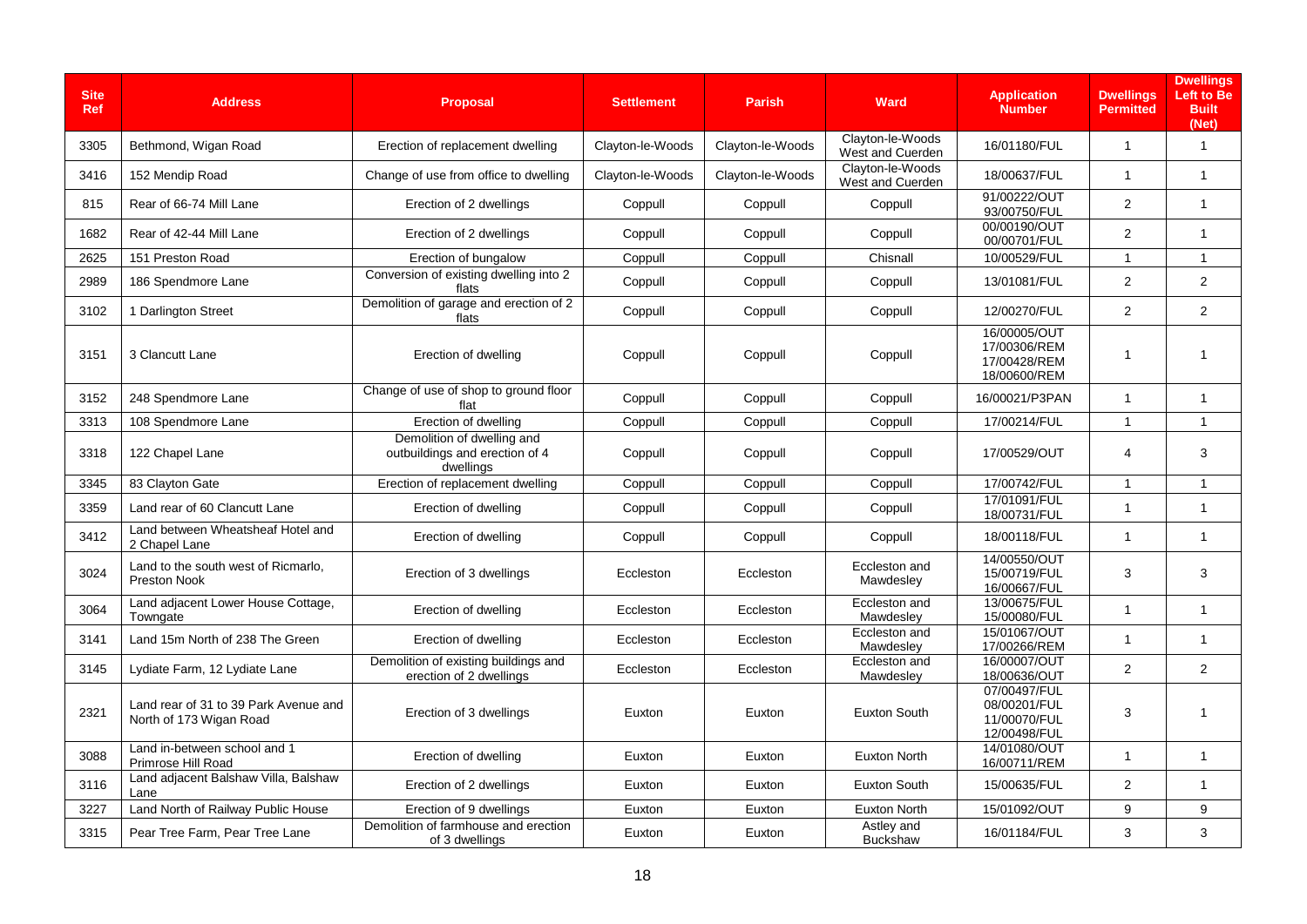| <b>Site</b><br><b>Ref</b> | <b>Address</b>                                   | <b>Proposal</b>                                                                               | <b>Settlement</b>  | <b>Parish</b>           | <b>Ward</b>                | <b>Application</b><br><b>Number</b>                                          | <b>Dwellings</b><br><b>Permitted</b> | <b>Dwellings</b><br>Left to Be<br><b>Built</b><br>(Net) |
|---------------------------|--------------------------------------------------|-----------------------------------------------------------------------------------------------|--------------------|-------------------------|----------------------------|------------------------------------------------------------------------------|--------------------------------------|---------------------------------------------------------|
| 3112                      | Hudora Kennels, The Common                       | Demolition of cattery building and<br>erection of bungalow                                    | <b>Other Rural</b> | Adlington               | Adlington and<br>Anderton  | 14/01051/FUL<br>18/00920/FUL                                                 | $\mathbf{1}$                         | $\mathbf{1}$                                            |
| 3436                      | Garwood, Bolton Road                             | Demolition of stables and erection of<br>dwelling                                             | <b>Other Rural</b> | Anderton                | Adlington and<br>Anderton  | 18/00860/OUT                                                                 | $\overline{1}$                       | $\mathbf{1}$                                            |
| 3445                      | Throstle Nest Farm, Bolton Road                  | Demolition of stables and garages and<br>erection of dwelling                                 | <b>Other Rural</b> | Anderton                | Adlington and<br>Anderton  | 18/01221/OUT                                                                 | $\overline{1}$                       | $\mathbf{1}$                                            |
| 3171                      | Church House Barn, South Road                    | Change of use of barn to dwelling                                                             | Other Rural        | <b>Bretherton</b>       | Lostock                    | 16/00067/FUL                                                                 | $\overline{1}$                       | $\mathbf{1}$                                            |
| 3196                      | Jumps Farm, 147 South Road                       | Demolition of storage building and<br>erection of dwelling                                    | <b>Other Rural</b> | <b>Bretherton</b>       | Lostock                    | 16/00877/FUL                                                                 | $\overline{1}$                       | $\mathbf{1}$                                            |
| 3329                      | Boundary Farm, Doles Lane                        | Change of use of stables to dwelling                                                          | <b>Other Rural</b> | <b>Bretherton</b>       | Lostock                    | 17/00707/FUL                                                                 | $\overline{1}$                       | $\mathbf{1}$                                            |
| 3343                      | Pompian Brow Farm, Pompian Brow                  | Change of use of outbuilding to<br>dwelling                                                   | <b>Other Rural</b> | <b>Bretherton</b>       | Lostock                    | 17/00879/FUL                                                                 | $\overline{1}$                       | $\mathbf{1}$                                            |
| 3418                      | Land 15m North of 1 Elm Cottage,<br>Pompian Brow | Erection of dwelling                                                                          | <b>Other Rural</b> | <b>Bretherton</b>       | Lostock                    | 18/00165/FUL                                                                 | $\mathbf{1}$                         | $\mathbf{1}$                                            |
| 2568                      | South East of Windmill Farm, Windmill<br>Lane    | Change of use of two stone barns to<br>form 2 dwellings                                       | <b>Other Rural</b> | <b>Brindle</b>          | <b>Brindle and Hoghton</b> | 09/01032/FUL                                                                 | $\overline{2}$                       | $\mathbf{1}$                                            |
| 2820                      | Brindle Waterworks House, Pippin<br>Street       | Demolition of former redundant above<br>ground reservoir building and erection<br>of dwelling | <b>Other Rural</b> | <b>Brindle</b>          | <b>Brindle and Hoghton</b> | 12/00363/FUL                                                                 | $\mathbf{1}$                         | $\mathbf{1}$                                            |
| 3003                      | Myrtle Cottage, Sandy Lane                       | Demolition of outbuilding and erection<br>of bungalow                                         | <b>Other Rural</b> | <b>Brindle</b>          | <b>Brindle and Hoghton</b> | 13/00940/FUL<br>16/00006/FUL                                                 | $\overline{1}$                       | $\mathbf{1}$                                            |
| 3186                      | Barn at Lower Copthurst Farm, Birchin<br>Lane    | Change of use of barn to dwelling                                                             | <b>Other Rural</b> | <b>Brindle</b>          | <b>Brindle and Hoghton</b> | 16/00597/FUL                                                                 | $\mathbf{1}$                         | $\mathbf{1}$                                            |
| 3356                      | Head O'th Marsh Farm, Sandy Lane                 | Change of use of barn to 2 dwellings                                                          | <b>Other Rural</b> | <b>Brindle</b>          | Brindle and Hoghton        | 17/00861/FUL                                                                 | $\overline{2}$                       | $\overline{2}$                                          |
| 3401                      | Tullis Farmhouse Barn, Sandy Lane                | Change of use of barn to dwelling                                                             | <b>Other Rural</b> | <b>Brindle</b>          | <b>Brindle and Hoghton</b> | 18/00097/FUL                                                                 | $\overline{1}$                       | $\mathbf{1}$                                            |
| 2348                      | 69 Charter Lane                                  | Demolition of existing dwelling and<br>erection of 4 dwellings                                | <b>Other Rural</b> | <b>Charnock Richard</b> | Chisnall                   | 07/01068/OUT<br>08/00471/FUL<br>10/00298/FUL<br>10/01069/OUT<br>14/00110/OUT | 4                                    | 3                                                       |
| 2506                      | Annbray, 29 Charter Lane                         | Erection of 2 dwellings following<br>demolition of existing bungalow                          | <b>Other Rural</b> | <b>Charnock Richard</b> | Chisnall                   | 09/00016/OUT<br>11/00599/FUL                                                 | $\overline{2}$                       | $\overline{2}$                                          |
| 2709                      | 94 Chorley Lane                                  | Erection of 2 dwellings                                                                       | <b>Other Rural</b> | <b>Charnock Richard</b> | Chisnall                   | 10/00993/OUT<br>14/00510/OUT<br>16/00316/FUL                                 | $\overline{2}$                       | $\overline{2}$                                          |
| 2743                      | Brook House Farm, Brook Lane                     | Erection of replacement dwelling                                                              | <b>Other Rural</b> | <b>Charnock Richard</b> | Chisnall                   | 11/00804/FUL<br>12/00157/FUL                                                 | 1                                    | $\mathbf{1}$                                            |
| 2843                      | 94 Chorley Lane                                  | Erection of replacement dwelling                                                              | <b>Other Rural</b> | <b>Charnock Richard</b> | Chisnall                   | 12/00771/FUL                                                                 | $\overline{1}$                       | $\mathbf{1}$                                            |
| 3033                      | Land between 1 and 5 Town Lane                   | Demolition of outbuildings and erection<br>of dwelling                                        | <b>Other Rural</b> | <b>Charnock Richard</b> | Chisnall                   | 13/01224/FUL                                                                 | $\overline{1}$                       | $\mathbf{1}$                                            |
| 3100                      | Whittle Green Farm, Mill Lane                    | Change of use of agricultural building<br>to 2 dwellings                                      | <b>Other Rural</b> | <b>Charnock Richard</b> | Chisnall                   | 15/00612/P3PAO                                                               | $\overline{2}$                       | $\overline{2}$                                          |
| 3117                      | 27 Charter Lane                                  | Erection of 2 dwellings                                                                       | <b>Other Rural</b> | <b>Charnock Richard</b> | Chisnall                   | 15/00863/OUT<br>16/00327/REM                                                 | $\overline{2}$                       | $\overline{2}$                                          |
| 3140                      | Fishers Farm, Delph Lane                         | Demolition of equestrian buildings and<br>erection of 3 dwellings                             | <b>Other Rural</b> | <b>Charnock Richard</b> | Chisnall                   | 15/00991/FUL<br>18/01206/FUL<br>18/00458/FUL                                 | 3                                    | 3                                                       |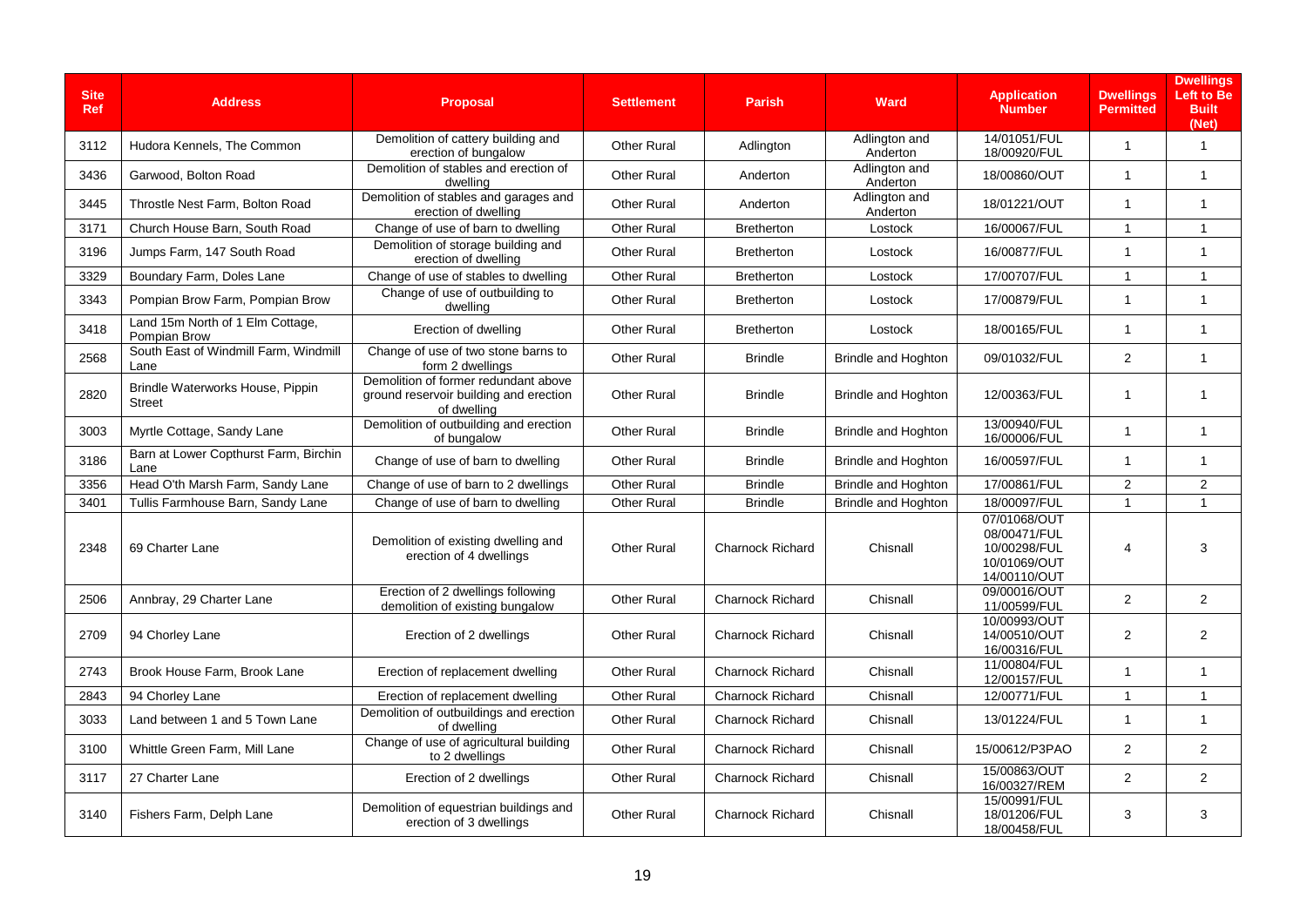| <b>Site</b><br><b>Ref</b> | <b>Address</b>                                           | <b>Proposal</b>                                                                                                                                     | <b>Settlement</b>  | <b>Parish</b>           | Ward                                 | <b>Application</b><br><b>Number</b>             | <b>Dwellings</b><br><b>Permitted</b> | <b>Dwellings</b><br>Left to Be<br><b>Built</b><br>(Net) |
|---------------------------|----------------------------------------------------------|-----------------------------------------------------------------------------------------------------------------------------------------------------|--------------------|-------------------------|--------------------------------------|-------------------------------------------------|--------------------------------------|---------------------------------------------------------|
| 3200                      | 71 Town Lane                                             | Erection of replacement dwelling                                                                                                                    | <b>Other Rural</b> | <b>Charnock Richard</b> | Chisnall                             | 16/00903/FUL<br>17/00488/FUL                    | $\mathbf{1}$                         | $\mathbf{1}$                                            |
| 3331                      | Land to the rear of Whittle Bar<br>Cottage, Preston Road | Demolition of stables, tack room and<br>stores and erection of dwelling                                                                             | <b>Other Rural</b> | <b>Charnock Richard</b> | Chisnall                             | 17/00683/FUL                                    | $\mathbf{1}$                         | $\mathbf{1}$                                            |
| 3366                      | Charnock Brow Barn, Preston Road                         | Change of use of golf course storage<br>building to dwelling                                                                                        | <b>Other Rural</b> | <b>Charnock Richard</b> | Chisnall                             | 17/01223/FUL                                    | $\mathbf{1}$                         | $\mathbf{1}$                                            |
| 2842                      | White House Farm, Crosse Hall Lane                       | Change of use of barn to dwelling                                                                                                                   | <b>Other Rural</b> | Chorley                 | <b>Chorley East</b>                  | 12/00748/FUL                                    | $\mathbf{1}$                         | $\mathbf{1}$                                            |
| 3430                      | Higher Healey Farm, Higher House<br>Lane                 | Erection of agricultural workers<br>dwelling                                                                                                        | <b>Other Rural</b> | Chorley                 | <b>Chorley North East</b>            | 16/01021/OUT                                    | $\mathbf{1}$                         | $\mathbf{1}$                                            |
| 3316                      | Hawksclough Farm, Preston Road                           | Change of use of 2 barns to 2<br>dwellings                                                                                                          | <b>Other Rural</b> | Clayton-le-Woods        | Clayton-le-Woods<br>North            | 16/01194/FUL<br>16/01195/FUL                    | $\overline{c}$                       | $\overline{2}$                                          |
| 3418                      | West Levens, Moss Lane                                   | Erection of dwelling                                                                                                                                | <b>Other Rural</b> | Clayton-le-Woods        | Clayton-le-Woods<br>West and Cuerden | 18/00530/OUT                                    | $\mathbf{1}$                         | $\mathbf{1}$                                            |
| 2105                      | Highfield Farm, Jolly Tar Lane                           | Erection of replacement dwelling                                                                                                                    | <b>Other Rural</b> | Coppull                 | Coppull                              | 05/00188/FUL                                    | $\mathbf{1}$                         | $\mathbf{1}$                                            |
| 3111                      | Preston Road Methodist Church,<br>Preston Road           | Demolition of church and erection of 2<br>dwellings                                                                                                 | <b>Other Rural</b> | Coppull                 | Chisnall                             | 14/00969/OUT<br>18/00579/REM                    | $\overline{2}$                       | $\overline{2}$                                          |
| 3115                      | Lowes Tenement Farm, Burgh Lane                          | Change of use of barn to dwelling                                                                                                                   | <b>Other Rural</b> | Coppull                 | Coppull                              | 15/00488/FUL                                    | $\mathbf{1}$                         | $\mathbf{1}$                                            |
| 3180                      | Highfield House, Jolly Tar Lane                          | Erection of replacement dwelling                                                                                                                    | <b>Other Rural</b> | Coppull                 | Coppull                              | 16/00622/FUL                                    | $\mathbf{1}$                         | $\mathbf{1}$                                            |
| 3187                      | 84 Clancutt Lane                                         | Erection of replacement dwelling                                                                                                                    | <b>Other Rural</b> | Coppull                 | Coppull                              | 16/00743/FUL                                    | $\overline{1}$                       | $\mathbf{1}$                                            |
| 3228                      | Coppull Moor Lane Nurseries, Coppull<br>Moor Lane        | Erection of dwelling                                                                                                                                | <b>Other Rural</b> | Coppull                 | Coppull                              | 15/01098/FUL                                    | $\mathbf{1}$                         | $\mathbf{1}$                                            |
| 1716                      | Croston Hall Stables, Grape Lane                         | Erection of dwelling including change<br>of use of existing stable block                                                                            | <b>Other Rural</b> | Croston                 | Lostock                              | 00/00488/COU<br>04/01443/FUL<br>15/00540/FULMAJ | $\mathbf{1}$                         | $\mathbf{1}$                                            |
| 3124                      | The Mill Hotel, Moor Road                                | Demolition of hotel and restaurant and<br>erection of 7 dwellings                                                                                   | <b>Other Rural</b> | Croston                 | Lostock                              | 14/00761/OUTMAJ<br>16/00452/OUTMAJ              | $\overline{7}$                       | $\overline{7}$                                          |
| 3193                      | Land between 55 and 61 Moor Road                         | Erection of dwelling                                                                                                                                | <b>Other Rural</b> | Croston                 | Lostock                              | 16/00824/FUL                                    | $\mathbf{1}$                         | $\mathbf{1}$                                            |
| 3206                      | Drinkhouse Farm, Drinkhouse Road                         | Prior approval for change of use of<br>agricultural building to dwelling and<br>demolition of agricultural buildings and<br>erection of 4 dwellings | <b>Other Rural</b> | Croston                 | Lostock                              | 16/01102/P3PAO<br>16/00601/FUL                  | 5                                    | 5                                                       |
| 3336                      | Withington Barn Farm, Finney Lane                        | Change of use of barn to dwelling                                                                                                                   | <b>Other Rural</b> | Croston                 | Lostock                              | 17/00592/FUL                                    | $\mathbf{1}$                         | $\mathbf{1}$                                            |
| 3350                      | The Stables, Grape Lane                                  | Erection of replacement dwelling                                                                                                                    | <b>Other Rural</b> | Croston                 | Lostock                              | 16/01029/FUL                                    | $\mathbf{1}$                         | $\mathbf{0}$                                            |
| 3400                      | Land 35m South West of Moor Road                         | Demolition of stables and erection of<br>dwelling                                                                                                   | <b>Other Rural</b> | Croston                 | Lostock                              | 17/01219/FUL                                    | $\mathbf{1}$                         | $\mathbf{1}$                                            |
| 3142                      | High Heyes Farm, Langton Brow                            | Demolition of kennels/workshop and<br>erection of dwelling                                                                                          | <b>Other Rural</b> | Eccleston               | Eccleston and<br>Mawdesley           | 15/01085/FUL<br>17/00539/FUL                    | $\mathbf{1}$                         | $\mathbf{1}$                                            |
| 3191                      | Stables West of Verona, Wrennals<br>Lane                 | Demolition of store and stables and<br>erection of bungalow                                                                                         | <b>Other Rural</b> | Eccleston               | Eccleston and<br>Mawdesley           | 16/00668/FUL<br>17/00780/FUL                    | $\mathbf{1}$                         | $\mathbf{1}$                                            |
| 3308                      | 1 Lydiate Lane                                           | Demolition of garage and erection of<br>dwelling                                                                                                    | <b>Other Rural</b> | Eccleston               | Eccleston and<br>Mawdesley           | 16/01047/OUT                                    | $\mathbf{1}$                         | $\mathbf{1}$                                            |
| 3312                      | Sarscow Farm, Sarscow Lane                               | Change of use of barn to dwelling                                                                                                                   | <b>Other Rural</b> | Eccleston               | Eccleston and<br>Mawdesley           | 17/00239/FUL                                    | $\mathbf{1}$                         | $\mathbf{1}$                                            |
| 3415                      | Land South West of Glendale,<br><b>Tincklers Lane</b>    | Erection of dwelling                                                                                                                                | <b>Other Rural</b> | Eccleston               | Eccleston and<br>Mawdesley           | 17/01076/OUT                                    | $\mathbf{1}$                         | $\mathbf{1}$                                            |
| 3431                      | Trigfan, Parr Lane                                       | Demolition of buildings and erection of<br>2 dwellings                                                                                              | <b>Other Rural</b> | Eccleston               | Eccleston and<br>Mawdesley           | 17/00538/FUL                                    | $\overline{2}$                       | $\overline{2}$                                          |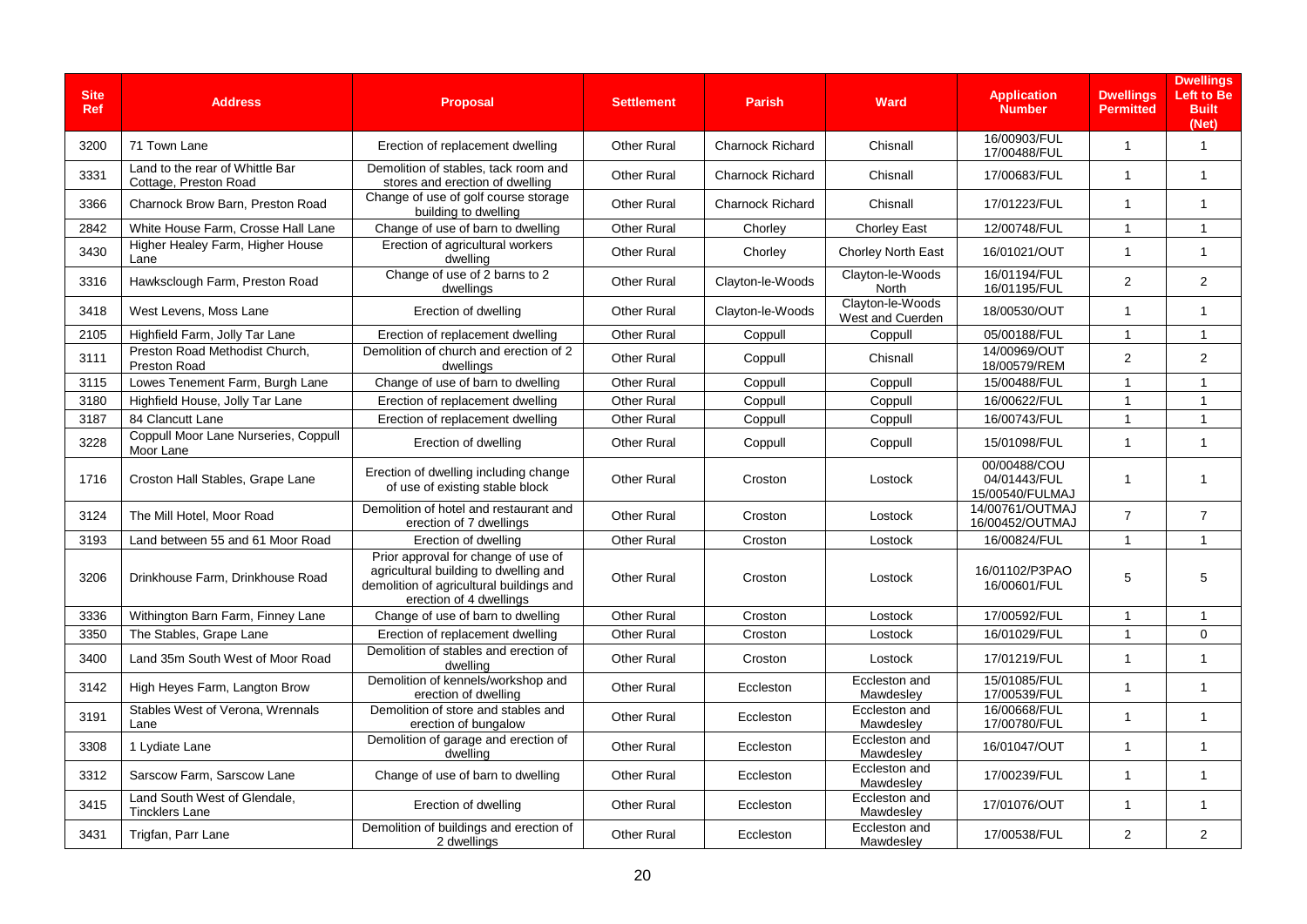| <b>Site</b><br><b>Ref</b> | <b>Address</b>                                                | <b>Proposal</b>                                                                                       | <b>Settlement</b>  | <b>Parish</b>         | <b>Ward</b>                     | <b>Application</b><br><b>Number</b>              | <b>Dwellings</b><br><b>Permitted</b> | <b>Dwellings</b><br>Left to Be<br><b>Built</b><br>(Net) |
|---------------------------|---------------------------------------------------------------|-------------------------------------------------------------------------------------------------------|--------------------|-----------------------|---------------------------------|--------------------------------------------------|--------------------------------------|---------------------------------------------------------|
| 3079                      | The Barn, Dean Hall Lane                                      | Change of use of barn to dwelling                                                                     | <b>Other Rural</b> | Euxton                | <b>Euxton South</b>             | 15/00058/FUL                                     | $\overline{1}$                       | $\mathbf{1}$                                            |
| 3311                      | Wyndburgh, Runshaw Lane                                       | Change of use of agricultural barn to<br>dwelling                                                     | <b>Other Rural</b> | Euxton                | Euxton North                    | 17/00269/FUL                                     | $\overline{1}$                       | $\mathbf{1}$                                            |
| 3342                      | Dene Cottage, Pear Tree Lane                                  | Demolition of garage and outbuilding<br>and erection of dwelling                                      | <b>Other Rural</b> | Euxton                | Euxton South                    | 17/00911/OUT<br>18/01174/REM                     | $\overline{1}$                       | $\mathbf{1}$                                            |
| 3440                      | Euxton Mill, Dawbers Lane                                     | Erection of 8 self-build dwellings                                                                    | <b>Other Rural</b> | Euxton                | Euxton South                    | 15/00162/OUTMAJ<br>18/01150/REM<br>18/01193/REM  | 8                                    | 8                                                       |
| 3090                      | Garstang House Farm, Chapel Lane                              | Change of use of agricultural barn to 2<br>dwellings                                                  | <b>Other Rural</b> | Heapey                | Pennine                         | 15/00355/P3PAO<br>15/00958/P3PAO<br>16/00683/FUL | $\mathbf{2}$                         | $\overline{2}$                                          |
| 3119                      | Moody House, Higher House Lane                                | Change of use of agricultural building<br>to dwelling                                                 | <b>Other Rural</b> | Heapey                | Pennine                         | 15/00894/P3PAO                                   | $\overline{1}$                       | $\mathbf{1}$                                            |
| 3133                      | Morris Farm, Hollin Lane                                      | Change of use of barn to dwelling                                                                     | <b>Other Rural</b> | Heapey                | Pennine                         | 14/01303/FUL<br>18/01191/FUL                     | $\overline{1}$                       | $\mathbf{1}$                                            |
| 3225                      | Chorley Equestrian Centre, Higher<br>Garstang House Farm      | Change of use of barn to dwelling and<br>erection of dwelling                                         | <b>Other Rural</b> | Heapey                | Pennine                         | 17/00003/FUL<br>17/00382/FUL<br>18/00262/FUL     | $\overline{2}$                       | $\overline{2}$                                          |
| 3367                      | West View, Chapel Lane                                        | Erection of replacement dwelling                                                                      | <b>Other Rural</b> | Heapey                | Pennine                         | 17/01183/FUL                                     | $\mathbf{1}$                         | $\mathbf{1}$                                            |
| 2961                      | 26 Long Lane, Heath Charnock                                  | Erection of adapted dwelling for<br>disabled relative                                                 | <b>Other Rural</b> | <b>Heath Charnock</b> | Heath Charnock and<br>Rivington | 13/00631/FUL                                     | $\mathbf{1}$                         | $\mathbf{1}$                                            |
| 3212                      | Land adjacent Gilbertson Road,<br>Rawlinson Lane              | Demolition of stables and erection of<br>dwelling                                                     | Other Rural        | <b>Heath Charnock</b> | Heath Charnock and<br>Rivington | 16/00905/FUL                                     | $\overline{1}$                       | $\mathbf{1}$                                            |
| 3330                      | Woodside Barn, Back Lane                                      | Change of use of barn to dwelling                                                                     | <b>Other Rural</b> | <b>Heath Charnock</b> | Heath Charnock and<br>Rivington | 17/00689/FUL                                     | $\overline{1}$                       | $\mathbf{1}$                                            |
| 3332                      | Arnside, Long Lane                                            | Erection of replacement dwelling                                                                      | <b>Other Rural</b> | <b>Heath Charnock</b> | Heath Charnock and<br>Rivington | 17/00412/FUL                                     | $\mathbf{1}$                         | $\mathbf 0$                                             |
| 3337                      | Liptrot Farm, Gilbertson Road                                 | Demolition of equestrian centre and<br>erection of 3 dwellings                                        | <b>Other Rural</b> | <b>Heath Charnock</b> | Heath Charnock and<br>Rivington | 17/00483/FUL                                     | 3                                    | 3                                                       |
| 3346                      | Land North of 125 Rawlinson Lane                              | Demolition of stables and erection of<br>dwelling                                                     | <b>Other Rural</b> | <b>Heath Charnock</b> | Heath Charnock and<br>Rivington | 17/00719/FUL                                     | $\mathbf{1}$                         | $\mathbf{1}$                                            |
| 3363                      | Lonsdale Farm, Slacks Lane                                    | Demolition of workshop and stables<br>and erection of 2 dwellings                                     | <b>Other Rural</b> | <b>Heath Charnock</b> | Heath Charnock and<br>Rivington | 17/01170/OUT<br>18/00472/OUT                     | $\overline{2}$                       | $\overline{2}$                                          |
| 3441                      | Land adjacent to 60 Rawlinson Lane                            | Demolition of stables and store and<br>erection of dwelling                                           | <b>Other Rural</b> | <b>Heath Charnock</b> | Heath Charnock and<br>Rivington | 18/00912/FUL                                     | $\mathbf{1}$                         | $\mathbf{1}$                                            |
| 2418                      | Agricultural buildings at Howe Brook<br>Farm, Bannister Green | Change of use of agricultural buildings<br>and derelict cottage to 2 dwellings                        | <b>Other Rural</b> | Heskin                | Chisnall                        | 07/01340/FUL<br>12/00915/FUL<br>12/00917/FUL     | $\overline{2}$                       | $\mathbf{1}$                                            |
| 2833                      | Land opposite Hurst House Farm,<br>Halfpenny Lane             | Change of use of unused buildings to<br>one live-work unit and one dwelling                           | <b>Other Rural</b> | Heskin                | Chisnall                        | 12/00539/FUL                                     | $\overline{2}$                       | $\overline{2}$                                          |
| 3034                      | Green Farm, Wood Lane                                         | Demolition of existing buildings and<br>erection of 3 dwellings                                       | <b>Other Rural</b> | <b>Heskin</b>         | Chisnall                        | 14/00952/FUL<br>17/00032/FUL                     | 3                                    | $\mathbf{1}$                                            |
| 3103                      | Town Lane Farm, Town Lane                                     | Demolition of existing stables and<br>erection of dwelling                                            | <b>Other Rural</b> | Heskin                | Chisnall                        | 14/00982/FUL<br>17/00599/FUL                     | $\overline{c}$                       | $\overline{2}$                                          |
| 3108                      | Car park adjacent to 48 Wood Lane                             | Erection of 2 dwellings                                                                               | <b>Other Rural</b> | Heskin                | Chisnall                        | 15/00661/FUL                                     | $\overline{\mathbf{c}}$              | $\overline{2}$                                          |
| 3131                      | Stables 40m south west of Horsemans<br>Barn, Wood Lane        | Demolition of stables and removal of<br>associated structures and caravan and<br>erection of bungalow | <b>Other Rural</b> | Heskin                | Chisnall                        | 15/01027/FUL                                     | $\mathbf{1}$                         | $\mathbf{1}$                                            |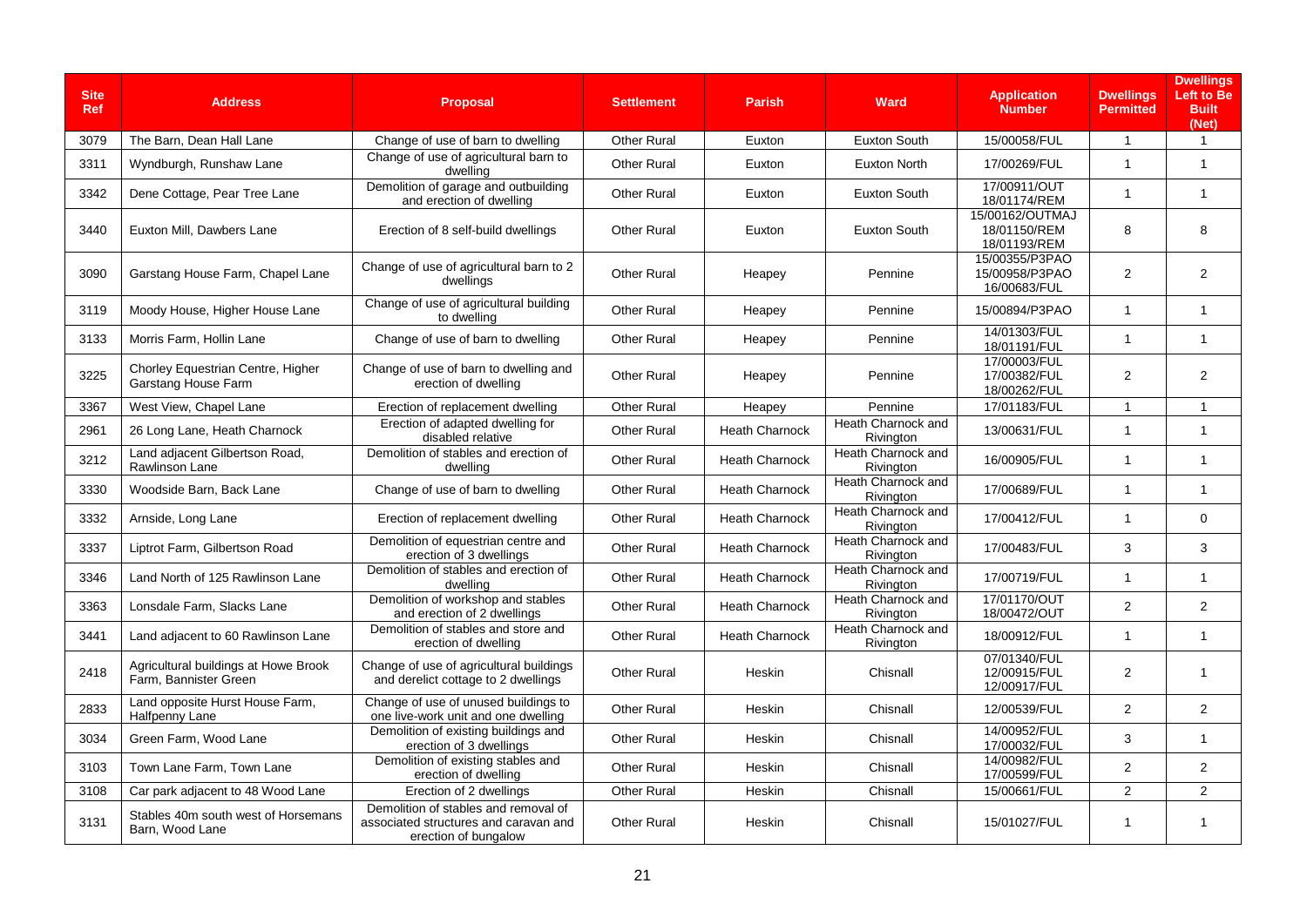| <b>Site</b><br><b>Ref</b> | <b>Address</b>                                           | <b>Proposal</b>                                                                                                                                | <b>Settlement</b>  | <b>Parish</b> | <b>Ward</b>                | <b>Application</b><br><b>Number</b>                                          | <b>Dwellings</b><br><b>Permitted</b> | <b>Dwellings</b><br>Left to Be<br><b>Built</b><br>(Net) |
|---------------------------|----------------------------------------------------------|------------------------------------------------------------------------------------------------------------------------------------------------|--------------------|---------------|----------------------------|------------------------------------------------------------------------------|--------------------------------------|---------------------------------------------------------|
| 3310                      | Pyebrook Hall, Town Lane                                 | Change of use of barn to dwelling                                                                                                              | <b>Other Rural</b> | Heskin        | Chisnall                   | 17/00300/FUL                                                                 | $\mathbf{1}$                         | $\mathbf{1}$                                            |
| 3422                      | 81 Wood Lane                                             | Demolition of garages and<br>outbuildings and erection of 2<br>dwellings                                                                       | <b>Other Rural</b> | Heskin        | Chisnall                   | 18/00598/FUL                                                                 | $\overline{2}$                       | $\overline{2}$                                          |
| 3148                      | Sandall Cottage, Riley Green                             | Erection of replacement dwelling                                                                                                               | <b>Other Rural</b> | Hoghton       | Brindle and Hoghton        | 15/00570/FUL<br>18/00971/FUL                                                 | $\mathbf{1}$                         | $\mathbf 0$                                             |
| 3195                      | Braemar, Cripple Gate Lane                               | Erection of dwelling                                                                                                                           | <b>Other Rural</b> | Hoghton       | <b>Brindle and Hoghton</b> | 16/00860/FUL                                                                 | $\mathbf{1}$                         | $\mathbf{1}$                                            |
| 3325                      | Woodview, 63 Chapel Lane                                 | Erection of replacement dwelling                                                                                                               | <b>Other Rural</b> | Hoghton       | Brindle and Hoghton        | 17/00571/FUL                                                                 | 1                                    | $\mathbf{1}$                                            |
| 3339                      | Brookhouse Farm, Hoghton Lane                            | Change of use of agricultural building<br>to 2 dwellings                                                                                       | <b>Other Rural</b> | Hoghton       | <b>Brindle and Hoghton</b> | 17/00808/FUL                                                                 | $\overline{2}$                       | 2                                                       |
| 3360                      | Oakmount, Gib Lane                                       | Erection of replacement dwelling                                                                                                               | <b>Other Rural</b> | Hoghton       | <b>Brindle and Hoghton</b> | 17/01156/FUL                                                                 | $\mathbf{1}$                         | $\mathbf 0$                                             |
| 3437                      | The Shuttle Shop, Viaduct Road                           | Change of use from shop to dwelling                                                                                                            | <b>Other Rural</b> | Hoghton       | <b>Brindle and Hoghton</b> | 18/00832/FUL                                                                 | $\mathbf{1}$                         | $\mathbf{1}$                                            |
| 3444                      | Barracks Farm, 1 Chapel Lane                             | Demolition of buildings and erection of<br>3 dwellings and change of use of<br>shippon to dwelling                                             | <b>Other Rural</b> | Hoghton       | <b>Brindle and Hoghton</b> | 18/00894/FUL                                                                 | $\overline{4}$                       | $\overline{4}$                                          |
| 2917                      | Land between Grange House and<br>Glen Haffy, Smithy Lane | Erection of dwelling                                                                                                                           | <b>Other Rural</b> | Mawdesley     | Eccleston and<br>Mawdeslev | 12/01206/OUT<br>15/00025/REM                                                 | $\mathbf{1}$                         | $\mathbf{1}$                                            |
| 3147                      | Brookside, Hall Lane                                     | Erection of replacement dwelling                                                                                                               | Other Rural        | Mawdesley     | Eccleston and<br>Mawdesley | 15/00322/FUL                                                                 | $\mathbf{1}$                         | $\mathbf{1}$                                            |
| 3178                      | Clanranald, Blue Stone Lane                              | Prior approval for change of use of<br>agricultural building to dwelling or<br>demolition of agricultural building and<br>erection of dwelling | <b>Other Rural</b> | Mawdesley     | Eccleston and<br>Mawdesley | 16/00415/P3PAO<br>18/00014/FUL                                               | 1                                    | $\mathbf{1}$                                            |
| 3190                      | Rigby's Garage, Blue Stone Lane                          | Demolition of garage and erection of 4<br>dwellings                                                                                            | <b>Other Rural</b> | Mawdesley     | Eccleston and<br>Mawdesley | 16/00591/FULMAJ<br>16/01158/FUL                                              | $\overline{4}$                       | $\overline{4}$                                          |
| 3222                      | Lynric Farm, Blue Stone Lane                             | Demolition of buildings and erection of<br>4 dwellings and erection of<br>replacement dwelling                                                 | <b>Other Rural</b> | Mawdesley     | Eccleston and<br>Mawdesley | 16/01061/FUL<br>17/00770/FUL<br>18/00107/FUL<br>18/00257/FUL<br>18/00534/FUL | 5                                    | 4                                                       |
| 3302                      | Salt Pit Cottage, Salt Pit Lane                          | Demolition of outbuildings and erection<br>of dwelling                                                                                         | <b>Other Rural</b> | Mawdesley     | Eccleston and<br>Mawdesley | 17/00159/OUT<br>17/01154/FUL                                                 | $\mathbf{1}$                         | $\mathbf{1}$                                            |
| 3314                      | White Gates, Sandy Lane                                  | Erection of replacement dwelling                                                                                                               | <b>Other Rural</b> | Mawdesley     | Eccleston and<br>Mawdesley | 17/00165/FUL                                                                 | $\mathbf{1}$                         | $\mathbf{1}$                                            |
| 3322                      | Twin Trees. Bradshaw Lane                                | Erection of replacement dwelling                                                                                                               | <b>Other Rural</b> | Mawdesley     | Eccleston and<br>Mawdesley | 17/00633/FUL                                                                 | $\mathbf{1}$                         | $\mathbf{1}$                                            |
| 3352                      | The Willows Farm, Smithy Lane                            | Change of use of barn to dwelling                                                                                                              | <b>Other Rural</b> | Mawdesley     | Eccleston and<br>Mawdesley | 17/01144/FUL                                                                 | $\mathbf{1}$                         | $\mathbf{1}$                                            |
| 3361                      | Tannersmith Farm, Tannersmith Lane                       | Demolition of storage buildings and<br>erection of dwelling                                                                                    | <b>Other Rural</b> | Mawdesley     | Eccleston and<br>Mawdesley | 17/01184/FUL                                                                 | $\mathbf{1}$                         | $\mathbf{1}$                                            |
| 3368                      | Back House Farm, Hall Lane                               | Demolition of storage buildings and<br>erection of dwelling                                                                                    | <b>Other Rural</b> | Mawdesley     | Eccleston and<br>Mawdesley | 17/00621/FUL                                                                 | $\mathbf{1}$                         | $\mathbf{1}$                                            |
| 3404                      | Woodlands, Bentley Lane                                  | Erection of replacement dwelling                                                                                                               | <b>Other Rural</b> | Mawdesley     | Eccleston and<br>Mawdesley | 18/00291/FUL                                                                 | $\mathbf{1}$                         | $\mathbf{1}$                                            |
| 3413                      | Rose Villa, Smithy Lane                                  | Change of use of stables to dwelling                                                                                                           | <b>Other Rural</b> | Mawdesley     | Eccleston and<br>Mawdesley | 18/00572/FUL                                                                 | $\mathbf{1}$                         | $\mathbf{1}$                                            |
| 3432                      | Tannersmith Cottage, Tannersmith<br>Lane                 | Change of use of outbuilding to<br>dwelling                                                                                                    | <b>Other Rural</b> | Mawdesley     | Eccleston and<br>Mawdesley | 18/00799/FUL                                                                 | $\mathbf{1}$                         | $\mathbf{1}$                                            |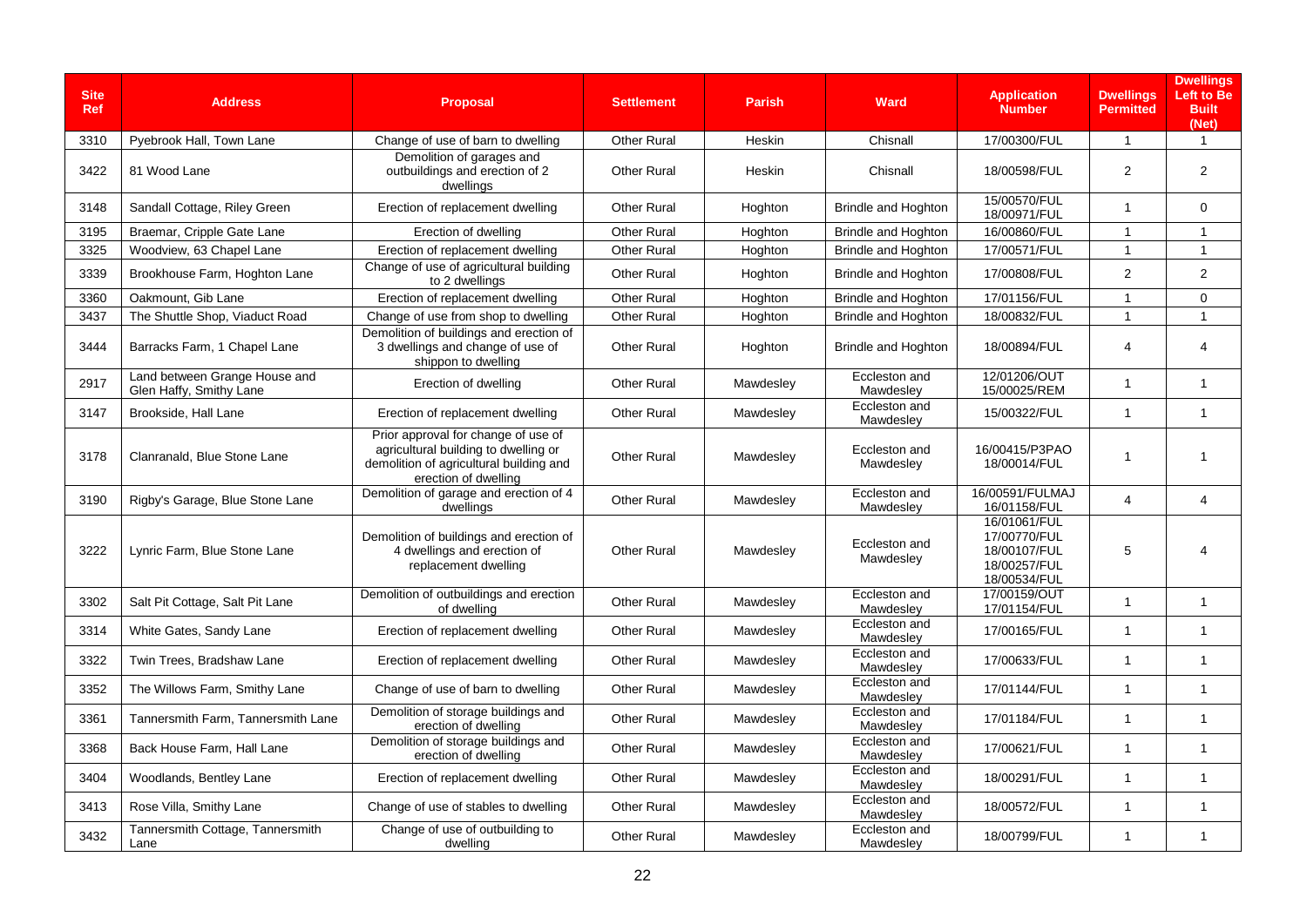| <b>Site</b><br><b>Ref</b> | <b>Address</b>                                                      | <b>Proposal</b>                                                                                          | <b>Settlement</b>  | <b>Parish</b>       | Ward                            | <b>Application</b><br><b>Number</b>          | <b>Dwellings</b><br><b>Permitted</b> | <b>Dwellings</b><br>Left to Be<br><b>Built</b><br>(Net) |
|---------------------------|---------------------------------------------------------------------|----------------------------------------------------------------------------------------------------------|--------------------|---------------------|---------------------------------|----------------------------------------------|--------------------------------------|---------------------------------------------------------|
| 3434                      | Jay Bank House, Jay Bank                                            | Demolition of buildings and erection of<br>dwelling                                                      | <b>Other Rural</b> | Mawdesley           | Eccleston and<br>Mawdesley      | 18/00708/FUL                                 | $\overline{1}$                       | $\mathbf{1}$                                            |
| 3439                      | 67 Gorsey Lane                                                      | Demolition of garages, store and<br>stables and erection of dwelling                                     | <b>Other Rural</b> | Mawdesley           | Eccleston and<br>Mawdesley      | 18/00361/FUL                                 | $\overline{1}$                       | $\mathbf{1}$                                            |
| 3446                      | Whitegates, 75 Gorsey Lane                                          | Erection of dwelling                                                                                     | <b>Other Rural</b> | Mawdesley           | Eccleston and<br>Mawdesley      | 18/01212/OUT                                 | $\overline{1}$                       | $\mathbf{1}$                                            |
| 3450                      | Tootles Farm, Bentley Lane                                          | Erection of an agricultural workers<br>dwelling                                                          | <b>Other Rural</b> | Mawdesley           | Eccleston and<br>Mawdesley      | 18/01004/OUT                                 | $\overline{1}$                       | $\mathbf{1}$                                            |
| 2852                      | Morris Barn, Dean Head Lane                                         | Conversion of barn to dwelling                                                                           | <b>Other Rural</b> | Rivington           | Heath Charnock and<br>Rivington | 12/00949/FUL                                 | $\overline{1}$                       | $\mathbf{1}$                                            |
| 3128                      | Moses Cockers Farm, Sheep House<br>Lane                             | Change of use, part demolition and<br>extension of barn to form dwelling                                 | <b>Other Rural</b> | Rivington           | Heath Charnock and<br>Rivington | 15/00972/FUL                                 | $\overline{1}$                       | $\mathbf{1}$                                            |
| 2512                      | 267 Southport Road                                                  | Erection replacement dwelling                                                                            | <b>Other Rural</b> | <b>Ulnes Walton</b> | Lostock                         | 09/00151/FUL                                 | $\overline{1}$                       | $\mathbf{1}$                                            |
| 3202                      | Land and buildings to the rear of<br>Netherfield, Ulnes Walton Lane | Demolition of stable block and timber<br>shed and erection of dwelling                                   | <b>Other Rural</b> | <b>Ulnes Walton</b> | Lostock                         | 16/01024/FUL                                 | $\mathbf{1}$                         | $\mathbf{1}$                                            |
| 3324                      | Land Between 35 and 37 Wray<br>Crescent                             | Erection of 2 dwellings                                                                                  | <b>Other Rural</b> | <b>Ulnes Walton</b> | Lostock                         | 17/00569/FUL                                 | 2                                    | $\overline{2}$                                          |
| 3420                      | Land 70m South of Garstang Farm,<br><b>Ulnes Walton Lane</b>        | Erection of rural workers dwelling                                                                       | <b>Other Rural</b> | <b>Ulnes Walton</b> | Lostock                         | 17/00940/OUT                                 | $\overline{1}$                       | $\mathbf{1}$                                            |
| 3423                      | Dorbaricia. Ulnes Walton Lane                                       | Change of use of barn to dwelling                                                                        | <b>Other Rural</b> | <b>Ulnes Walton</b> | Lostock                         | 18/00396/FUL                                 | $\overline{1}$                       | $\mathbf{1}$                                            |
| 2901                      | Close Gate Farm and land to rear<br>Buckholes Lane, Wheelton        | Erection of replacement dwelling                                                                         | <b>Other Rural</b> | Wheelton            | Wheelton and<br>Withnell        | 12/01158/FULMAJ                              | $\overline{1}$                       | $\mathbf{1}$                                            |
| 2942                      | The Engine House, Brinscall Mill Road                               | Renovation, extension and change of<br>use of former Engine House to<br>dwelling                         | <b>Other Rural</b> | Wheelton            | Wheelton and<br>Withnell        | 13/00390/FUL<br>16/00559/FUL                 | $\overline{1}$                       | $\mathbf{1}$                                            |
| 3073                      | Land between 386 and 392 Blackburn<br>Road                          | Outline application for erection of 2<br>dwellings                                                       | <b>Other Rural</b> | Wheelton            | Wheelton and<br>Withnell        | 14/00601/OUT<br>18/00240/REM                 | $\overline{c}$                       | $\overline{2}$                                          |
| 3405                      | Wheelton Lodge Farm, Harbour Lane                                   | Change of use of barns and shippon to<br>dwelling                                                        | <b>Other Rural</b> | Wheelton            | Wheelton and<br>Withnell        | 18/00121/FUL                                 | $\overline{1}$                       | $\mathbf{1}$                                            |
| 3427                      | Land to the rear of 378-386 Blackburn<br>Road                       | Erection of 8 dwellings                                                                                  | <b>Other Rural</b> | Wheelton            | Wheelton and<br>Withnell        | 16/00575/OUT                                 | 8                                    | 8                                                       |
| 3048                      | Waterstone House, 1A Dark Lane                                      | Erection of 2 dwellings                                                                                  | <b>Other Rural</b> | Whittle-le-Woods    | Pennine                         | 14/00966/FUL<br>15/01185/FUL                 | $\overline{2}$                       | $\overline{2}$                                          |
| 3166                      | 145 Town Lane                                                       | Demolition of extensions and erection<br>of dwelling                                                     | <b>Other Rural</b> | Whittle-le-Woods    | Pennine                         | 15/01057/FUL                                 | $\overline{1}$                       | $\mathbf{1}$                                            |
| 3334                      | 68 Blackburn Road                                                   | Demolition of stables and store<br>buildings and erection of dwelling                                    | <b>Other Rural</b> | Whittle-le-Woods    | Pennine                         | 17/00739/FUL<br>17/01124/FUL                 | $\overline{1}$                       | $\mathbf{1}$                                            |
| 3344                      | Land adjacent to 26/28 Spring<br>Crescent                           | Erection of dwelling                                                                                     | <b>Other Rural</b> | Whittle-le-Woods    | Pennine                         | 17/00815/FUL                                 | $\overline{1}$                       | $\mathbf{1}$                                            |
| 3096                      | Brinscall Hall Farm, Dick Lane                                      | Erection of agricultural workers<br>dwelling and change of use of<br>redundant barns to form 6 dwellings | <b>Other Rural</b> | Withnell            | Wheelton and<br>Withnell        | 14/00975/FUL<br>14/00881/FUL                 | $\overline{7}$                       | $\overline{7}$                                          |
| 3335                      | Old Olivers Farm, Bury Lane                                         | Change of use of barn to dwelling                                                                        | <b>Other Rural</b> | Withnell            | Brindle and Hoghton             | 17/00602/FUL                                 | $\overline{1}$                       | $\mathbf{1}$                                            |
| 3340                      | 2 Ollerton Fold Farm Cottage, Ollerton<br>Lane                      | Demolition of commercial dog kennel<br>building and erection of dwelling                                 | <b>Other Rural</b> | Withnell            | <b>Brindle and Hoghton</b>      | 17/00963/FUL                                 | $\overline{1}$                       | $\mathbf{1}$                                            |
| 3351                      | Land adjacent to 8 Miller Avenue                                    | Erection of 9 dwellings                                                                                  | <b>Other Rural</b> | Withnell            | Wheelton and<br>Withnell        | 17/00913/OUT<br>17/00225/OUT<br>18/00800/OUT | 9                                    | 9                                                       |